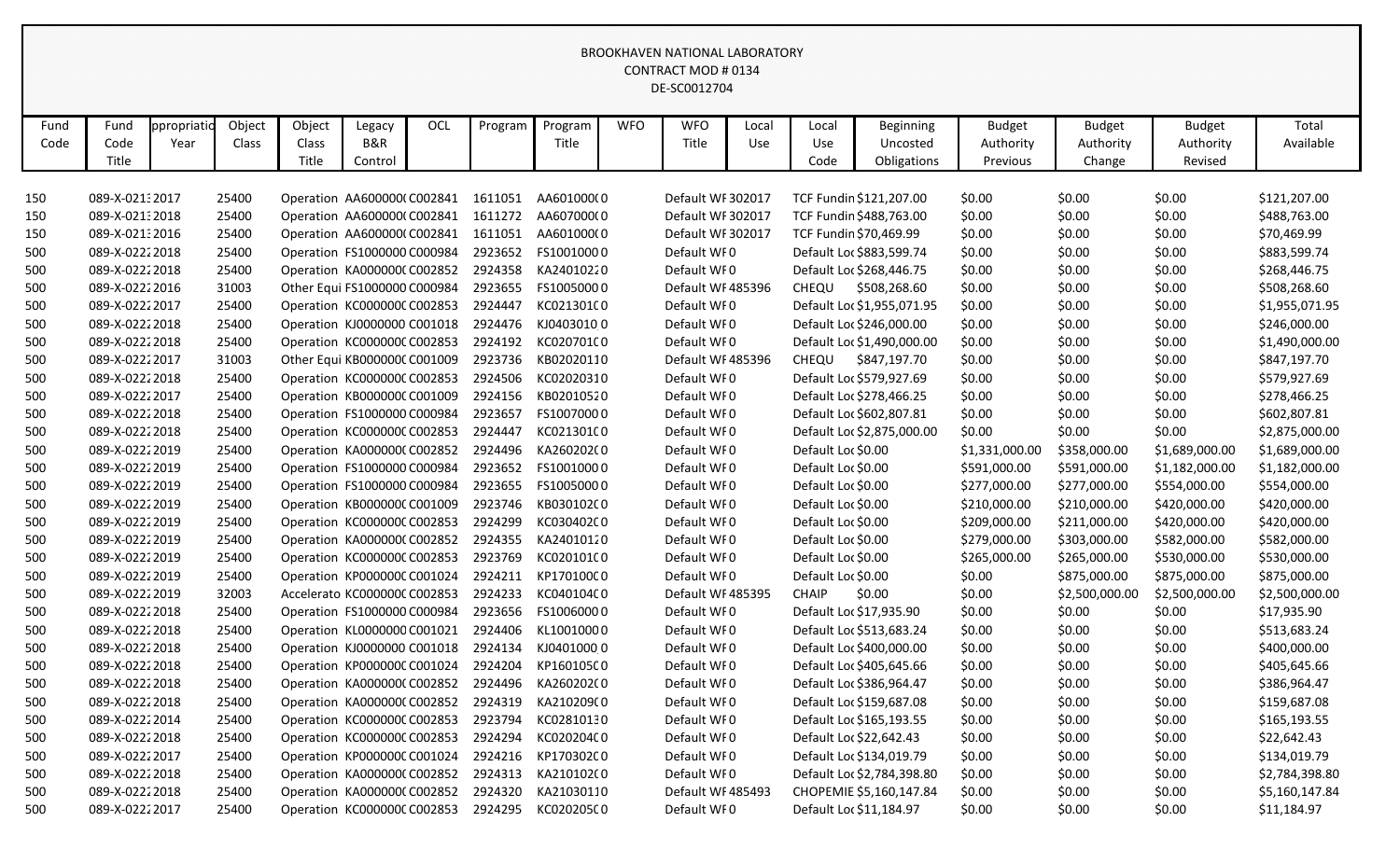| Fund | Fund           | ppropriatic | Object | Object | Legacy                       | OCL | Program | Program    | <b>WFO</b> | <b>WFO</b>         | Local | Local                | Beginning                   | <b>Budget</b>  | <b>Budget</b>  | <b>Budget</b>  | Total           |
|------|----------------|-------------|--------|--------|------------------------------|-----|---------|------------|------------|--------------------|-------|----------------------|-----------------------------|----------------|----------------|----------------|-----------------|
| Code | Code           | Year        | Class  | Class  | <b>B&amp;R</b>               |     |         | Title      |            | Title              | Use   | Use                  | Uncosted                    | Authority      | Authority      | Authority      | Available       |
|      | Title          |             |        | Title  | Control                      |     |         |            |            |                    |       | Code                 | Obligations                 | Previous       | Change         | Revised        |                 |
| 500  | 089-X-02222019 |             | 25400  |        | Operation FS1000000 C000984  |     | 2923657 | FS10070000 |            | Default WF0        |       | Default Loc \$0.00   |                             | \$58,000.00    | \$58,000.00    | \$116,000.00   | \$116,000.00    |
| 500  | 089-X-02222019 |             | 25400  |        | Operation KB000000C C001009  |     | 2923755 | KB04010220 |            | Default WI0        |       | Default Loc \$0.00   |                             | \$20,000.00    | \$20,000.00    | \$40,000.00    | \$40,000.00     |
| 500  | 089-X-02222019 |             | 25400  |        | Operation KP000000C C001024  |     | 2924200 | KP160101C0 |            | Default WI0        |       | Default Loc \$0.00   |                             | \$0.00         | \$175,000.00   | \$175,000.00   | \$175,000.00    |
| 500  | 089-X-02222018 |             | 25400  |        | Operation KB000000C C001009  |     | 2923752 | KB03010520 |            | Default WF0        |       |                      | Default Loc \$352,000.00    | \$0.00         | \$0.00         | \$0.00         | \$352,000.00    |
| 500  | 089-X-02222017 |             | 25400  |        | Operation KA0000000 C002852  |     | 2924366 | KA25010120 |            | Default WF0        |       | Default Loc \$257.97 |                             | \$0.00         | \$0.00         | \$0.00         | \$257.97        |
| 500  | 089-X-02222018 |             | 25400  |        | Operation KB000000C C001009  |     | 2923749 | KB03010420 |            | Default WF0        |       |                      | Default Loc \$1,456,174.09  | \$0.00         | \$0.00         | \$0.00         | \$1,456,174.09  |
| 500  | 089-X-02222018 |             | 25400  |        | Operation KA000000C C002852  |     | 2924371 | KA25010320 |            | Default WF0        |       |                      | Default Loc \$1,007,519.74  | \$0.00         | \$0.00         | \$0.00         | \$1,007,519.74  |
| 500  | 089-X-02222018 |             | 25400  |        | Operation KC000000C C002853  |     | 2924299 | KC030402C0 |            | Default WF0        |       |                      | Default Loc \$2,048,670.39  | \$0.00         | \$0.00         | \$0.00         | \$2,048,670.39  |
| 500  | 089-X-02222018 |             | 25400  |        | Operation KC000000C C002853  |     | 3023325 | KC020302C0 |            | Default WF0        |       |                      | Default Loc \$1,132,536.99  | \$0.00         | \$0.00         | \$0.00         | \$1,132,536.99  |
| 500  | 089-X-02222018 |             | 25400  |        | Operation KL0000000 C001021  |     | 2924407 | KL10020000 |            | Default WF0        |       |                      | Default Loc \$105,987.27    | \$0.00         | \$0.00         | \$0.00         | \$105,987.27    |
| 500  | 089-X-02222017 |             | 25400  |        | Operation KC000000C C002853  |     | 2923774 | KC020202C0 |            | Default WF0        |       |                      | Default Loc \$23,536.89     | \$0.00         | \$0.00         | \$0.00         | \$23,536.89     |
| 500  | 089-X-02222018 |             | 25400  |        | Operation KA0000000 C002852  |     | 2924368 | KA25010210 |            | Default WF0        |       |                      | Default Loc \$38,519.35     | \$0.00         | \$0.00         | \$0.00         | \$38,519.35     |
| 500  | 089-X-02222018 |             | 31001  |        | Major Item KA0000000 C002852 |     | 2924350 | KA23030110 |            | Default WF 4809008 |       |                      | CHEQUMI \$1,396,835.40      | \$0.00         | \$0.00         | \$0.00         | \$1,396,835.40  |
| 500  | 089-X-02222018 |             | 25400  |        | Operation KB000000C C001009  |     | 2924156 | KB02010520 |            | Default WF0        |       |                      | Default Loc \$101,000.00    | \$0.00         | \$0.00         | \$0.00         | \$101,000.00    |
| 500  | 089-X-02222018 |             | 32003  |        | Accelerato KA0000000 C002852 |     | 2924496 | KA26020200 |            | Default WF485395   |       | <b>CHAIP</b>         | \$81,894.40                 | \$0.00         | \$0.00         | \$0.00         | \$81,894.40     |
| 500  | 089-X-02222018 |             | 25400  |        | Operation KB000000C C001009  |     | 2923755 | KB04010220 |            | Default WF0        |       |                      | Default Loc \$257,253.17    | \$0.00         | \$0.00         | \$0.00         | \$257,253.17    |
| 500  | 089-X-02222018 |             | 25400  |        | Operation KC000000C C002853  |     | 2924233 | KC04010400 |            | Default WF0        |       |                      | Default Loc \$27,601,557.94 | \$0.00         | \$0.00         | \$0.00         | \$27,601,557.94 |
| 500  | 089-X-02222009 |             | 25400  |        | Operation KB000000C C001009  |     | 2923741 | KB02810110 |            | Default WF0        |       |                      | Default Loc \$4,262.47      | \$0.00         | \$0.00         | \$0.00         | \$4,262.47      |
| 500  | 089-X-02222015 |             | 25400  |        | Operation KP000000C C001024  |     | 2924417 | KP160600C0 |            | Default WF0        |       |                      | Default Loc \$209,151.43    | \$0.00         | \$0.00         | \$0.00         | \$209,151.43    |
| 500  | 089-X-02222014 |             | 25400  |        | Operation KB000000C C001009  |     | 2923741 | KB02810110 |            | Default WF0        |       |                      | Default Loc \$82,974.96     | \$0.00         | \$0.00         | \$0.00         | \$82,974.96     |
| 500  | 089-X-02222018 |             | 32003  |        | Accelerato KB000000C C001009 |     | 2923736 | KB02020110 |            | Default WF485395   |       | <b>CHAIP</b>         | \$2,440,000.00              | \$0.00         | \$0.00         | \$0.00         | \$2,440,000.00  |
| 500  | 089-X-02222019 |             | 25400  |        | Operation KA0000000 C002852  |     | 2924371 | KA25010320 |            | Default WF0        |       | Default Loc \$0.00   |                             | \$113,000.00   | \$123,000.00   | \$236,000.00   | \$236,000.00    |
| 500  | 089-X-02222019 |             | 25400  |        | Operation KA000000C C002852  |     | 2924328 | KA220201(0 |            | Default WF0        |       | Default Loc \$0.00   |                             | \$222,000.00   | \$241,000.00   | \$463,000.00   | \$463,000.00    |
| 500  | 089-X-02222019 |             | 25400  |        | Operation KC000000C C002853  |     | 2924506 | KC02020310 |            | Default WF0        |       | Default Loc \$0.00   |                             | \$160,000.00   | \$161,000.00   | \$321,000.00   | \$321,000.00    |
| 500  | 089-X-02222019 |             | 25400  |        | Operation KB000000C C001009  |     | 2923737 | KB02020120 |            | Default WI0        |       | Default Loc \$0.00   |                             | \$3,570,000.00 | \$3,620,000.00 | \$7,190,000.00 | \$7,190,000.00  |
| 500  | 089-X-02222019 |             | 31001  |        | Major Item KB000000C C001009 |     | 2923737 | KB02020120 |            | Default WF 485499  |       | CHEQUMIE \$0.00      |                             | \$0.00         | \$1,900,000.00 | \$1,900,000.00 | \$1,900,000.00  |
| 500  | 089-X-02222017 |             | 25400  |        | Operation KA000000C C002852  |     | 2924317 | KA21020210 |            | Default WF0        |       | Default Loc \$0.00   |                             | \$0.00         | \$3,590,000.00 | \$3,590,000.00 | \$3,590,000.00  |
| 500  | 089-X-02222018 |             | 25400  |        | Operation KC000000C C002853  |     | 2923803 | KC03010200 |            | Default WF0        |       |                      | Default Loc \$35,761.30     | \$0.00         | \$0.00         | \$0.00         | \$35,761.30     |
| 500  | 089-X-02222018 |             | 25400  |        | Operation KC000000C C002853  |     | 2924460 | KC030105C0 |            | Default WF0        |       |                      | Default Loc \$43,125.76     | \$0.00         | \$0.00         | \$0.00         | \$43,125.76     |
| 500  | 089-X-02222017 |             | 25400  |        | Operation KC000000CC002853   |     | 2923775 | KC020203C0 |            | Default WF0        |       |                      | Default Loc \$20,429.34     | \$0.00         | \$0.00         | \$0.00         | \$20,429.34     |
| 500  | 089-X-02222017 |             | 25400  |        | Operation KA0000000 C002852  |     | 2924369 | KA25010220 |            | Default WF0        |       |                      | Default Loc \$250,000.00    | $-$250,000.00$ | \$0.00         | $-$250,000.00$ | \$0.00          |
| 500  | 089-X-02222018 |             | 25400  |        | Operation FS1000000 C000984  |     | 2923655 | FS10050000 |            | Default WF0        |       |                      | Default Loc \$2,856,948.29  | \$0.00         | \$0.00         | \$0.00         | \$2,856,948.29  |
| 500  | 089-X-02222018 |             | 25400  |        | Operation KB000000C C001009  |     | 2923721 | KB01010220 |            | Default WF0        |       |                      | Default Loc \$686,859.70    | \$0.00         | \$0.00         | \$0.00         | \$686,859.70    |
| 500  | 089-X-02222018 |             | 25400  |        | Operation KB000000C C001009  |     | 2923746 | KB030102C0 |            | Default WF0        |       |                      | Default Loc \$2,066,632.70  | \$0.00         | \$0.00         | \$0.00         | \$2,066,632.70  |
| 500  | 089-X-02222018 |             | 25400  |        | Operation KC000000CC002853   |     | 2924305 | KC04060200 |            | Default WF0        |       |                      | Default Loc \$800,000.00    | \$0.00         | \$0.00         | \$0.00         | \$800,000.00    |
| 500  | 089-X-02222018 |             | 25400  |        | Operation KA000000CC002852   |     | 2924366 | KA25010120 |            | Default WF0        |       |                      | Default Loc \$20,000.00     | \$0.00         | \$0.00         | \$0.00         | \$20,000.00     |
|      |                |             |        |        |                              |     |         |            |            |                    |       |                      |                             |                |                |                |                 |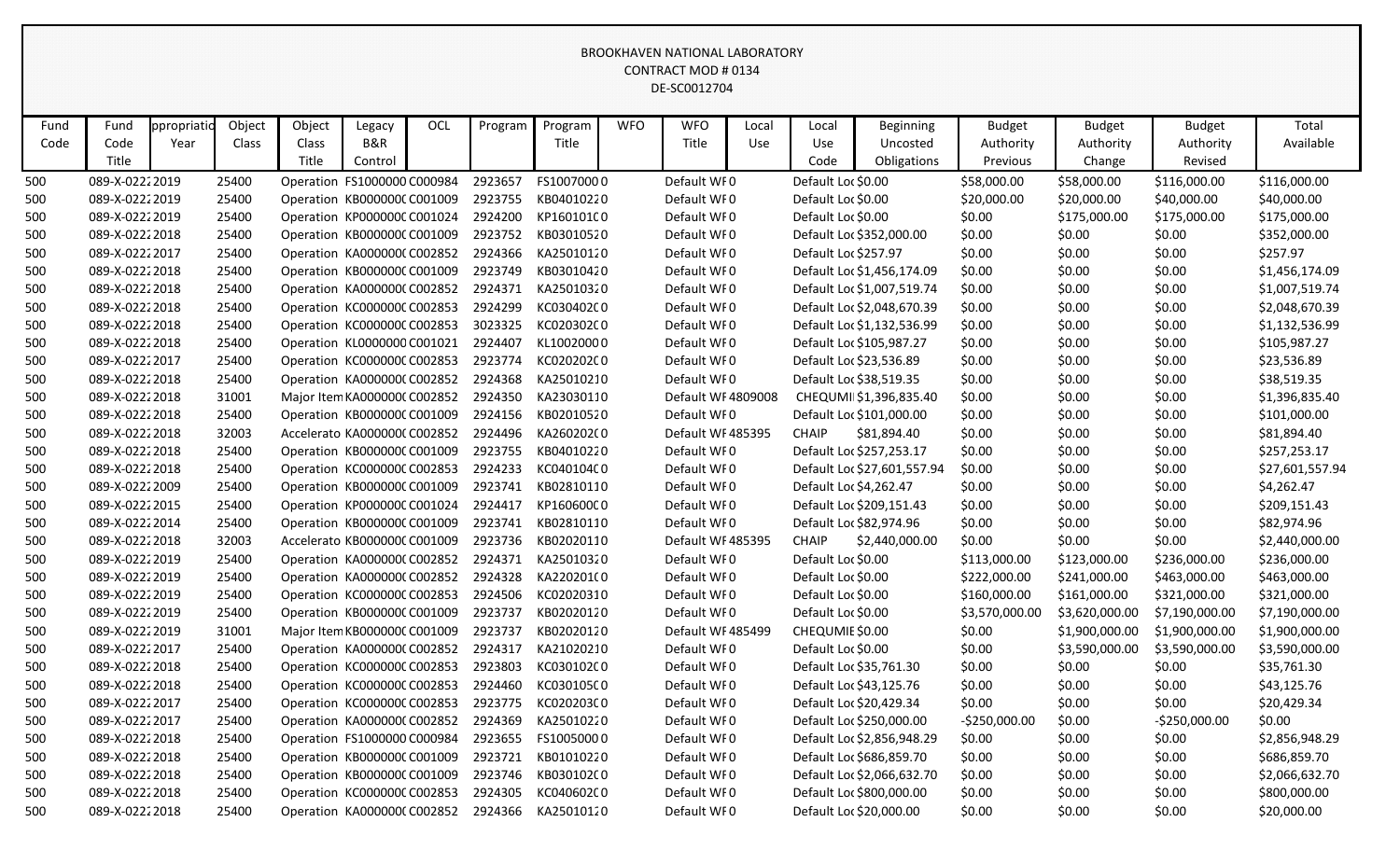| Fund | Fund            | ppropriatio | Object | Object | Legacy                        | OCL | Program | Program    | <b>WFO</b> | <b>WFO</b>        | Local | Local              | <b>Beginning</b>            | <b>Budget</b>  | <b>Budget</b>  | <b>Budget</b>   | Total           |
|------|-----------------|-------------|--------|--------|-------------------------------|-----|---------|------------|------------|-------------------|-------|--------------------|-----------------------------|----------------|----------------|-----------------|-----------------|
| Code | Code            | Year        | Class  | Class  | <b>B&amp;R</b>                |     |         | Title      |            | Title             | Use   | Use                | Uncosted                    | Authority      | Authority      | Authority       | Available       |
|      | Title           |             |        | Title  | Control                       |     |         |            |            |                   |       | Code               | Obligations                 | Previous       | Change         | Revised         |                 |
| 500  | 089-X-02222017  |             | 25400  |        | Operation KB000000C C001009   |     | 2923752 | KB03010520 |            | Default WF0       |       |                    | Default Loc \$203,265.87    | \$0.00         | \$0.00         | \$0.00          | \$203,265.87    |
| 500  | 089-X-02222018  |             | 25400  |        | Operation KJ0000000 C001018   |     | 2924474 | KJ04020100 |            | Default WF0       |       |                    | Default Loc \$1,039,403.14  | \$0.00         | \$0.00         | \$0.00          | \$1,039,403.14  |
| 500  | 089-X-02222017  |             | 31003  |        | Other Equi KB000000C C001009  |     | 2923737 | KB02020120 |            | Default WF485396  |       | <b>CHEQU</b>       | \$152,638.30                | \$0.00         | \$0.00         | \$0.00          | \$152,638.30    |
| 500  | 089-X-02222018  |             | 25400  |        | Operation KB000000C C001009   |     | 2923736 | KB02020110 |            | Default WF0       |       |                    | Default Loc \$15,617,704.64 | \$0.00         | \$0.00         | \$0.00          | \$15,617,704.64 |
| 500  | 089-X-02222018  |             | 25400  |        | Operation KP000000C C001024   |     | 2924514 | KP160601C0 |            | Default WF0       |       |                    | Default Loc \$2,300,000.00  | \$0.00         | \$0.00         | \$0.00          | \$2,300,000.00  |
| 500  | 089-X-02222018  |             | 25400  |        | Operation KP000000C C001024   |     | 2924209 | KP160501C0 |            | Default WF0       |       |                    | Default Loc \$2,500,000.00  | \$0.00         | \$0.00         | \$0.00          | \$2,500,000.00  |
| 500  | 089-X-02222018  |             | 25400  |        | Operation KP000000C C001024   |     | 2924462 | KP170304C0 |            | Default WF0       |       |                    | Default Loc \$1,392,000.00  | \$0.00         | \$0.00         | \$0.00          | \$1,392,000.00  |
| 500  | 089-X-02222018  |             | 25400  |        | Operation KC000000C C002853   |     | 2924421 | KC040603C0 |            | Default WF0       |       |                    | Default Loc \$1,261,148.79  | \$0.00         | \$0.00         | \$0.00          | \$1,261,148.79  |
| 500  | 089-X-02222015  |             | 25400  |        | Operation KA0000000 C002852   |     | 2924313 | KA210102(0 |            | Default WF 485474 |       |                    | CHOPEMIE \$28,201.08        | \$0.00         | \$0.00         | \$0.00          | \$28,201.08     |
| 500  | 089-X-02222018  |             | 25400  |        | Operation KB000000C C001009   |     | 2923733 | KB02010210 |            | Default WF0       |       |                    | Default Loc \$2,137,071.38  | \$0.00         | \$0.00         | \$0.00          | \$2,137,071.38  |
| 500  | 089-X-02222019  |             | 25400  |        | Operation KB000000C C001009   |     | 2923721 | KB01010220 |            | Default WF0       |       | Default Loc \$0.00 |                             | \$180,000.00   | \$180,000.00   | \$360,000.00    | \$360,000.00    |
| 500  | 089-X-02222019  |             | 25400  |        | Operation KA000000C C002852   |     | 2924336 | KA220209(0 |            | Default WF0       |       | Default Loc \$0.00 |                             | \$31,000.00    | \$34,000.00    | \$65,000.00     | \$65,000.00     |
| 500  | 089-X-02222019  |             | 25400  |        | Operation KA0000000 C002852   |     | 2924358 | KA24010220 |            | Default WF0       |       | Default Loc \$0.00 |                             | \$24,000.00    | \$26,000.00    | \$50,000.00     | \$50,000.00     |
| 500  | 089-X-02222019  |             | 32001  |        | Constructic 39KG0100(C003227  |     | 2924984 | 39KG0100(0 |            | Default WF0       |       | Default Loc \$0.00 |                             | \$575,400.00   | \$575,400.00   | \$1,150,800.00  | \$1,150,800.00  |
| 500  | 089-X-02222019  |             | 31001  |        | Major Item KA0000000 C002852  |     | 2924320 | KA21030110 |            | Default WF485498  |       | CHEQUMIE \$0.00    |                             | \$2,619,000.00 | \$2,240,000.00 | \$4,859,000.00  | \$4,859,000.00  |
| 500  | 089-X-02222019  |             | 25400  |        | Operation KC000000C C002853   |     | 2924233 | KC04010400 |            | Default WF0       |       | Default Loc \$0.00 |                             | \$9,381,000.00 | \$6,881,000.00 | \$16,262,000.00 | \$16,262,000.00 |
| 500  | 089-X-02222019  |             | 25400  |        | Operation KA000000CC002852    |     | 2924313 | KA210102(0 |            | Default WF0       |       | Default Loc \$0.00 |                             | \$428,000.00   | \$465,000.00   | \$893,000.00    | \$893,000.00    |
| 500  | 089-X-02222019  |             | 25400  |        | Operation KC000000C C002853   |     | 2924504 | KC02020210 |            | Default WF0       |       | Default Loc \$0.00 |                             | \$155,000.00   | \$155,000.00   | \$310,000.00    | \$310,000.00    |
| 500  | 089-X-02222019  |             | 25400  |        | Operation KB000000C C001009   |     | 2923749 | KB03010420 |            | Default WF0       |       | Default Loc \$0.00 |                             | \$340,000.00   | \$340,000.00   | \$680,000.00    | \$680,000.00    |
| 500  | 089-X-02222019  |             | 25400  |        | Operation KA0000000 C002852   |     | 2924348 | KA230201(0 |            | Default WF0       |       | Default Loc \$0.00 |                             | \$0.00         | \$37,000.00    | \$37,000.00     | \$37,000.00     |
| 500  | 089-X-02222019  |             | 25400  |        | Operation KJ0000000 C001018   |     | 2924474 | KJ04020100 |            | Default WF0       |       | Default Loc \$0.00 |                             | \$0.00         | \$250,000.00   | \$250,000.00    | \$250,000.00    |
| 500  | 089-X-02222017  |             | 25400  |        | Operation KP000000C C001024   |     | 2924209 | KP160501C0 |            | Default WF0       |       |                    | Default Loc \$583,204.96    | \$0.00         | \$0.00         | \$0.00          | \$583,204.96    |
| 500  | 089-X-02222017  |             | 25400  |        | Operation KC000000C C002853   |     | 2924192 | KC02070100 |            | Default WF0       |       |                    | Default Loc \$791,878.52    | \$0.00         | \$0.00         | \$0.00          | \$791,878.52    |
| 500  | 089-X-02222018  |             | 25400  |        | Operation KA0000000 C002852   |     | 2924357 | KA24010210 |            | Default WF0       |       |                    | Default Loc \$120,000.00    | \$0.00         | \$0.00         | \$0.00          | \$120,000.00    |
| 500  | 089-X-0222 2005 |             | 25400  |        | Operation KA000000C C002852   |     | 2923681 | KA11028120 |            | Default WF0       |       |                    | Default Loc \$108,955.69    | \$0.00         | \$0.00         | \$0.00          | \$108,955.69    |
| 500  | 089-X-02222017  |             | 25400  |        | Operation KA0000000 C002852   |     | 2924363 | KA24030130 |            | Default WF0       |       |                    | Default Loc \$154,484.87    | \$0.00         | \$0.00         | \$0.00          | \$154,484.87    |
| 500  | 089-X-02222018  |             | 25400  |        | Operation KA000000C C002852   |     | 2924380 | KA260102(0 |            | Default WF0       |       |                    | Default Loc \$412,656.07    | \$0.00         | \$0.00         | \$0.00          | \$412,656.07    |
| 500  | 089-X-02222017  |             | 25400  |        | Operation KC000000C C002853   |     | 2923809 | KC03020300 |            | Default WF0       |       |                    | Default Loc \$1,985.20      | \$0.00         | \$0.00         | \$0.00          | \$1,985.20      |
| 500  | 089-X-02222018  |             | 31003  |        | Other Equi KC000000C C002853  |     | 2924233 | KC04010400 |            | Default WF485396  |       | CHEQU              | \$32,163.46                 | \$0.00         | \$0.00         | \$0.00          | \$32,163.46     |
| 500  | 089-X-02222018  |             | 25400  |        | Operation KA0000000 C002852   |     | 2924346 | KA230102(0 |            | Default WF0       |       |                    | Default Loc \$642,490.45    | \$0.00         | \$0.00         | \$0.00          | \$642,490.45    |
| 500  | 089-X-02222017  |             | 25400  |        | Operation KJ0000000 C001018   |     | 2924137 | KJ04040000 |            | Default WF0       |       |                    | Default Loc \$249,396.49    | \$0.00         | \$0.00         | \$0.00          | \$249,396.49    |
| 500  | 089-X-02222016  |             | 25400  |        | Operation KA0000000 C002852   |     | 2924369 | KA25010220 |            | Default WF0       |       |                    | Default Loc \$274,718.92    | $-$200,000.00$ | \$0.00         | $-$200,000.00$  | \$74,718.92     |
| 500  | 089-X-02222018  |             | 31003  |        | Other Equi KB000000C C001009  |     | 2923737 | KB02020120 |            | Default WF485396  |       | CHEQU              | \$1,200,000.00              | \$0.00         | \$0.00         | \$0.00          | \$1,200,000.00  |
| 500  | 089-X-02222011  |             | 31003  |        | Other Equi KC000000C C002853  |     | 3023325 | KC020302C0 |            | Default WF485396  |       | CHEQU              | \$2,515.98                  | \$0.00         | \$0.00         | \$0.00          | \$2,515.98      |
| 500  | 089-X-02222014  |             | 25400  |        | Operation KA000000C C002852   |     | 2923681 | KA11028120 |            | Default WF0       |       |                    | Default Loc \$433,221.38    | \$0.00         | \$0.00         | \$0.00          | \$433,221.38    |
| 500  | 089-X-02222018  |             | 32002  |        | General Pla KG0700000 C002925 |     | 2924416 | KG070100(0 |            | Default WF0       |       |                    | Default Loc \$13,362,668.03 | \$0.00         | \$0.00         | \$0.00          | \$13,362,668.03 |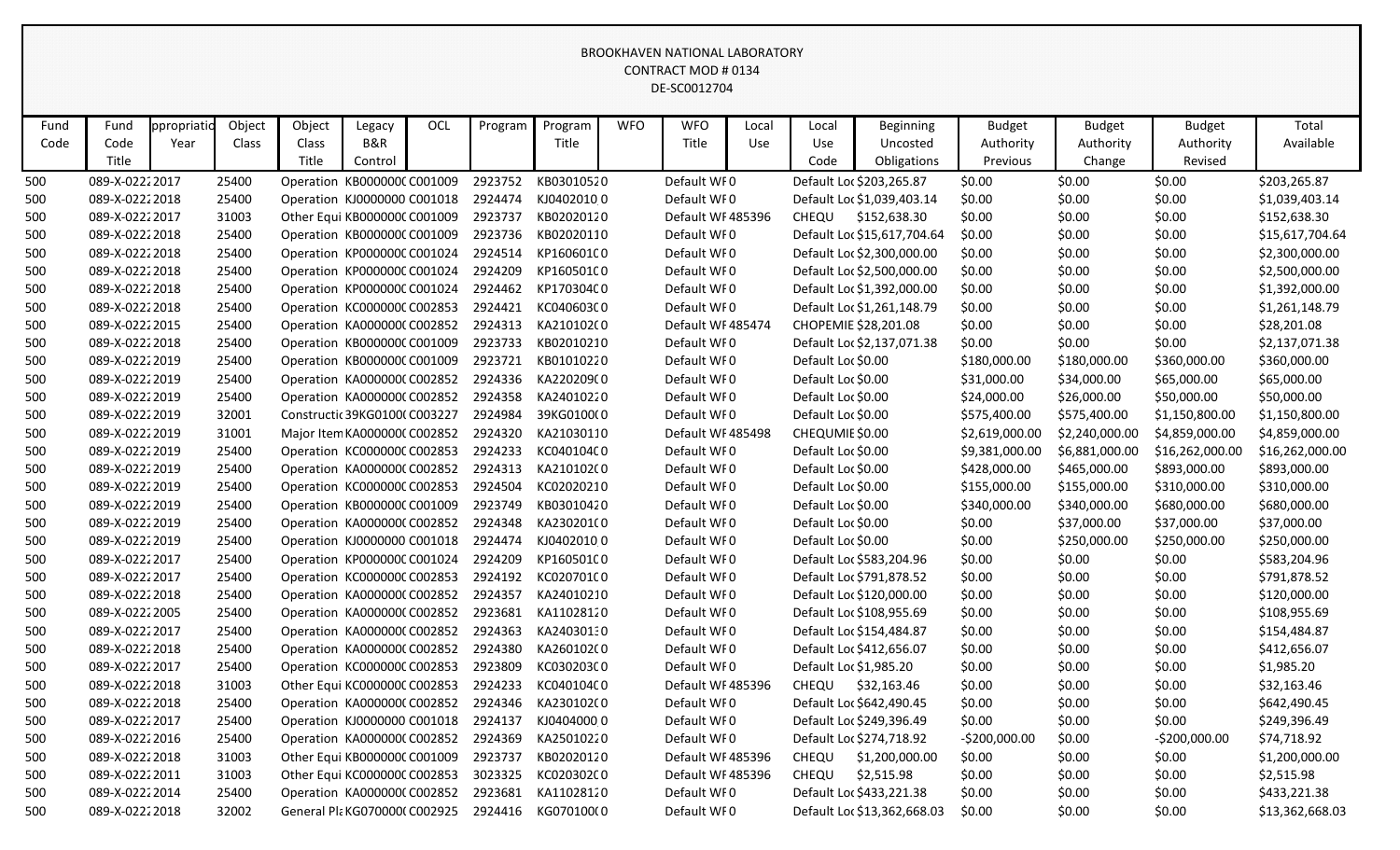| Fund | Fund           | ppropriatio | Object | Object | Legacy                        | OCL | Program | Program    | <b>WFO</b> | <b>WFO</b>        | Local      | Local              | <b>Beginning</b>            | <b>Budget</b>  | <b>Budget</b>  | <b>Budget</b>  | Total           |
|------|----------------|-------------|--------|--------|-------------------------------|-----|---------|------------|------------|-------------------|------------|--------------------|-----------------------------|----------------|----------------|----------------|-----------------|
| Code | Code           | Year        | Class  | Class  | <b>B&amp;R</b>                |     |         | Title      |            | Title             | <b>Use</b> | Use                | Uncosted                    | Authority      | Authority      | Authority      | Available       |
|      | Title          |             |        | Title  | Control                       |     |         |            |            |                   |            | Code               | Obligations                 | Previous       | Change         | Revised        |                 |
| 500  | 089-X-02222018 |             | 25400  |        | Operation FS1000000 C000984   |     | 2923653 | FS10020000 |            | Default WF0       |            |                    | Default Loc \$349,650.54    | \$0.00         | \$0.00         | \$0.00         | \$349,650.54    |
| 500  | 089-X-02222018 |             | 25400  |        | Operation KA0000000 C002852   |     | 2924317 | KA21020210 |            | Default WF0       |            |                    | Default Loc \$10,318,802.13 | \$0.00         | \$0.00         | \$0.00         | \$10,318,802.13 |
| 500  | 089-X-02222018 |             | 25400  |        | Operation KA000000C C002852   |     | 2924325 | KA220102(0 |            | Default WF0       |            |                    | Default Loc \$2,481,532.00  | \$0.00         | \$0.00         | \$0.00         | \$2,481,532.00  |
| 500  | 089-X-02222019 |             | 25400  |        | Operation KC000000CC002853    |     | 2924405 | KC02010600 |            | Default WF0       |            | Default Loc \$0.00 |                             | \$254,000.00   | \$254,000.00   | \$508,000.00   | \$508,000.00    |
| 500  | 089-X-02222019 |             | 25400  |        | Operation KC000000C C002853   |     | 3023325 | KC02030200 |            | Default WF0       |            | Default Loc \$0.00 |                             | \$114,000.00   | \$114,000.00   | \$228,000.00   | \$228,000.00    |
| 500  | 089-X-02222019 |             | 32001  |        | Constructic 39KA00000 C002786 |     | 2924263 | 39KA000000 |            | Default WF0       |            | Default Loc \$0.00 |                             | \$400,000.00   | \$400,000.00   | \$800,000.00   | \$800,000.00    |
| 500  | 089-X-02222019 |             | 25400  |        | Operation KC000000C C002853   |     | 2924294 | KC02020400 |            | Default WF0       |            | Default Loc \$0.00 |                             | \$16,000.00    | \$17,000.00    | \$33,000.00    | \$33,000.00     |
| 500  | 089-X-02222019 |             | 31001  |        | Major Item KA0000000 C002852  |     | 2924320 | KA21030110 |            | Default WF485496  |            | CHEQUMIE \$0.00    |                             | \$742,000.00   | \$678,000.00   | \$1,420,000.00 | \$1,420,000.00  |
| 500  | 089-X-02222019 |             | 31003  |        | Other Equi KB000000C C001009  |     | 2923736 | KB02020110 |            | Default WF 485396 |            | CHEQU              | \$0.00                      | \$70,000.00    | \$70,000.00    | \$140,000.00   | \$140,000.00    |
| 500  | 089-X-02222019 |             | 25400  |        | Operation KC000000C C002853   |     | 2924472 | KC02010700 |            | Default WF0       |            | Default Loc \$0.00 |                             | \$139,000.00   | \$140,000.00   | \$279,000.00   | \$279,000.00    |
| 500  | 089-X-02222019 |             | 25400  |        | Operation KP000000C C001024   |     | 2924995 | KP170300C0 |            | Default WF0       |            | Default Loc \$0.00 |                             | \$0.00         | \$150,000.00   | \$150,000.00   | \$150,000.00    |
| 500  | 089-X-02222018 |             | 25400  |        | Operation KC000000C C002853   |     | 2924300 | KC03040300 |            | Default WF0       |            |                    | Default Loc \$1,609,603.03  | \$0.00         | \$0.00         | \$0.00         | \$1,609,603.03  |
| 500  | 089-X-02222018 |             | 25400  |        | Operation KP000000C C001024   |     | 2924203 | KP160104C0 |            | Default WF0       |            |                    | Default Loc \$470,000.00    | \$0.00         | \$0.00         | \$0.00         | \$470,000.00    |
| 500  | 089-X-02222018 |             | 25400  |        | Operation KJ0000000 C001018   |     | 2924516 | KJ04030400 |            | Default WF0       |            |                    | Default Loc \$129,655.71    | \$0.00         | \$0.00         | \$0.00         | \$129,655.71    |
| 500  | 089-X-02222018 |             | 25400  |        | Operation KC000000C C002853   |     | 2924504 | KC02020210 |            | Default WF0       |            |                    | Default Loc \$2,441,794.24  | \$0.00         | \$0.00         | \$0.00         | \$2,441,794.24  |
| 500  | 089-X-02222017 |             | 25400  |        | Operation KP000000C C001024   |     | 2924203 | KP160104C0 |            | Default WF0       |            |                    | Default Loc \$23,025.11     | \$0.00         | \$0.00         | \$0.00         | \$23,025.11     |
| 500  | 089-X-02222017 |             | 25400  |        | Operation KP000000C C001024   |     | 2924200 | KP16010100 |            | Default WF0       |            |                    | Default Loc \$2,061,441.13  | \$0.00         | \$0.00         | \$0.00         | \$2,061,441.13  |
| 500  | 089-X-02222017 |             | 25400  |        | Operation KA0000000 C002852   |     | 2924357 | KA24010210 |            | Default WF0       |            |                    | Default Loc \$110,074.05    | \$0.00         | \$0.00         | \$0.00         | \$110,074.05    |
| 500  | 089-X-02222017 |             | 25400  |        | Operation KJ0000000 C001018   |     | 2924476 | KJ04030100 |            | Default WF0       |            |                    | Default Loc \$364,107.69    | \$0.00         | \$0.00         | \$0.00         | \$364,107.69    |
| 500  | 089-X-02222016 |             | 25400  |        | Operation KJ0000000 C001018   |     | 2924135 | KJ04020000 |            | Default WF0       |            |                    | Default Loc \$1,922.92      | \$0.00         | \$0.00         | \$0.00         | \$1,922.92      |
| 500  | 089-X-02222018 |             | 25400  |        | Operation KC000000C C002853   |     | 2924472 | KC02010700 |            | Default WF0       |            |                    | Default Loc \$1,768,978.04  | \$0.00         | \$0.00         | \$0.00         | \$1,768,978.04  |
| 500  | 089-X-02222018 |             | 25400  |        | Operation KL0000000 C001021   |     | 2924408 | KL10030000 |            | Default WF0       |            |                    | Default Loc \$367,175.51    | \$0.00         | \$0.00         | \$0.00         | \$367,175.51    |
| 500  | 089-X-02222018 |             | 25400  |        | Operation KA0000000 C002852   |     | 2924489 | KA24010320 |            | Default WF0       |            |                    | Default Loc \$85,000.00     | \$0.00         | \$0.00         | \$0.00         | \$85,000.00     |
| 500  | 089-X-02222019 |             | 32003  |        | Accelerato KB000000C C001009  |     | 2923736 | KB02020110 |            | Default WF485395  |            | <b>CHAIP</b>       | \$0.00                      | \$210,000.00   | \$210,000.00   | \$420,000.00   | \$420,000.00    |
| 500  | 089-X-02222019 |             | 25400  |        | Operation KC000000C C002853   |     | 2924305 | KC04060200 |            | Default WF0       |            | Default Loc \$0.00 |                             | \$66,000.00    | \$66,000.00    | \$132,000.00   | \$132,000.00    |
| 500  | 089-X-02222019 |             | 25400  |        | Operation KC000000C C002853   |     | 2924242 | KC04030200 |            | Default WF0       |            | Default Loc \$0.00 |                             | \$1,985,000.00 | \$1,985,000.00 | \$3,970,000.00 | \$3,970,000.00  |
| 500  | 089-X-02222019 |             | 25400  |        | Operation FS1000000 C000984   |     | 2923658 | FS10090000 |            | Default WI0       |            | Default Loc \$0.00 |                             | \$61,000.00    | \$62,000.00    | \$123,000.00   | \$123,000.00    |
| 500  | 089-X-02222019 |             | 31003  |        | Other Equi KB000000C C001009  |     | 2923737 | KB02020120 |            | Default WF485396  |            | CHEQU              | \$0.00                      | \$590,000.00   | $-5330,000.00$ | \$260,000.00   | \$260,000.00    |
| 500  | 089-X-02222019 |             | 25400  |        | Operation KC000000C C002853   |     | 2923807 | KC03020100 |            | Default WF0       |            | Default Loc \$0.00 |                             | \$296,000.00   | \$295,000.00   | \$591,000.00   | \$591,000.00    |
| 500  | 089-X-02222019 |             | 25400  |        | Operation KA0000000 C002852   |     | 2924325 | KA220102(0 |            | Default WF0       |            | Default Loc \$0.00 |                             | \$430,000.00   | \$467,000.00   | \$897,000.00   | \$897,000.00    |
| 500  | 089-X-02222019 |             | 25400  |        | Operation FS1000000 C000984   |     | 2923656 | FS10060000 |            | Default WFO       |            | Default Loc \$0.00 |                             | \$48,000.00    | \$49,000.00    | \$97,000.00    | \$97,000.00     |
| 500  | 089-X-02222019 |             | 25400  |        | Operation KP000000C C001024   |     | 2924204 | KP160105C0 |            | Default WF0       |            | Default Loc \$0.00 |                             | \$0.00         | \$183,000.00   | \$183,000.00   | \$183,000.00    |
| 500  | 089-X-02222019 |             | 25400  |        | Operation KP000000C C001024   |     | 2924993 | KP160701C0 |            | Default WF0       |            | Default Loc \$0.00 |                             | \$0.00         | \$353,000.00   | \$353,000.00   | \$353,000.00    |
| 500  | 089-X-02222019 |             | 25400  |        | Operation KA0000000 C002852   |     | 2924357 | KA24010210 |            | Default WF0       |            | Default Loc \$0.00 |                             | \$0.00         | \$40,000.00    | \$40,000.00    | \$40,000.00     |
| 500  | 089-X-02222018 |             | 25400  |        | Operation KA0000000 C002852   |     | 2924320 | KA21030110 |            | Default WF 485492 |            |                    | CHOPEMIE \$133,086.10       | \$0.00         | \$0.00         | \$0.00         | \$133,086.10    |
| 500  | 089-X-02222018 |             | 25400  |        | Operation KC000000CC002853    |     | 2924405 | KC02010600 |            | Default WF0       |            |                    | Default Loc \$1,237,103.30  | \$0.00         | \$0.00         | \$0.00         | \$1,237,103.30  |
|      |                |             |        |        |                               |     |         |            |            |                   |            |                    |                             |                |                |                |                 |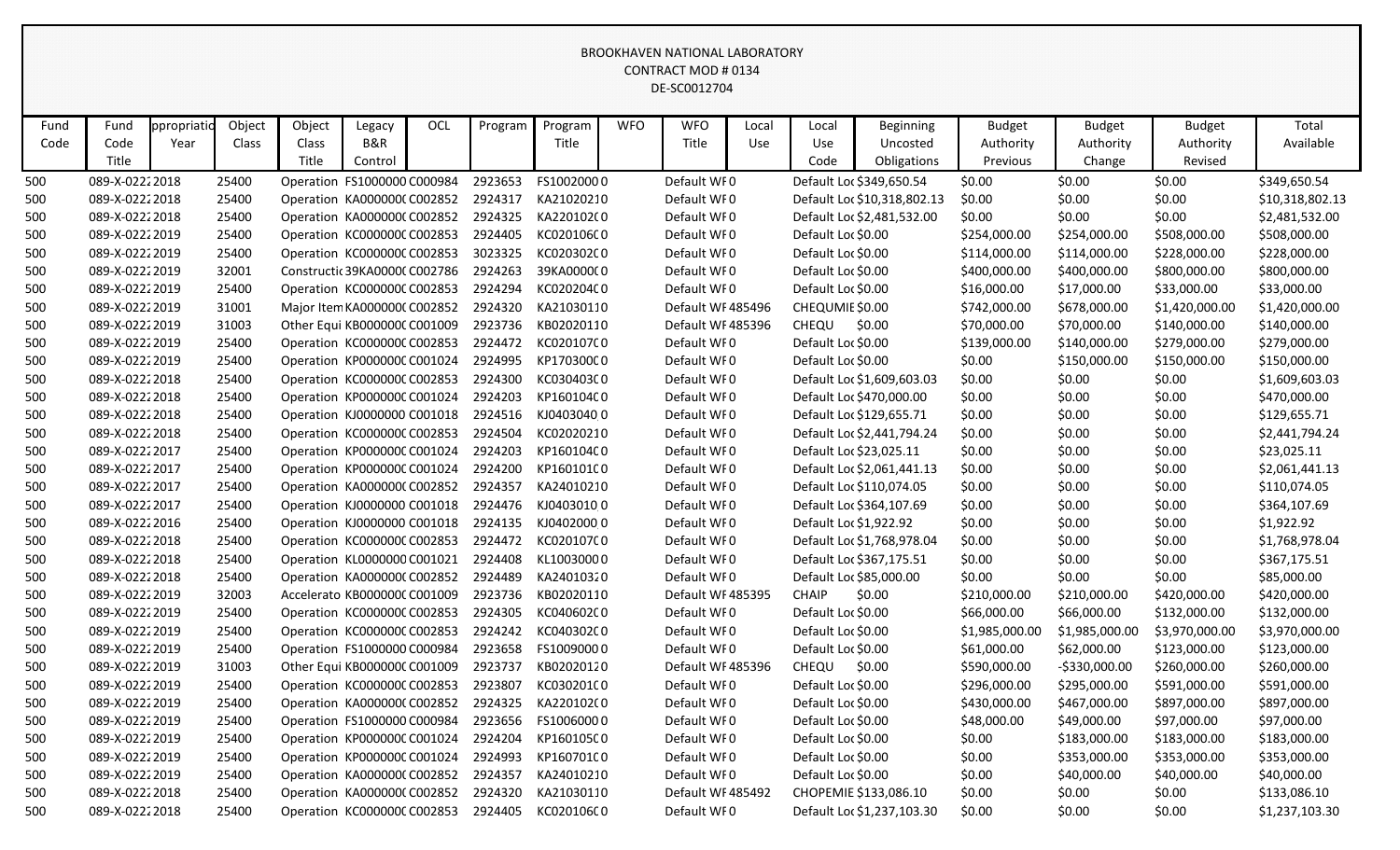| Fund | Fund           | ppropriatio | Object | Object | Legacy                        | OCL | Program | Program    | <b>WFO</b> | <b>WFO</b>        | Local | Local              | Beginning                   | <b>Budget</b>  | <b>Budget</b>    | <b>Budget</b>    | Total           |
|------|----------------|-------------|--------|--------|-------------------------------|-----|---------|------------|------------|-------------------|-------|--------------------|-----------------------------|----------------|------------------|------------------|-----------------|
| Code | Code           | Year        | Class  | Class  | <b>B&amp;R</b>                |     |         | Title      |            | Title             | Use   | Use                | Uncosted                    | Authority      | Authority        | Authority        | Available       |
|      | Title          |             |        | Title  | Control                       |     |         |            |            |                   |       | Code               | Obligations                 | Previous       | Change           | Revised          |                 |
| 500  | 089-X-02222017 |             | 25400  |        | Operation KC000000CC002853    |     | 2924305 | KC040602C0 |            | Default WF0       |       |                    | Default Loc \$117,489.73    | \$0.00         | \$0.00           | \$0.00           | \$117,489.73    |
| 500  | 089-X-02222017 |             | 32003  |        | Accelerato KC000000C C002853  |     | 2924233 | KC04010400 |            | Default WF485395  |       | <b>CHAIP</b>       | \$331,483.16                | \$0.00         | \$0.00           | \$0.00           | \$331,483.16    |
| 500  | 089-X-02222018 |             | 31001  |        | Major Item KA0000000 C002852  |     | 2924320 | KA21030110 |            | Default WF485496  |       |                    | CHEQUMIE \$733,031.10       | \$0.00         | \$0.00           | \$0.00           | \$733,031.10    |
| 500  | 089-X-02222011 |             | 25400  |        | Operation KP000000C C001024   |     | 2924206 | KP160202C0 |            | Default WF0       |       |                    | Default Loc \$5,187.28      | \$0.00         | \$0.00           | \$0.00           | \$5,187.28      |
| 500  | 089-X-02222018 |             | 25400  |        | Operation KB000000C C001009   |     | 2923737 | KB02020120 |            | Default WF0       |       |                    | Default Loc \$16,390,683.63 | \$0.00         | \$0.00           | \$0.00           | \$16,390,683.63 |
| 500  | 089-X-02222017 |             | 25400  |        | Operation KL0000000 C001021   |     | 2924414 | KL15000000 |            | Default WF0       |       |                    | Default Loc \$11,842.58     | \$0.00         | \$0.00           | \$0.00           | \$11,842.58     |
| 500  | 089-X-02222018 |             | 25400  |        | Operation KC000000C C002853   |     | 2924242 | KC04030200 |            | Default WF0       |       |                    | Default Loc \$13,073,045.43 | \$0.00         | \$0.00           | \$0.00           | \$13,073,045.43 |
| 500  | 089-X-02222017 |             | 32003  |        | Accelerato KB000000C C001009  |     | 2923736 | KB02020110 |            | Default WF485395  |       | <b>CHAIP</b>       | \$1,170,117.68              | \$0.00         | \$0.00           | \$0.00           | \$1,170,117.68  |
| 500  | 089-X-02222017 |             | 25400  |        | Operation KA000000C C002852   |     | 2924382 | KA260201(0 |            | Default WF0       |       |                    | Default Loc \$2,088.07      | \$0.00         | \$0.00           | \$0.00           | \$2,088.07      |
| 500  | 089-X-02222017 |             | 31001  |        | Major Item KA0000000 C002852  |     | 2924320 | KA21030110 |            | Default WF 485486 |       |                    | CHEQUMIE \$8,396,292.02     | \$0.00         | $-53,590,000.00$ | $-53,590,000.00$ | \$4,806,292.02  |
| 500  | 089-X-02222018 |             | 25400  |        | Operation KA000000C C002852   |     | 2924336 | KA220209(0 |            | Default WF0       |       |                    | Default Loc \$211,653.22    | \$0.00         | \$0.00           | \$0.00           | \$211,653.22    |
| 500  | 089-X-02222018 |             | 25400  |        | Operation KC000000C C002853   |     | 2924193 | KC03070100 |            | Default WF0       |       |                    | Default Loc \$1,812,764.94  | \$0.00         | \$0.00           | \$0.00           | \$1,812,764.94  |
| 500  | 089-X-02222016 |             | 25400  |        | Operation KP000000CC001024    |     | 2924205 | KP16020100 |            | Default WF0       |       |                    | Default Loc \$3,933.57      | \$0.00         | \$0.00           | \$0.00           | \$3,933.57      |
| 500  | 089-X-02222017 |             | 32003  |        | Accelerato KA0000000 C002852  |     | 2924382 | KA260201(0 |            | Default WF 485395 |       | <b>CHAIP</b>       | \$304,031.06                | \$0.00         | \$0.00           | \$0.00           | \$304,031.06    |
| 500  | 089-X-02222018 |             | 32001  |        | Constructic 39KG0100(C003087  |     | 2924481 | 39KG0100(0 |            | Default WF0       |       |                    | Default Loc \$29,414,962.47 | \$0.00         | \$0.00           | \$0.00           | \$29,414,962.47 |
| 500  | 089-X-02222018 |             | 25400  |        | Operation FS1000000 C000984   |     | 2923654 | FS10040000 |            | Default WF0       |       |                    | Default Loc \$215,192.50    | \$0.00         | \$0.00           | \$0.00           | \$215,192.50    |
| 500  | 089-X-02222019 |             | 25400  |        | Operation FS1000000 C000984   |     | 2923654 | FS10040000 |            | Default WF0       |       | Default Loc \$0.00 |                             | \$42,000.00    | \$42,000.00      | \$84,000.00      | \$84,000.00     |
| 500  | 089-X-02222019 |             | 25400  |        | Operation KA000000C C002852   |     | 2924346 | KA230102(0 |            | Default WF0       |       | Default Loc \$0.00 |                             | \$101,000.00   | \$110,000.00     | \$211,000.00     | \$211,000.00    |
| 500  | 089-X-02222019 |             | 32001  |        | Constructic 39KG01000 C003087 |     | 2924481 | 39KG0100(0 |            | Default WF0       |       | Default Loc \$0.00 |                             | \$5,000,000.00 | \$3,468,840.00   | \$8,468,840.00   | \$8,468,840.00  |
| 500  | 089-X-02222019 |             | 25400  |        | Operation FS1000000 C000984   |     | 2923653 | FS10020000 |            | Default WF0       |       | Default Loc \$0.00 |                             | \$74,000.00    | \$74,000.00      | \$148,000.00     | \$148,000.00    |
| 500  | 089-X-02222019 |             | 25400  |        | Operation KA000000CC002852    |     | 2924356 | KA24010190 |            | Default WF0       |       | Default Loc \$0.00 |                             | \$500,000.00   | \$132,000.00     | \$632,000.00     | \$632,000.00    |
| 500  | 089-X-02222018 |             | 31003  |        | Other Equi KC000000C C002853  |     | 2924242 | KC040302C0 |            | Default WF485396  |       | <b>CHEQU</b>       | \$1,844,459.15              | \$0.00         | \$0.00           | \$0.00           | \$1,844,459.15  |
| 500  | 089-X-02222018 |             | 25400  |        | Operation KA000000C C002852   |     | 2924314 | KA210103(0 |            | Default WF0       |       |                    | Default Loc \$369,578.86    | \$0.00         | \$0.00           | \$0.00           | \$369,578.86    |
| 500  | 089-X-02222015 |             | 25400  |        | Operation KC000000C C002853   |     | 2924232 | KC04010300 |            | Default WF0       |       | Default Loc \$0.65 |                             | \$0.00         | \$0.00           | \$0.00           | \$0.65          |
| 500  | 089-X-02222017 |             | 25400  |        | Operation KP000000C C001024   |     | 2924462 | KP170304C0 |            | Default WF0       |       |                    | Default Loc \$416,307.62    | \$0.00         | \$0.00           | \$0.00           | \$416,307.62    |
| 500  | 089-X-02222014 |             | 25400  |        | Operation KB000000C C001009   |     | 2923728 | KB01810120 |            | Default WF0       |       |                    | Default Loc \$34,228.17     | \$0.00         | \$0.00           | \$0.00           | \$34,228.17     |
| 500  | 089-X-02222018 |             | 25400  |        | Operation KP000000C C001024   |     | 2924211 | KP170100C0 |            | Default WF0       |       |                    | Default Loc \$1,384,481.22  | \$0.00         | \$0.00           | \$0.00           | \$1,384,481.22  |
| 500  | 089-X-02222018 |             | 25400  |        | Operation KL0000000 C001021   |     | 2924414 | KL15000000 |            | Default WI0       |       |                    | Default Loc \$80,000.00     | \$0.00         | \$0.00           | \$0.00           | \$80,000.00     |
| 500  | 089-X-02222018 |             | 32003  |        | Accelerato KC000000C C002853  |     | 2924233 | KC040104C0 |            | Default WF485395  |       | <b>CHAIP</b>       | \$3,300,000.00              | \$0.00         | \$0.00           | \$0.00           | \$3,300,000.00  |
| 500  | 089-X-02222018 |             | 32001  |        | Constructic 39KA0000C C002786 |     | 2924263 | 39KA000000 |            | Default WF0       |       |                    | Default Loc \$629,609.74    | \$0.00         | \$0.00           | \$0.00           | \$629,609.74    |
| 500  | 089-X-02222018 |             | 31003  |        | Other Equi KB000000C C001009  |     | 2923736 | KB02020110 |            | Default WF485396  |       | CHEQU              | \$824,000.00                | \$0.00         | \$0.00           | \$0.00           | \$824,000.00    |
| 500  | 089-X-02222018 |             | 25400  |        | Operation KC000000C C002853   |     | 2923807 | KC03020100 |            | Default WF0       |       |                    | Default Loc \$2,035,609.08  | \$0.00         | \$0.00           | \$0.00           | \$2,035,609.08  |
| 500  | 089-X-02222018 |             | 25400  |        | Operation KP000000C C001024   |     | 2924200 | KP160101C0 |            | Default WF0       |       |                    | Default Loc \$1,737,000.00  | \$0.00         | \$0.00           | \$0.00           | \$1,737,000.00  |
| 500  | 089-X-02222018 |             | 25400  |        | Operation KA0000000 C002852   |     | 2924355 | KA24010120 |            | Default WF0       |       |                    | Default Loc \$1,019,423.20  | \$0.00         | \$0.00           | \$0.00           | \$1,019,423.20  |
| 500  | 089-X-02222018 |             | 25400  |        | Operation FS1000000 C000984   |     | 2923658 | FS10090000 |            | Default WF0       |       |                    | Default Loc \$271,152.11    | \$0.00         | \$0.00           | \$0.00           | \$271,152.11    |
| 500  | 089-X-02222018 |             | 25400  |        | Operation KC000000C C002853   |     | 2923769 | KC02010100 |            | Default WF0       |       |                    | Default Loc \$1,768,712.78  | \$0.00         | \$0.00           | \$0.00           | \$1,768,712.78  |
|      |                |             |        |        |                               |     |         |            |            |                   |       |                    |                             |                |                  |                  |                 |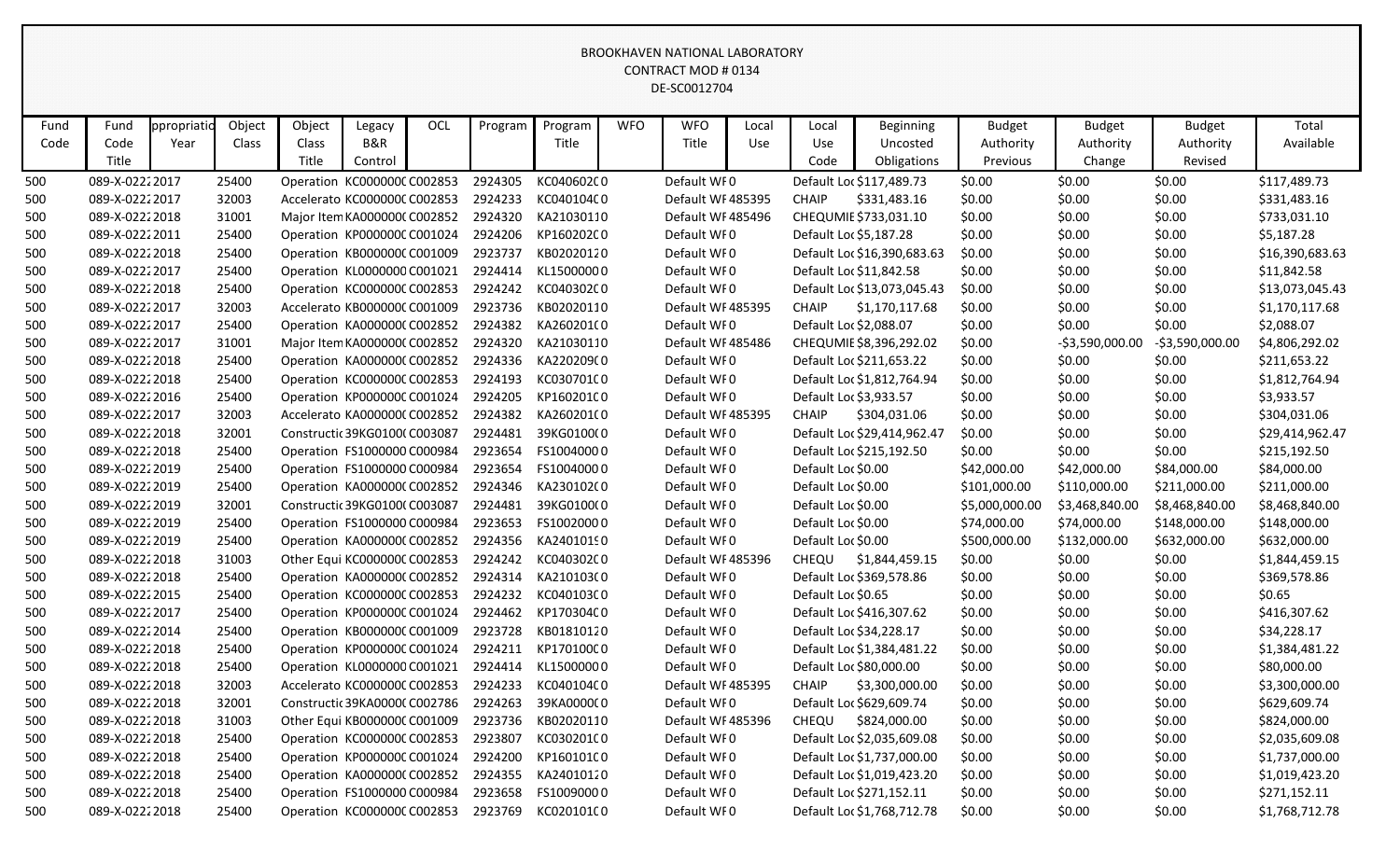| Fund | Fund           | ppropriatic | Object | Object | Legacy                      | OCL     | Program | Program          | <b>WFO</b> | <b>WFO</b>  | Local | Local                  | <b>Beginning</b>         | <b>Budget</b>   | <b>Budget</b>   | <b>Budget</b>   | Total           |
|------|----------------|-------------|--------|--------|-----------------------------|---------|---------|------------------|------------|-------------|-------|------------------------|--------------------------|-----------------|-----------------|-----------------|-----------------|
| Code | Code           | Year        | Class  | Class  | <b>B&amp;R</b>              |         |         | Title            |            | Title       | Use   | Use                    | Uncosted                 | Authority       | Authority       | Authority       | Available       |
|      | Title          |             |        | Title  | Control                     |         |         |                  |            |             |       | Code                   | Obligations              | Previous        | Change          | Revised         |                 |
| 500  | 089-X-02222018 |             | 25400  |        | Operation KA000000C C002852 |         | 2924328 | KA220201(0       |            | Default WF0 |       |                        | Default Loc \$629,218.57 | \$0.00          | \$0.00          | \$0.00          | \$629,218.57    |
| 500  | 089-X-02222018 |             | 25400  |        | Operation KP000000C C001024 |         | 2924216 | KP170302C0       |            | Default WI0 |       |                        | Default Loc \$326,000.00 | \$0.00          | \$0.00          | \$0.00          | \$326,000.00    |
| 500  | 089-X-02222019 |             | 25400  |        | Operation KA0000000 C002852 |         | 2924317 | KA21020210       |            | Default WF0 |       | Default Loc \$0.00     |                          | \$1,757,000.00  | \$2,196,000.00  | \$3,953,000.00  | \$3,953,000.00  |
| 500  | 089-X-02222019 |             | 25400  |        | Operation KB000000C C001009 |         | 2923733 | KB02010210       |            | Default WI0 |       | Default Loc \$0.00     |                          | \$540,000.00    | \$550,000.00    | \$1,090,000.00  | \$1,090,000.00  |
| 500  | 089-X-02222019 |             | 25400  |        | Operation KB000000C C001009 |         | 2923736 | KB02020110       |            | Default WF0 |       | Default Loc \$0.00     |                          | \$11,440,000.00 | \$11,630,000.00 | \$23,070,000.00 | \$23,070,000.00 |
| 500  | 089-X-02222019 |             | 25400  |        | Operation KJ0000000 C001018 |         | 2924476 | KJ04030100       |            | Default WF0 |       | Default Loc \$0.00     |                          | \$155,000.00    | \$0.00          | \$155,000.00    | \$155,000.00    |
| 500  | 089-X-02222019 |             | 25400  |        | Operation KC000000C C002853 |         | 2925000 | KC03040310       |            | Default WF0 |       | Default Loc \$0.00     |                          | \$465,000.00    | \$466,000.00    | \$931,000.00    | \$931,000.00    |
| 500  | 089-X-02222019 |             | 25400  |        | Operation KA0000000 C002852 |         | 2924489 | KA24010320       |            | Default WF0 |       | Default Loc \$0.00     |                          | \$0.00          | \$85,000.00     | \$85,000.00     | \$85,000.00     |
| 510  | 089-X-02222018 |             | 25400  |        | Operation 4.56E+08 C003005  |         | 6600199 | 4561650214861014 |            | CHAGR8400   |       |                        | Default Loc \$22,453.69  | \$0.00          | \$0.00          | \$0.00          | \$22,453.69     |
| 510  | 089-X-02222018 |             | 25400  |        | Operation 4.56E+08 C003005  |         | 6600199 | 4561650214861004 |            | CHAGR8410   |       |                        | Default Loc \$2,123.13   | $-52,123.13$    | \$0.00          | $-52,123.13$    | \$0.00          |
| 510  | 089-X-02222018 |             | 25400  |        | Operation 4.56E+08 C003005  |         | 6600199 | 4561650214861091 |            | CHAGRRIKI0  |       |                        | Default Loc \$71,022.21  | \$0.00          | \$0.00          | \$0.00          | \$71,022.21     |
| 510  | 089-X-02222017 |             | 25400  |        | Operation 4.56E+08 C003005  |         | 6600199 | 4561650214860747 |            | CHAGR8710   |       |                        | Default Loc \$25,548.78  | \$0.00          | \$0.00          | \$0.00          | \$25,548.78     |
| 510  | 089-X-02222019 |             | 25400  |        | Operation 4.56E+08 C003005  |         | 6600199 | 4561650214861091 |            | CHAGRRIKI0  |       | Default Loc \$0.00     |                          | \$26,570.94     | \$338,378.45    | \$364,949.39    | \$364,949.39    |
| 511  | 089-X-02222018 |             | 25400  |        | Operation 4.56E+08 C003005  |         | 6600146 | 4561600314861101 |            | CHAGR8430   |       |                        | Default Loc \$40,689.65  | \$0.00          | \$0.00          | \$0.00          | \$40,689.65     |
| 511  | 089-X-02222016 |             | 25400  |        | Operation 4.56E+08 C003005  |         | 6600146 | 4561600314860831 |            | CHAGR8720   |       | Default Loc \$176.63   |                          | \$0.00          | \$0.00          | \$0.00          | \$176.63        |
| 511  | 089-X-02222018 |             | 25400  |        | Operation 4.56E+08 C003005  |         | 6600146 | 4561600314860971 |            | CHAGR8730   |       | Default Loc \$345.85   |                          | \$0.00          | \$0.00          | \$0.00          | \$345.85        |
| 511  | 089-X-02222018 |             | 25400  |        | Operation 4.56E+08 C003005  |         | 6600146 | 4561600314860946 |            | CHAGR8730   |       | Default Loc \$899.96   |                          | \$0.00          | \$0.00          | \$0.00          | \$899.96        |
| 511  | 089-X-02222018 |             | 25400  |        | Operation 4.56E+08 C003005  |         | 6600146 | 4561600314861020 |            | CHAGR8400   |       | Default Loc \$1,704.11 |                          | \$0.00          | $-$1,481.04$    | $-$1,481.04$    | \$223.07        |
| 511  | 089-X-02222018 |             | 25400  |        | Operation 4.56E+08 C003005  |         | 6600146 | 4561600314861052 |            | CHAGR8410   |       |                        | Default Loc \$599,176.00 | \$0.00          | \$0.00          | \$0.00          | \$599,176.00    |
| 511  | 089-X-02222018 |             | 25400  |        | Operation 4.56E+08 C003005  |         | 6600146 | 4561600314861021 |            | CHAGR8400   |       |                        | Default Loc \$6,587.34   | \$0.00          | $-56,587.34$    | $-56,587.34$    | \$0.00          |
| 511  | 089-X-02222019 |             | 25400  |        | Operation 4.56E+08 C003005  |         | 6600146 | 4561600314861052 |            | CHAGR8410   |       | Default Loc \$0.00     |                          | \$3,609,046.40  | \$133,109.62    | \$3,742,156.02  | \$3,742,156.02  |
| 511  | 089-X-02222019 |             | 25400  |        | Operation 4.56E+08 C003005  |         | 6600147 | 4561600324861032 |            | CHAGR8410   |       | Default Loc \$0.00     |                          | \$11,154.25     | \$2,806.78      | \$13,961.03     | \$13,961.03     |
| 511  | 089-X-02222019 |             | 25400  |        | Operation 4.56E+08          | C003005 | 6600146 | 4561600314861066 |            | CHAGR8420   |       | Default Loc \$0.00     |                          | \$0.00          | \$31,567.19     | \$31,567.19     | \$31,567.19     |
| 511  | 089-X-02222019 |             | 25400  |        | Operation 4.56E+08 C003005  |         | 6600146 | 4561600314861115 |            | CHAGR8430   |       | Default Loc \$0.00     |                          | \$0.00          | \$20,000.00     | \$20,000.00     | \$20,000.00     |
| 511  | 089-X-02222019 |             | 25400  |        | Operation 4.56E+08          | C003005 | 6600146 | 4561600314861135 |            | CHAGR8440   |       | Default Loc \$0.00     |                          | \$0.00          | \$147,109.00    | \$147,109.00    | \$147,109.00    |
| 511  | 089-X-02222018 |             | 25400  |        | Operation 4.56E+08 C003005  |         | 6600146 | 4561600314861075 |            | CHAGR8430   |       |                        | Default Loc \$21,730.69  | \$0.00          | \$0.00          | \$0.00          | \$21,730.69     |
| 511  | 089-X-02222018 |             | 25400  |        | Operation 4.56E+08 C003005  |         | 6600147 | 4561600324861065 |            | CHAGR8420   |       |                        | Default Loc \$217,281.60 | \$0.00          | \$0.00          | \$0.00          | \$217,281.60    |
| 511  | 089-X-02222017 |             | 25400  |        | Operation 4.56E+08 C003005  |         | 6600146 | 4561600314860936 |            | CHAGR8720   |       |                        | Default Loc \$1,926.60   | \$0.00          | \$0.00          | \$0.00          | \$1,926.60      |
| 511  | 089-X-02222018 |             | 25400  |        | Operation 4.56E+08 C003005  |         | 6600146 | 4561600314860686 |            | CHAGR8780   |       | Default Loc \$5,536.61 |                          | \$0.00          | \$0.00          | \$0.00          | \$5,536.61      |
| 511  | 089-X-02222018 |             | 25400  |        | Operation 4.56E+08 C003005  |         | 6600146 | 4561600314861092 |            | CHAGR8430   |       | Default Loc \$121.69   |                          | \$0.00          | \$0.00          | \$0.00          | \$121.69        |
| 511  | 089-X-02222018 |             | 25400  |        | Operation 4.56E+08 C003005  |         | 6600146 | 4561600314861102 |            | CHAGR8430   |       |                        | Default Loc \$6,084.13   | \$0.00          | \$0.00          | \$0.00          | \$6,084.13      |
| 511  | 089-X-02222018 |             | 25400  |        | Operation 4.56E+08 C003005  |         | 6600146 | 4561600314861121 |            | CHAGR8440   |       |                        | Default Loc \$24,271.84  | \$0.00          | \$0.00          | \$0.00          | \$24,271.84     |
| 511  | 089-X-02222019 |             | 25400  |        | Operation 4.56E+08 C003005  |         | 6600146 | 4561600314861068 |            | CHAGR8420   |       | Default Loc \$0.00     |                          | \$25,253.74     | \$0.00          | \$25,253.74     | \$25,253.74     |
| 511  | 089-X-02222019 |             | 25400  |        | Operation 4.56E+08 C003005  |         | 6600146 | 4561600314861128 |            | CHAGR8440   |       | Default Loc \$0.00     |                          | \$75,000.00     | \$0.00          | \$75,000.00     | \$75,000.00     |
| 511  | 089-X-02222019 |             | 25400  |        | Operation 4.56E+08 C003005  |         | 6600146 | 4561600314861098 |            | CHAGR8430   |       | Default Loc \$0.00     |                          | \$0.00          | \$2,361.68      | \$2,361.68      | \$2,361.68      |
| 511  | 089-X-02222017 |             | 25400  |        | Operation 4.56E+08 C003005  |         | 6600146 | 4561600314860928 |            | CHAGR8730   |       |                        | Default Loc \$34,457.69  | \$0.00          | \$0.00          | \$0.00          | \$34,457.69     |
|      |                |             |        |        |                             |         |         |                  |            |             |       |                        |                          |                 |                 |                 |                 |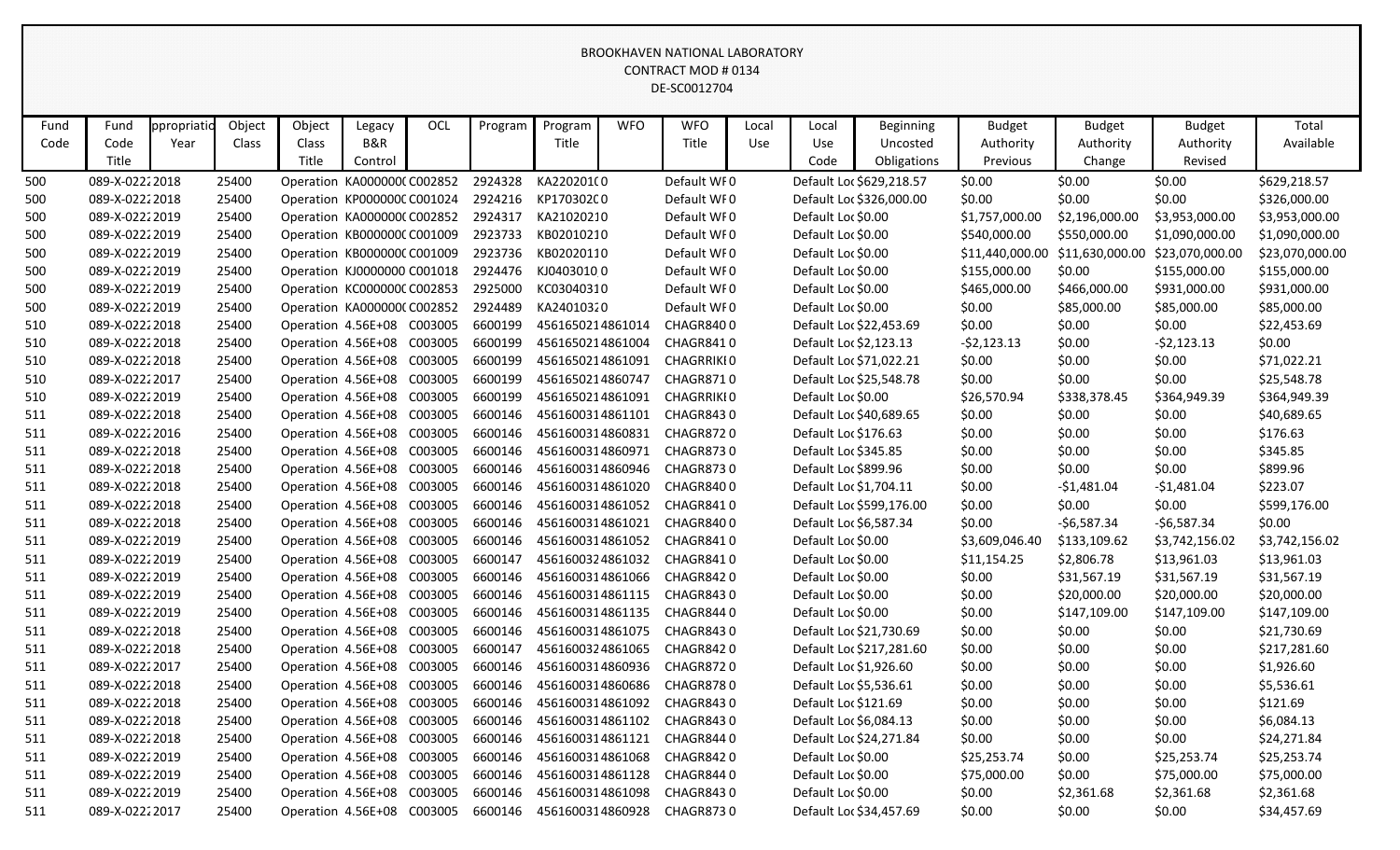| Fund | Fund           | ppropriatic | Object | Object                     | Legacy         | OCL | Program | Program          | <b>WFO</b> | <b>WFO</b>       | Local | Local                | <b>Beginning</b>           | <b>Budget</b> | <b>Budget</b>  | <b>Budget</b>  | Total          |
|------|----------------|-------------|--------|----------------------------|----------------|-----|---------|------------------|------------|------------------|-------|----------------------|----------------------------|---------------|----------------|----------------|----------------|
| Code | Code           | Year        | Class  | Class                      | <b>B&amp;R</b> |     |         | Title            |            | Title            | Use   | Use                  | Uncosted                   | Authority     | Authority      | Authority      | Available      |
|      | Title          |             |        | Title                      | Control        |     |         |                  |            |                  |       | Code                 | Obligations                | Previous      | Change         | Revised        |                |
| 511  | 089-X-02222017 |             | 25400  | Operation 4.56E+08 C003005 |                |     | 6600147 | 4561600324860800 |            | CHAGR8710        |       |                      | Default Loc \$683.29       | \$0.00        | $-5683.29$     | $-5683.29$     | \$0.00         |
| 511  | 089-X-02222018 |             | 25400  | Operation 4.56E+08 C003005 |                |     | 6600146 | 4561600314861089 |            | CHAGR8430        |       |                      | Default Loc \$163.45       | \$0.00        | \$0.00         | \$0.00         | \$163.45       |
| 511  | 089-X-02222018 |             | 25400  | Operation 4.56E+08 C003005 |                |     | 6600146 | 4561600314861093 |            | CHAGR8430        |       |                      | Default Loc \$39,507.26    | \$0.00        | \$0.00         | \$0.00         | \$39,507.26    |
| 511  | 089-X-02222018 |             | 25400  | Operation 4.56E+08 C003005 |                |     | 6600146 | 4561600314861100 |            | CHAGR8430        |       |                      | Default Loc \$45,915.88    | \$0.00        | \$0.00         | \$0.00         | \$45,915.88    |
| 511  | 089-X-02222018 |             | 25400  | Operation 4.56E+08 C003005 |                |     | 6600146 | 4561600314861098 |            | CHAGR8430        |       |                      | Default Loc \$25,008.55    | \$0.00        | \$0.00         | \$0.00         | \$25,008.55    |
| 511  | 089-X-02222018 |             | 25400  | Operation 4.56E+08 C003005 |                |     | 6600146 | 4561600314861087 |            | CHAGR8430        |       |                      | Default Loc \$2,500.00     | \$0.00        | $-52,500.00$   | $-52,500.00$   | \$0.00         |
| 511  | 089-X-02222018 |             | 25400  | Operation 4.56E+08 C003005 |                |     | 6600146 | 4561600314861009 |            | CHAGR8410        |       |                      | Default Loc \$2,617.07     | \$0.00        | \$0.00         | \$0.00         | \$2,617.07     |
| 511  | 089-X-02222018 |             | 25400  | Operation 4.56E+08 C003005 |                |     | 6600146 | 4561600314861053 |            | CHAGR8420        |       |                      | Default Loc \$7,214.59     | \$0.00        | \$0.00         | \$0.00         | \$7,214.59     |
| 511  | 089-X-02222018 |             | 25400  | Operation 4.56E+08 C003005 |                |     | 6600147 | 4561600324801577 |            | CH AGR8780       |       |                      | Default Loc \$50,485.44    | \$0.00        | \$0.00         | \$0.00         | \$50,485.44    |
| 511  | 089-X-02222018 |             | 25400  | Operation 4.56E+08 C003005 |                |     | 6600146 | 4561600314860977 |            | CHAGR8730        |       |                      | Default Loc \$1,033.48     | \$0.00        | $-$1,033.48$   | $-$1,033.48$   | \$0.00         |
| 511  | 089-X-02222018 |             | 25400  | Operation 4.56E+08 C003005 |                |     | 6600146 | 4561600314861109 |            | CHAGR8430        |       | Default Loc \$382.41 |                            | \$0.00        | \$0.00         | \$0.00         | \$382.41       |
| 511  | 089-X-02222019 |             | 25400  | Operation 4.56E+08 C003005 |                |     | 6600147 | 4561600324861076 |            | CHAGR8430        |       | Default Loc \$0.00   |                            | \$0.00        | \$42,724.83    | \$42,724.83    | \$42,724.83    |
| 511  | 089-X-02222019 |             | 25400  | Operation 4.56E+08 C003005 |                |     | 6600146 | 4561600314861075 |            | CHAGR8430        |       | Default Loc \$0.00   |                            | \$0.00        | \$3,269.31     | \$3,269.31     | \$3,269.31     |
| 511  | 089-X-02222019 |             | 25400  | Operation 4.56E+08 C003005 |                |     | 6600146 | 4561600314861022 |            | CHAGR8410        |       | Default Loc \$0.00   |                            | \$0.00        | \$1,451,583.95 | \$1,451,583.95 | \$1,451,583.95 |
| 511  | 089-X-02222019 |             | 25400  | Operation 4.56E+08 C003005 |                |     | 6600146 | 4561600314861133 |            | CHAGR8440        |       | Default Loc \$0.00   |                            | \$0.00        | \$51,456.31    | \$51,456.31    | \$51,456.31    |
| 511  | 089-X-02222018 |             | 25400  | Operation 4.56E+08 C003005 |                |     | 6600146 | 4561600314861056 |            | CHAGR8400        |       |                      | Default Loc \$4,070.82     | \$0.00        | \$0.00         | \$0.00         | \$4,070.82     |
| 511  | 089-X-02222018 |             | 25400  | Operation 4.56E+08 C003005 |                |     | 6600147 | 4561600324860813 |            | CHAGR8720        |       |                      | Default Loc \$116,420.64   | \$0.00        | \$0.00         | \$0.00         | \$116,420.64   |
| 511  | 089-X-02222018 |             | 25400  | Operation 4.56E+08 C003005 |                |     | 6600146 | 4561600314861090 |            | CHAGR8430        |       |                      | Default Loc \$106,652.72   | \$0.00        | \$0.00         | \$0.00         | \$106,652.72   |
| 511  | 089-X-02222017 |             | 25400  | Operation 4.56E+08 C003005 |                |     | 6600146 | 4561600314861017 |            | CHAGR8410        |       |                      | Default Loc \$644.23       | \$0.00        | \$0.00         | \$0.00         | \$644.23       |
| 511  | 089-X-02222018 |             | 25400  | Operation 4.56E+08 C003005 |                |     | 6600146 | 4561600314861111 |            | CHAGR8430        |       |                      | Default Loc \$23,648.21    | \$0.00        | \$0.00         | \$0.00         | \$23,648.21    |
| 511  | 089-X-02222018 |             | 25400  | Operation 4.56E+08 C003005 |                |     | 6600146 | 4561600314860969 |            | CHAGR8730        |       |                      | Default Loc \$72,150.96    | \$0.00        | \$0.00         | \$0.00         | \$72,150.96    |
| 511  | 089-X-02222015 |             | 25400  | Operation 4.56E+08 C003005 |                |     | 6600146 | 4561600314860880 |            | CHAGR8720        |       |                      | Default Loc \$2,596.52     | \$0.00        | \$0.00         | \$0.00         | \$2,596.52     |
| 511  | 089-X-02222018 |             | 25400  | Operation 4.56E+08 C003005 |                |     | 6600146 | 4561600314861096 |            | <b>CHAGR8430</b> |       |                      | Default Loc \$9,631.18     | $-59,631.18$  | \$0.00         | $-59,631.18$   | \$0.00         |
| 511  | 089-X-02222018 |             | 25400  | Operation 4.56E+08 C003005 |                |     | 6600146 | 4561600314861022 |            | CHAGR8410        |       |                      | Default Loc \$2,548,416.05 | \$0.00        | \$0.00         | \$0.00         | \$2,548,416.05 |
| 511  | 089-X-02222019 |             | 25400  | Operation 4.56E+08 C003005 |                |     | 6600146 | 4561600314861089 |            | CHAGR8430        |       | Default Loc \$0.00   |                            | \$9,708.74    | \$0.00         | \$9,708.74     | \$9,708.74     |
| 511  | 089-X-02222019 |             | 25400  | Operation 4.56E+08 C003005 |                |     | 6600146 | 4561600314861023 |            | CHAGR8400        |       | Default Loc \$0.00   |                            | \$8,715.64    | \$16,804.23    | \$25,519.87    | \$25,519.87    |
| 511  | 089-X-02222018 |             | 25400  | Operation 4.56E+08 C003005 |                |     | 6600146 | 4561600314861099 |            | CHAGR8430        |       | Default Loc \$2.94   |                            | \$0.00        | \$0.00         | \$0.00         | \$2.94         |
| 511  | 089-X-02222017 |             | 25400  | Operation 4.56E+08 C003005 |                |     | 6600146 | 4561600314861052 |            | CHAGR8410        |       |                      | Default Loc \$2,146,667.98 | \$0.00        | \$0.00         | \$0.00         | \$2,146,667.98 |
| 511  | 089-X-02222018 |             | 25400  | Operation 4.56E+08 C003005 |                |     | 6600146 | 4561600314861063 |            | CHAGR8420        |       |                      | Default Loc \$22,087.46    | \$0.00        | \$0.00         | \$0.00         | \$22,087.46    |
| 511  | 089-X-02222017 |             | 25400  | Operation 4.56E+08 C003005 |                |     | 6600146 | 4561600314861021 |            | CHAGR8400        |       |                      | Default Loc \$2,654.48     | \$0.00        | -\$2,654.48    | $-52,654.48$   | \$0.00         |
| 511  | 089-X-02222018 |             | 25400  | Operation 4.56E+08 C003005 |                |     | 6600146 | 4561600314861030 |            | CHAGR8400        |       |                      | Default Loc \$914.45       | \$0.00        | \$0.00         | \$0.00         | \$914.45       |
| 511  | 089-X-02222018 |             | 25400  | Operation 4.56E+08 C003005 |                |     | 6600146 | 4561600314861066 |            | CHAGR8420        |       |                      | Default Loc \$32,960.08    | \$0.00        | \$0.00         | \$0.00         | \$32,960.08    |
| 511  | 089-X-02222018 |             | 25400  | Operation 4.56E+08 C003005 |                |     | 6600147 | 4561600324861076 |            | CHAGR8430        |       |                      | Default Loc \$311,208.48   | \$0.00        | \$0.00         | \$0.00         | \$311,208.48   |
| 511  | 089-X-02222018 |             | 25400  | Operation 4.56E+08 C003005 |                |     | 6600146 | 4561600314861114 |            | CHAGR8430        |       |                      | Default Loc \$40,000.00    | \$0.00        | \$0.00         | \$0.00         | \$40,000.00    |
| 511  | 089-X-02222016 |             | 25400  | Operation 4.56E+08 C003005 |                |     | 6600146 | 4561600314860871 |            | CHAGR8720        |       |                      | Default Loc \$13,578.50    | \$0.00        | \$0.00         | \$0.00         | \$13,578.50    |
| 511  | 089-X-02222018 |             | 25400  | Operation 4.56E+08 C003005 |                |     | 6600146 | 4561600314861023 |            | CHAGR8400        |       |                      | Default Loc \$64,480.13    | \$0.00        | \$0.00         | \$0.00         | \$64,480.13    |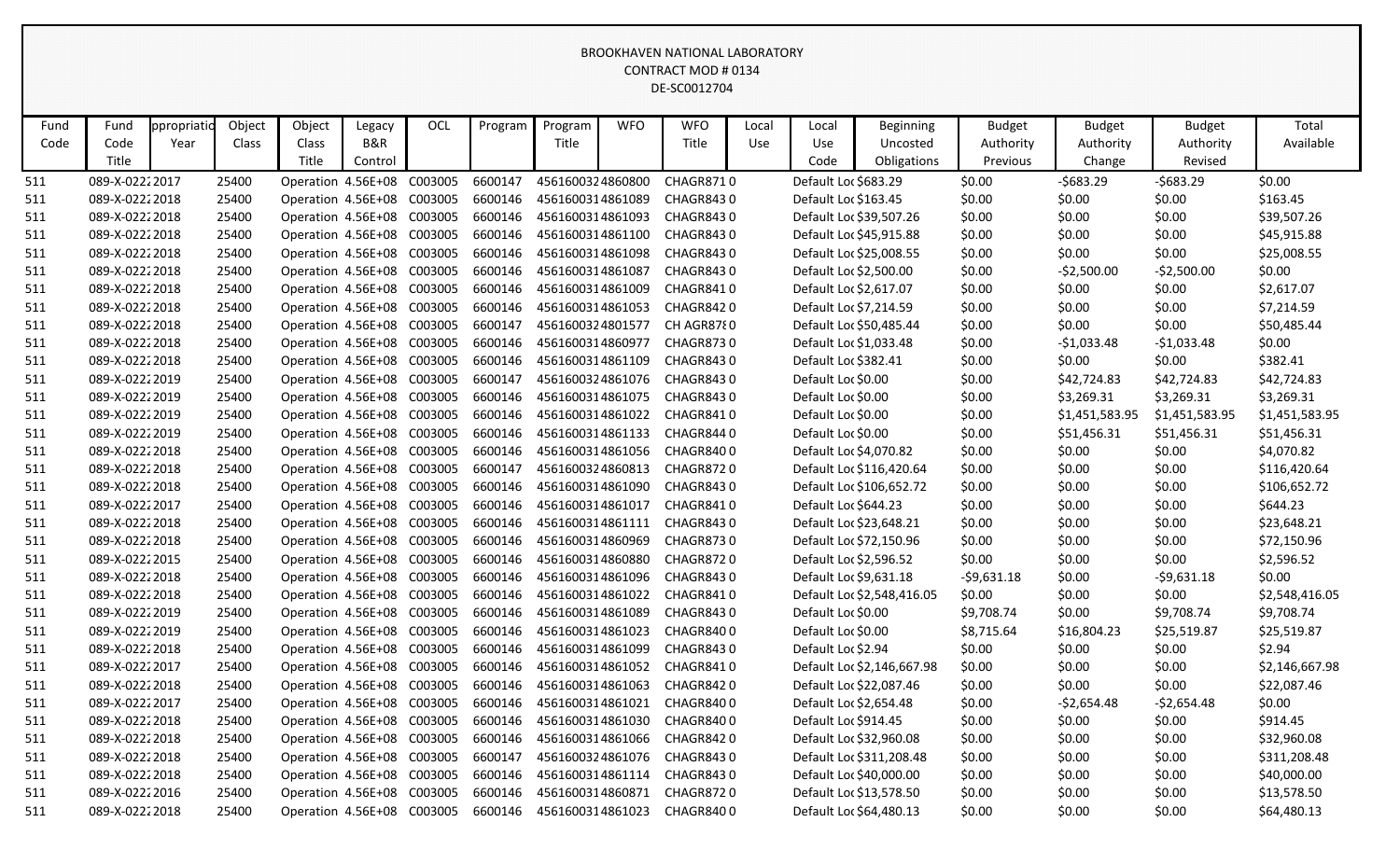| Fund | Fund           | ppropriatio | Object | Object                     | Legacy                     | OCL     | Program | Program          | <b>WFO</b> | <b>WFO</b>                  | Local      | Local               | Beginning                  | <b>Budget</b> | <b>Budget</b> | <b>Budget</b> | Total          |
|------|----------------|-------------|--------|----------------------------|----------------------------|---------|---------|------------------|------------|-----------------------------|------------|---------------------|----------------------------|---------------|---------------|---------------|----------------|
| Code | Code           | Year        | Class  | <b>Class</b>               | <b>B&amp;R</b>             |         |         | Title            |            | Title                       | <b>Use</b> | Use                 | Uncosted                   | Authority     | Authority     | Authority     | Available      |
|      | Title          |             |        | Title                      | Control                    |         |         |                  |            |                             |            | Code                | Obligations                | Previous      | Change        | Revised       |                |
| 511  | 089-X-02222018 |             | 25400  | Operation 4.56E+08         |                            | C003005 | 6600146 | 4561600314861079 |            | <b>CHAGR8430</b>            |            |                     | Default Loc \$41,439.06    | \$0.00        | \$0.00        | \$0.00        | \$41,439.06    |
| 511  | 089-X-02222014 |             | 25400  |                            | Operation 4.56E+08 C003005 |         | 6600146 | 4561600314860871 |            | <b>CHAGR8720</b>            |            |                     | Default Loc \$119,776.80   | \$0.00        | \$0.00        | \$0.00        | \$119,776.80   |
| 511  | 089-X-02222018 |             | 25400  | Operation 4.56E+08         |                            | C003005 | 6600146 | 4561600314861046 |            | CHAGR8410                   |            |                     | Default Loc \$20,056.87    | \$0.00        | \$0.00        | \$0.00        | \$20,056.87    |
| 511  | 089-X-02222019 |             | 25400  | Operation 4.56E+08 C003005 |                            |         | 6600146 | 4561600314861130 |            | CHAGR8440                   |            | Default Loc \$0.00  |                            | \$101,014.94  | \$0.00        | \$101,014.94  | \$101,014.94   |
| 511  | 089-X-02222019 |             | 25400  |                            | Operation 4.56E+08 C003005 |         | 6600146 | 4561600314861053 |            | CHAGR8420                   |            | Default Loc \$0.00  |                            | \$21,647.00   | \$0.00        | \$21,647.00   | \$21,647.00    |
| 511  | 089-X-02222019 |             | 25400  | Operation 4.56E+08         |                            | C003005 | 6600146 | 4561600314860936 |            | CHAGR8720                   |            | Default Loc \$0.00  |                            | \$2,073.33    | \$926.55      | \$2,999.88    | \$2,999.88     |
| 511  | 089-X-02222019 |             | 25400  |                            | Operation 4.56E+08 C003005 |         | 6600146 | 4561600314861100 |            | CHAGR8430                   |            | Default Loc \$0.00  |                            | \$0.00        | \$50,507.48   | \$50,507.48   | \$50,507.48    |
| 511  | 089-X-02222018 |             | 25400  |                            | Operation 4.56E+08 C003005 |         | 6600146 | 4561600314861088 |            | <b>CHAGR8430</b>            |            |                     | Default Loc \$58,118.62    | \$0.00        | \$0.00        | \$0.00        | \$58,118.62    |
| 511  | 089-X-02222018 |             | 25400  | Operation 4.56E+08 C003005 |                            |         | 6600146 | 4561600314861060 |            | CHAGR8420                   |            |                     | Default Loc \$19,067.88    | \$0.00        | \$0.00        | \$0.00        | \$19,067.88    |
| 511  | 089-X-02222017 |             | 25400  |                            | Operation 4.56E+08 C003005 |         | 6600147 | 4561600324801577 |            | CH AGR8780                  |            |                     | Default Loc \$41,696.97    | \$0.00        | \$0.00        | \$0.00        | \$41,696.97    |
| 511  | 089-X-02222018 |             | 25400  | Operation 4.56E+08         |                            | C003005 | 6600146 | 4561600314861107 |            | CHAGR8430                   |            |                     | Default Loc \$37,074.29    | \$0.00        | \$0.00        | \$0.00        | \$37,074.29    |
| 511  | 089-X-02222018 |             | 25400  | Operation 4.56E+08 C003005 |                            |         | 6600147 | 4561600324861032 |            | CHAGR8410                   |            |                     | Default Loc \$45,039.33    | \$0.00        | \$0.00        | \$0.00        | \$45,039.33    |
| 511  | 089-X-02222018 |             | 25400  |                            | Operation 4.56E+08 C003005 |         | 6600146 | 4561600314860936 |            | CHAGR8720                   |            |                     | Default Loc \$6,000.07     | \$0.00        | \$0.00        | \$0.00        | \$6,000.07     |
| 511  | 089-X-02222018 |             | 25400  | Operation 4.56E+08         |                            | C003005 | 6600147 | 4561600324860984 |            | CHAGR8400                   |            | Default Loc \$67.81 |                            | \$0.00        | \$0.00        | \$0.00        | \$67.81        |
| 511  | 089-X-02222019 |             | 25400  | Operation 4.56E+08         |                            | C003005 | 6600146 | 4561600314861099 |            | CHAGR8430                   |            | Default Loc \$0.00  |                            | \$126,268.68  | \$0.00        | \$126,268.68  | \$126,268.68   |
| 511  | 089-X-02222019 |             | 25400  |                            | Operation 4.56E+08 C003005 |         | 6600146 | 4561600314860946 |            | <b>CHAGR8730</b>            |            | Default Loc \$0.00  |                            | \$0.00        | \$129,844.08  | \$129,844.08  | \$129,844.08   |
| 511  | 089-X-02222016 |             | 25400  | Operation 4.56E+08         |                            | C003005 | 6600146 | 4561600314860880 |            | <b>CHAGR8720</b>            |            |                     | Default Loc \$3,397.00     | \$0.00        | \$0.00        | \$0.00        | \$3,397.00     |
| 511  | 089-X-02222017 |             | 25400  |                            | Operation 4.56E+08         | C003005 | 6600146 | 4561600314860949 |            | <b>CHAGR8730</b>            |            |                     | Default Loc \$8,967.69     | \$0.00        | \$0.00        | \$0.00        | \$8,967.69     |
| 511  | 089-X-02222018 |             | 25400  | Operation 4.56E+08         |                            | C003005 | 6600146 | 4561600314861068 |            | CHAGR8420                   |            |                     | Default Loc \$122.99       | \$0.00        | \$0.00        | \$0.00        | \$122.99       |
| 511  | 089-X-02222018 |             | 25400  | Operation 4.56E+08         |                            | C003005 | 6600146 | 4561600314861120 |            | CHAGR8430                   |            |                     | Default Loc \$91,831.68    | \$0.00        | \$0.00        | \$0.00        | \$91,831.68    |
| 511  | 089-X-02222019 |             | 25400  |                            | Operation 4.56E+08 C003005 |         | 6600146 | 4561600314861107 |            | CHAGR8430                   |            | Default Loc \$0.00  |                            | \$0.00        | \$1,579.07    | \$1,579.07    | \$1,579.07     |
| 511  | 089-X-02222019 |             | 25400  | Operation 4.56E+08         |                            | C003005 | 6600146 | 4561600314861134 |            | CHAGR8440                   |            | Default Loc \$0.00  |                            | \$0.00        | \$37,880.62   | \$37,880.62   | \$37,880.62    |
| 511  | 089-X-02222017 |             | 25400  |                            | Operation 4.56E+08         | C003005 | 6600147 | 4561600324861015 |            | CHAGR8400                   |            |                     | Default Loc \$903,389.83   | \$0.00        | \$0.00        | \$0.00        | \$903,389.83   |
| 511  | 089-X-02222018 |             | 25400  |                            | Operation 4.56E+08 C003005 |         | 6600146 | 4561600314861072 |            | <b>CHAGR8420</b>            |            |                     | Default Loc \$5,000.00     | \$0.00        | \$0.00        | \$0.00        | \$5,000.00     |
| 511  | 089-X-02222019 |             | 25400  | Operation 4.56E+08         |                            | C003005 | 6600146 | 4561600314861104 |            | CHAGR8430                   |            | Default Loc \$0.00  |                            | \$87,167.00   | \$0.00        | \$87,167.00   | \$87,167.00    |
| 512  | 089-X-02222015 |             | 25400  |                            | Operation 4.56E+08 C003005 |         | 6600072 | 4561403574860914 |            | CHAGR1930                   |            |                     | Default Loc \$260.99       | \$0.00        | \$0.00        | \$0.00        | \$260.99       |
| 512  | 089-X-02222015 |             | 25400  | Operation 4.56E+08         |                            | C003005 | 6600053 | 4561402204860897 |            | CHAGRR210                   |            |                     | Default Loc \$6,228.29     | \$0.00        | \$0.00        | \$0.00        | \$6,228.29     |
| 512  | 089-X-02222016 |             | 25400  |                            | Operation 4.56E+08 C003005 |         | 6600096 | 4561403714860773 |            | CH189QBI(0                  |            |                     | Default Loc \$813.05       | \$0.00        | \$0.00        | \$0.00        | \$813.05       |
| 512  | 089-X-02222014 |             | 25400  |                            | Operation 4.56E+08 C003005 |         | 6600053 |                  |            | 4561402204803492 CH AGRNIF0 |            |                     | Default Loc \$733,390.21   | \$0.00        | \$0.00        | \$0.00        | \$733,390.21   |
| 512  | 089-X-02222015 |             | 25400  | Operation 4.56E+08 C003005 |                            |         | 6600067 | 4561403524860964 |            | CHAGR1930                   |            |                     | Default Loc \$68,048.75    | \$0.00        | \$0.00        | \$0.00        | \$68,048.75    |
| 512  | 089-X-02222018 |             | 25400  | Operation 4.56E+08 C003005 |                            |         | 6600050 | 4561401964860942 |            | CHAGRNNJ0                   |            |                     | Default Loc \$143,017.14   | \$0.00        | \$0.00        | \$0.00        | \$143,017.14   |
| 512  | 089-X-02222014 |             | 25400  | Operation 4.56E+08 C003005 |                            |         | 6600099 | 4561403744860657 |            | CH189V61!0                  |            |                     | Default Loc \$29,137.54    | \$0.00        | \$0.00        | \$0.00        | \$29,137.54    |
| 512  | 089-X-02222018 |             | 25400  | Operation 4.56E+08 C003005 |                            |         | 6600050 | 4561401964860920 |            | CHAGRRPC 0                  |            |                     | Default Loc \$25,684.62    | \$0.00        | \$0.00        | \$0.00        | \$25,684.62    |
| 512  | 089-X-02222017 |             | 25400  | Operation 4.56E+08 C003005 |                            |         | 6600099 | 4561403744860947 |            | CHAGRNR(0                   |            |                     | Default Loc \$1,430.36     | \$0.00        | \$0.00        | \$0.00        | \$1,430.36     |
| 512  | 089-X-02222018 |             | 25400  | Operation 4.56E+08 C003005 |                            |         | 6600050 | 4561401964860932 |            | CHAGRNN(0                   |            | Default Loc \$60.98 |                            | \$0.00        | $-560.98$     | $-560.98$     | \$0.00         |
| 512  | 089-X-02222018 |             | 25400  | Operation 4.56E+08 C003005 |                            |         | 6600050 |                  |            | 4561401964860979 CHAGRNNJ0  |            |                     | Default Loc \$7,179,609.54 | \$0.00        | \$0.00        | \$0.00        | \$7,179,609.54 |
|      |                |             |        |                            |                            |         |         |                  |            |                             |            |                     |                            |               |               |               |                |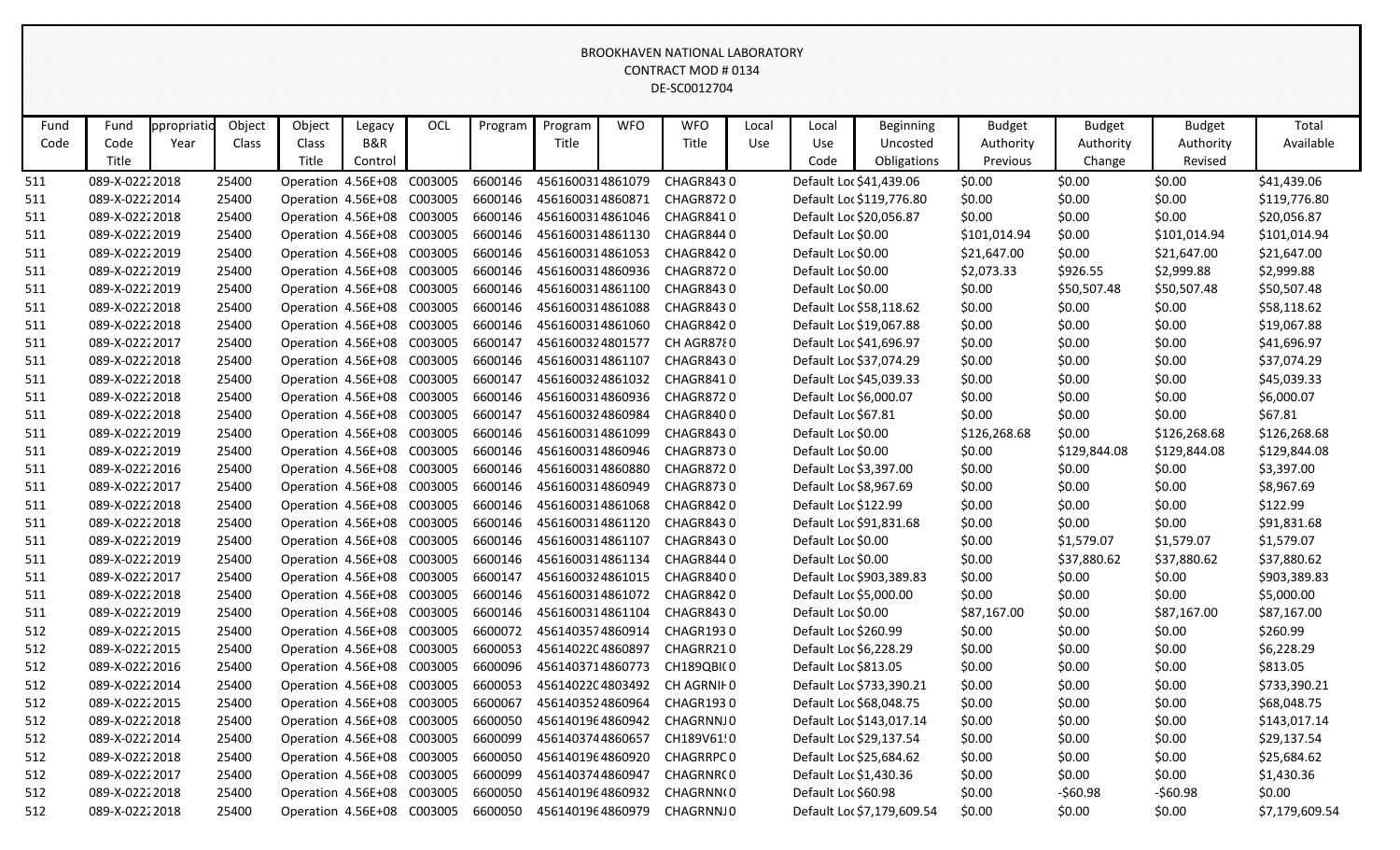| Fund | Fund           | ppropriatio | Object | Object                     | Legacy         | OCL     | Program | Program          | <b>WFO</b> | <b>WFO</b>                  | Local | Local                  | <b>Beginning</b>            | <b>Budget</b> | <b>Budget</b> | <b>Budget</b> | Total           |
|------|----------------|-------------|--------|----------------------------|----------------|---------|---------|------------------|------------|-----------------------------|-------|------------------------|-----------------------------|---------------|---------------|---------------|-----------------|
| Code | Code           | Year        | Class  | Class                      | <b>B&amp;R</b> |         |         | Title            |            | Title                       | Use   | Use                    | Uncosted                    | Authority     | Authority     | Authority     | Available       |
|      | Title          |             |        | Title                      | Control        |         |         |                  |            |                             |       | Code                   | Obligations                 | Previous      | Change        | Revised       |                 |
| 512  | 089-X-02222018 |             | 25400  | Operation 4.56E+08         |                | C003005 | 6600096 | 4561403714861125 |            | <b>CHNRC3130</b>            |       |                        | Default Loc \$319,512.42    | \$0.00        | \$0.00        | \$0.00        | \$319,512.42    |
| 512  | 089-X-02222016 |             | 25400  | Operation 4.56E+08 C003005 |                |         | 6600099 | 4561403744860941 |            | CHAGRNR(0                   |       |                        | Default Loc \$26,293.22     | \$0.00        | \$0.00        | \$0.00        | \$26,293.22     |
| 512  | 089-X-02222013 |             | 25400  | Operation 4.56E+08 C003005 |                |         | 6600053 | 4561402204860794 |            | CHAGRAGI0                   |       | Default Loc \$8,934.17 |                             | \$0.00        | \$0.00        | \$0.00        | \$8,934.17      |
| 512  | 089-X-02222017 |             | 25400  | Operation 4.56E+08 C003005 |                |         | 6600007 | 4561400504861041 |            | CHAGR2010                   |       | Default Loc \$109.78   |                             | \$0.00        | \$0.00        | \$0.00        | \$109.78        |
| 512  | 089-X-02222017 |             | 25400  | Operation 4.56E+08 C003005 |                |         | 6600007 | 4561400504860843 |            | CHAGR2010                   |       | Default Loc \$611.68   |                             | \$0.00        | \$0.00        | \$0.00        | \$611.68        |
| 512  | 089-X-02222014 |             | 25400  | Operation 4.56E+08 C003005 |                |         | 6600096 | 4561403714860776 |            | CH189QBV0                   |       | Default Loc \$9,993.07 |                             | \$0.00        | \$0.00        | \$0.00        | \$9,993.07      |
| 512  | 089-X-02222016 |             | 25400  | Operation 4.56E+08 C003005 |                |         | 6600099 | 4561403744860948 |            | CHAGRNR(0                   |       |                        | Default Loc \$93,722.24     | \$0.00        | \$0.00        | \$0.00        | \$93,722.24     |
| 512  | 089-X-02222011 |             | 25400  | Operation 4.56E+08 C003005 |                |         | 6600050 | 4561401964860467 |            | CHAGRNNJ0                   |       |                        | Default Loc \$360,508.07    | \$0.00        | \$0.00        | \$0.00        | \$360,508.07    |
| 512  | 089-X-02222016 |             | 25400  | Operation 4.56E+08 C003005 |                |         | 6600050 | 4561401964860745 |            | CHAGRNNJ0                   |       | Default Loc \$6,224.31 |                             | \$0.00        | \$0.00        | \$0.00        | \$6,224.31      |
| 512  | 089-X-02222018 |             | 25400  | Operation 4.56E+08 C003005 |                |         | 6600050 | 4561401964860991 |            | CHAGRNNI0                   |       |                        | Default Loc \$223,300.97    | \$0.00        | \$0.00        | \$0.00        | \$223,300.97    |
| 512  | 089-X-02222018 |             | 25400  | Operation 4.56E+08 C003005 |                |         | 6600066 | 4561403514861127 |            | CH1931CP:0                  |       |                        | Default Loc \$12,500,000.00 | \$0.00        | \$0.00        | \$0.00        | \$12,500,000.00 |
| 512  | 089-X-02222019 |             | 25400  | Operation 4.56E+08 C003005 |                |         | 6600007 | 4561400504861131 |            | CHAGRER20                   |       | Default Loc \$0.00     |                             | \$67,502.91   | \$0.00        | \$67,502.91   | \$67,502.91     |
| 512  | 089-X-02222018 |             | 25400  | Operation 4.56E+08 C003005 |                |         | 6600050 | 4561401964860992 |            | CHAGRNN/0                   |       |                        | Default Loc \$27,289.71     | \$0.00        | \$0.00        | \$0.00        | \$27,289.71     |
| 512  | 089-X-02222015 |             | 25400  | Operation 4.56E+08 C003005 |                |         | 6600099 | 4561403744860657 |            | CH189V61!0                  |       | Default Loc \$9,708.74 |                             | \$0.00        | \$0.00        | \$0.00        | \$9,708.74      |
| 512  | 089-X-02222016 |             | 25400  | Operation 4.56E+08 C003005 |                |         | 6600053 | 4561402204803492 |            | CH AGRNIF 0                 |       |                        | Default Loc \$455,077.00    | \$0.00        | \$0.00        | \$0.00        | \$455,077.00    |
| 512  | 089-X-02222014 |             | 25400  | Operation 4.56E+08 C003005 |                |         | 6600066 | 4561403514860917 |            | CHAGR1930                   |       |                        | Default Loc \$840,986.71    | \$0.00        | \$0.00        | \$0.00        | \$840,986.71    |
| 512  | 089-X-02222017 |             | 25400  | Operation 4.56E+08 C003005 |                |         | 6600099 | 4561403744860901 |            | CHAGRNR(0                   |       |                        | Default Loc \$34,547.10     | \$0.00        | \$0.00        | \$0.00        | \$34,547.10     |
| 512  | 089-X-02222017 |             | 25400  | Operation 4.56E+08 C003005 |                |         | 6600066 | 4561403514861057 |            | CH1931CP:0                  |       |                        | Default Loc \$4,474,778.10  | \$0.00        | \$0.00        | \$0.00        | \$4,474,778.10  |
| 512  | 089-X-02222018 |             | 25400  | Operation 4.56E+08 C003005 |                |         | 6600096 | 4561403714861126 |            | <b>CHNRC3130</b>            |       |                        | Default Loc \$961,165.05    | \$0.00        | \$0.00        | \$0.00        | \$961,165.05    |
| 512  | 089-X-02222014 |             | 25400  | Operation 4.56E+08 C003005 |                |         | 6600073 |                  |            | 4561403583011110 CRAGRS-OI0 |       | Default Loc \$121.25   |                             | \$0.00        | \$0.00        | \$0.00        | \$121.25        |
| 512  | 089-X-02222015 |             | 25400  | Operation 4.56E+08 C003005 |                |         | 6600007 |                  |            | 4561400504860561 CHAGR9EV0  |       | Default Loc \$1.29     |                             | \$0.00        | \$0.00        | \$0.00        | \$1.29          |
| 512  | 089-X-02222013 |             | 25400  | Operation 4.56E+08 C003005 |                |         | 6600007 | 4561400504860849 |            | CHAGR2010                   |       | Default Loc \$2,007.03 |                             | \$0.00        | \$0.00        | \$0.00        | \$2,007.03      |
| 512  | 089-X-02222015 |             | 25400  | Operation 4.56E+08 C003005 |                |         | 6600050 | 4561401964860927 |            | CHARGNNI0                   |       | Default Loc \$354.45   |                             | \$0.00        | \$0.00        | \$0.00        | \$354.45        |
| 512  | 089-X-02222016 |             | 25400  | Operation 4.56E+08 C003005 |                |         | 6600099 | 4561403744860817 |            | CH189V64(0                  |       | Default Loc \$1,784.78 |                             | \$0.00        | \$0.00        | \$0.00        | \$1,784.78      |
| 512  | 089-X-02222017 |             | 25400  | Operation 4.56E+08 C003005 |                |         | 6600007 | 4561400504861054 |            | CHAGRNA10                   |       | Default Loc \$8,453.63 |                             | \$0.00        | \$0.00        | \$0.00        | \$8,453.63      |
| 512  | 089-X-02222013 |             | 25400  | Operation 4.56E+08 C003005 |                |         | 6600066 | 4561403514860844 |            | CHAGRSIA/0                  |       | Default Loc \$3,808.15 |                             | \$0.00        | \$0.00        | \$0.00        | \$3,808.15      |
| 512  | 089-X-02222016 |             | 25400  | Operation 4.56E+08 C003005 |                |         | 6600099 | 4561403744860894 |            | CHAGRNR(0                   |       |                        | Default Loc \$20,943.02     | \$0.00        | \$0.00        | \$0.00        | \$20,943.02     |
| 512  | 089-X-02222018 |             | 25400  | Operation 4.56E+08 C003005 |                |         | 6600053 |                  |            | 4561402204860902 CHAGRP410  |       |                        | Default Loc \$3,011,272.60  | \$0.00        | \$0.00        | \$0.00        | \$3,011,272.60  |
| 512  | 089-X-02222016 |             | 25400  | Operation 4.56E+08 C003005 |                |         | 6600050 | 4561401964860957 |            | CHAGRNNI0                   |       | Default Loc \$1,554.98 |                             | $-$1,554.98$  | \$0.00        | $-$1,554.98$  | \$0.00          |
| 512  | 089-X-02222019 |             | 25400  | Operation 4.56E+08 C003005 |                |         | 6600050 |                  |            | 4561401964860942 CHAGRNNJ0  |       | Default Loc \$0.00     |                             | \$210,194.17  | \$0.00        | \$210,194.17  | \$210,194.17    |
| 512  | 089-X-02222019 |             | 25400  | Operation 4.56E+08 C003005 |                |         | 6600053 |                  |            | 4561402204861118 CHAGR1R20  |       | Default Loc \$0.00     |                             | \$219,284.00  | \$0.00        | \$219,284.00  | \$219,284.00    |
| 512  | 089-X-02222011 |             | 25400  | Operation 4.56E+08 C003005 |                |         | 6600096 |                  |            | 4561403714860532 CH189J4140 |       | Default Loc \$3,429.21 |                             | \$0.00        | \$0.00        | \$0.00        | \$3,429.21      |
| 512  | 089-X-02222018 |             | 25400  | Operation 4.56E+08 C003005 |                |         | 6600007 |                  |            | 4561400504860850 CHAGR2010  |       | Default Loc \$2,448.77 |                             | \$0.00        | \$0.00        | \$0.00        | \$2,448.77      |
| 512  | 089-X-02222016 |             | 25400  | Operation 4.56E+08 C003005 |                |         | 6600066 |                  |            | 4561403514860970 CHAGR1930  |       |                        | Default Loc \$1,288,712.72  | \$0.00        | \$0.00        | \$0.00        | \$1,288,712.72  |
| 512  | 089-X-02222018 |             | 25400  | Operation 4.56E+08 C003005 |                |         | 6600069 |                  |            | 4561403544860930 CHAGRAID 0 |       |                        | Default Loc \$242,718.45    | \$0.00        | \$0.00        | \$0.00        | \$242,718.45    |
| 512  | 089-X-02222015 |             | 25400  | Operation 4.56E+08 C003005 |                |         | 6600099 |                  |            | 4561403744860913 CHAGRNR(0  |       | Default Loc \$151.73   |                             | \$0.00        | \$0.00        | \$0.00        | \$151.73        |
|      |                |             |        |                            |                |         |         |                  |            |                             |       |                        |                             |               |               |               |                 |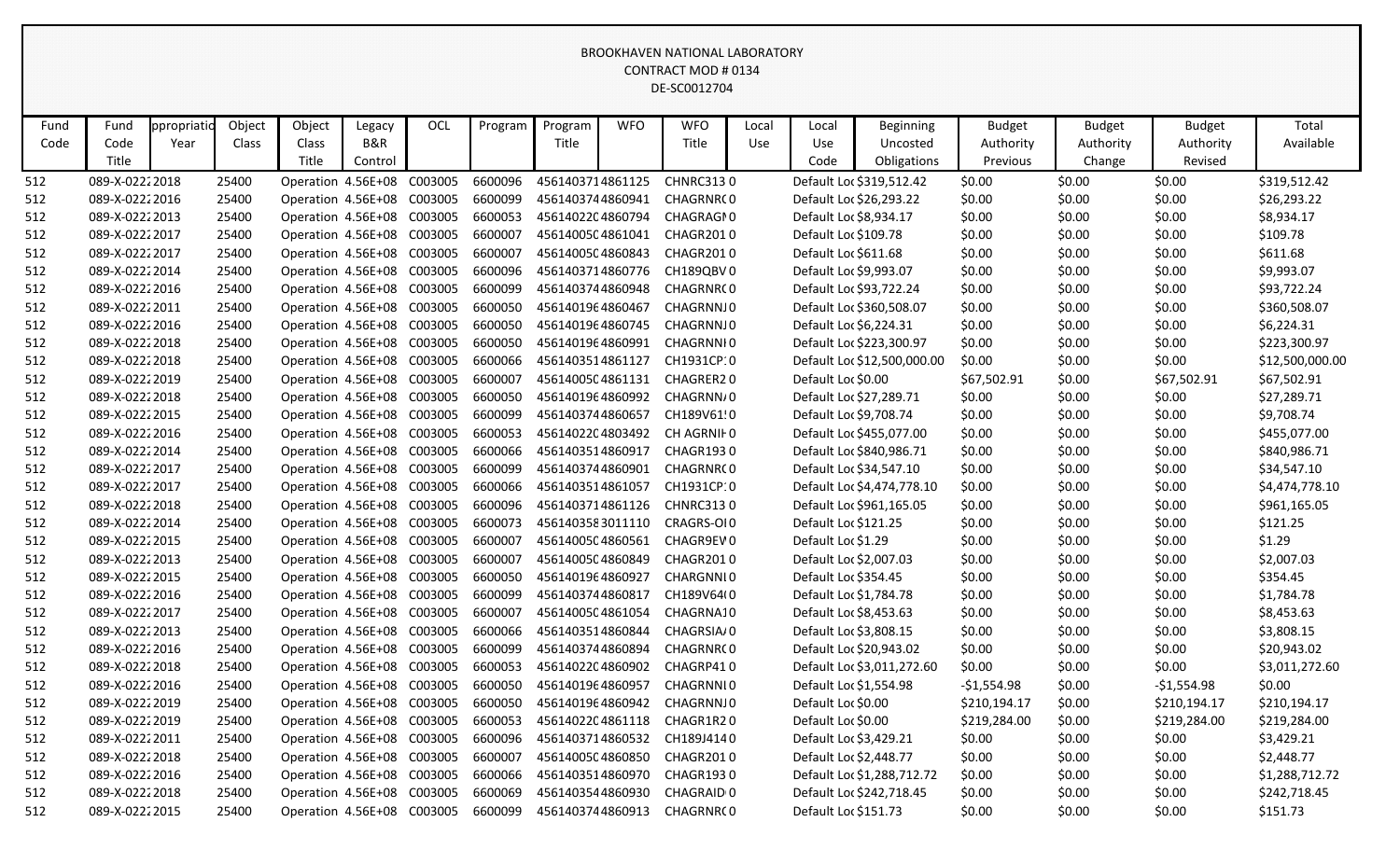| Fund | Fund            | <b>propriatic</b> | Object | Object                     | Legacy  | OCL     | Program | Program          | <b>WFO</b> | <b>WFO</b>                  | Local | Local                  | <b>Beginning</b>           | <b>Budget</b> | <b>Budget</b> | <b>Budget</b> | Total          |
|------|-----------------|-------------------|--------|----------------------------|---------|---------|---------|------------------|------------|-----------------------------|-------|------------------------|----------------------------|---------------|---------------|---------------|----------------|
| Code | Code            | Year              | Class  | Class                      | B&R     |         |         | Title            |            | Title                       | Use   | Use                    | Uncosted                   | Authority     | Authority     | Authority     | Available      |
|      | Title           |                   |        | Title                      | Control |         |         |                  |            |                             |       | Code                   | Obligations                | Previous      | Change        | Revised       |                |
| 512  | 089-X-02222018  |                   | 25400  | Operation 4.56E+08         |         | C003005 | 6600096 | 4561403714860873 |            | CHAGRNR(0                   |       |                        | Default Loc \$1,680,118.93 | \$0.00        | \$0.00        | \$0.00        | \$1,680,118.93 |
| 512  | 089-X-0222 2005 |                   | 25400  | Operation 4.56E+08 C003005 |         |         | 6600066 | 4561403514806666 |            | CHAGRRW'0                   |       |                        | Default Loc \$394,234.20   | \$0.00        | \$0.00        | \$0.00        | \$394,234.20   |
| 512  | 089-X-02222014  |                   | 25400  | Operation 4.56E+08 C003005 |         |         | 6600007 | 4561400504860561 |            | CHAGR9EV0                   |       |                        | Default Loc \$8,737.52     | \$0.00        | \$0.00        | \$0.00        | \$8,737.52     |
| 512  | 089-X-02222012  |                   | 25400  | Operation 4.56E+08 C003005 |         |         | 6600053 | 4561402204804168 |            | CH AGRY1(0                  |       | Default Loc \$3,309.73 |                            | \$0.00        | \$0.00        | \$0.00        | \$3,309.73     |
| 512  | 089-X-02222014  |                   | 25400  | Operation 4.56E+08 C003005 |         |         | 6600053 | 4561402204860836 |            | CHAGRAGI0                   |       | Default Loc \$767.68   |                            | \$0.00        | \$0.00        | \$0.00        | \$767.68       |
| 512  | 089-X-02222018  |                   | 25400  | Operation 4.56E+08 C003005 |         |         | 6600050 | 4561401964861073 |            | CHAGR80H0                   |       |                        | Default Loc \$143,425.49   | \$0.00        | \$0.00        | \$0.00        | \$143,425.49   |
| 512  | 089-X-02222017  |                   | 25400  | Operation 4.56E+08 C003005 |         |         | 6600100 | 4561403754860765 |            | CH189N750                   |       | Default Loc \$280.57   |                            | \$0.00        | \$0.00        | \$0.00        | \$280.57       |
| 512  | 089-X-0222 2005 |                   | 25400  | Operation 4.56E+08 C003005 |         |         | 6600053 | 4561402204803774 |            | CH AGRRW0                   |       |                        | Default Loc \$527,491.57   | \$0.00        | \$0.00        | \$0.00        | \$527,491.57   |
| 512  | 089-X-02222012  |                   | 25400  | Operation 4.56E+08 C003005 |         |         | 6600053 | 4561402204860788 |            | CHAGR12F0                   |       |                        | Default Loc \$152,272.29   | \$0.00        | \$0.00        | \$0.00        | \$152,272.29   |
| 512  | 089-X-02222017  |                   | 25400  | Operation 4.56E+08 C003005 |         |         | 6600069 | 4561403544860930 |            | CHAGRAID 0                  |       |                        | Default Loc \$121,227.96   | \$0.00        | \$0.00        | \$0.00        | \$121,227.96   |
| 512  | 089-X-02222017  |                   | 25400  | Operation 4.56E+08 C003005 |         |         | 6600007 | 4561400504861037 |            | CHAGR17E0                   |       | Default Loc \$3.72     |                            | \$0.00        | \$0.00        | \$0.00        | \$3.72         |
| 512  | 089-X-02222007  |                   | 25400  | Operation 4.56E+08 C003005 |         |         | 6600050 | 4561401964860316 |            | CHAGRNNJ0                   |       |                        | Default Loc \$20,870.32    | \$0.00        | \$0.00        | \$0.00        | \$20,870.32    |
| 512  | 089-X-02222017  |                   | 25400  | Operation 4.56E+08 C003005 |         |         | 6600099 | 4561403744860911 |            | CHAGRNR(0                   |       |                        | Default Loc \$119,801.34   | \$0.00        | \$0.00        | \$0.00        | \$119,801.34   |
| 512  | 089-X-02222015  |                   | 25400  | Operation 4.56E+08 C003005 |         |         | 6600007 | 4561400504860959 |            | CHAGR2010                   |       | Default Loc \$473.17   |                            | \$0.00        | \$0.00        | \$0.00        | \$473.17       |
| 512  | 089-X-02222018  |                   | 25400  | Operation 4.56E+08 C003005 |         |         | 6600050 | 4561401964861069 |            | CHAGR80H0                   |       |                        | Default Loc \$134,939.61   | \$0.00        | \$0.00        | \$0.00        | \$134,939.61   |
| 512  | 089-X-02222011  |                   | 25400  | Operation 4.56E+08 C003005 |         |         | 6600050 | 4561401964860463 |            | CHAGRNNJ0                   |       | Default Loc \$0.26     |                            | \$0.00        | \$0.00        | \$0.00        | \$0.26         |
| 512  | 089-X-02222018  |                   | 25400  | Operation 4.56E+08 C003005 |         |         | 6600007 | 4561400504861119 |            | CHAGRP180                   |       |                        | Default Loc \$563,021.60   | \$0.00        | \$0.00        | \$0.00        | \$563,021.60   |
| 512  | 089-X-02222018  |                   | 25400  | Operation 4.56E+08 C003005 |         |         | 6600007 | 4561400504861123 |            | CHAGRP180                   |       |                        | Default Loc \$85,838.77    | \$0.00        | \$0.00        | \$0.00        | \$85,838.77    |
| 512  | 089-X-02222017  |                   | 25400  | Operation 4.56E+08 C003005 |         |         | 6600050 | 4561401964860991 |            | CHAGRNNI 0                  |       |                        | Default Loc \$76,278.33    | \$0.00        | \$0.00        | \$0.00        | \$76,278.33    |
| 512  | 089-X-02222012  |                   | 25400  | Operation 4.56E+08 C003005 |         |         | 6600053 | 4561402204804149 |            | CH AGRY1/0                  |       |                        | Default Loc \$4,499.65     | \$0.00        | \$0.00        | \$0.00        | \$4,499.65     |
| 512  | 089-X-02222019  |                   | 25400  | Operation 4.56E+08 C003005 |         |         | 6600050 | 4561401964860979 |            | CHAGRNNJ0                   |       | Default Loc \$0.00     |                            | \$15,728.16   | \$0.00        | \$15,728.16   | \$15,728.16    |
| 512  | 089-X-02222019  |                   | 25400  | Operation 4.56E+08 C003005 |         |         | 6600050 | 4561401964861073 |            | CHAGR80H0                   |       | Default Loc \$0.00     |                            | \$0.00        | \$202,912.62  | \$202,912.62  | \$202,912.62   |
| 512  | 089-X-02222014  |                   | 25400  | Operation 4.56E+08 C003005 |         |         | 6600072 | 4561403574860914 |            | CHAGR1930                   |       |                        | Default Loc \$6,708.87     | \$0.00        | \$0.00        | \$0.00        | \$6,708.87     |
| 512  | 089-X-02222015  |                   | 25400  | Operation 4.56E+08 C003005 |         |         | 6600099 | 4561403744860622 |            | CH189N68.0                  |       | Default Loc \$561.39   |                            | \$0.00        | \$0.00        | \$0.00        | \$561.39       |
| 512  | 089-X-02222013  |                   | 25400  | Operation 4.56E+08         |         | C003005 | 6600007 | 4561400504860561 |            | CHAGR9EV0                   |       |                        | Default Loc \$11,621.01    | \$0.00        | \$0.00        | \$0.00        | \$11,621.01    |
| 512  | 089-X-02222016  |                   | 25400  | Operation 4.56E+08 C003005 |         |         | 6600066 | 4561403514861012 |            | CHAGR1930                   |       |                        | Default Loc \$3,431,271.01 | \$0.00        | \$0.00        | \$0.00        | \$3,431,271.01 |
| 512  | 089-X-02222016  |                   | 25400  | Operation 4.56E+08 C003005 |         |         | 6600099 | 4561403744860724 |            | CH189V61!0                  |       |                        | Default Loc \$3,761.11     | \$0.00        | \$0.00        | \$0.00        | \$3,761.11     |
| 512  | 089-X-02222013  |                   | 25400  | Operation 4.56E+08 C003005 |         |         | 6600067 | 4561403524860796 |            | CHAGRSIA/0                  |       | Default Loc \$19.78    |                            | \$0.00        | \$0.00        | \$0.00        | \$19.78        |
| 512  | 089-X-02222014  |                   | 25400  | Operation 4.56E+08 C003005 |         |         | 6600073 |                  |            | 4561403584860852 CHAGR0170  |       |                        | Default Loc \$83,084.91    | \$0.00        | \$0.00        | \$0.00        | \$83,084.91    |
| 512  | 089-X-02222014  |                   | 25400  | Operation 4.56E+08 C003005 |         |         | 6600099 | 4561403744860697 |            | CH189N67 0                  |       |                        | Default Loc \$67,304.85    | \$0.00        | \$0.00        | \$0.00        | \$67,304.85    |
| 512  | 089-X-02222016  |                   | 25400  | Operation 4.56E+08 C003005 |         |         | 6600099 |                  |            | 4561403744860760 CH189N690  |       |                        | Default Loc \$13,279.83    | \$0.00        | \$0.00        | \$0.00        | \$13,279.83    |
| 512  | 089-X-02222015  |                   | 25400  | Operation 4.56E+08 C003005 |         |         | 6600053 |                  |            | 4561402204803492 CH AGRNIF0 |       |                        | Default Loc \$822,752.00   | \$0.00        | \$0.00        | \$0.00        | \$822,752.00   |
| 512  | 089-X-02222018  |                   | 25400  | Operation 4.56E+08 C003005 |         |         | 6600050 | 4561401964861025 |            | CHAGRNNI0                   |       |                        | Default Loc \$35,279.75    | \$0.00        | \$0.00        | \$0.00        | \$35,279.75    |
| 512  | 089-X-02222018  |                   | 25400  | Operation 4.56E+08 C003005 |         |         | 6600051 |                  |            | 456140200 4861105 CHAGR1830 |       |                        | Default Loc \$63,865.80    | \$0.00        | \$0.00        | \$0.00        | \$63,865.80    |
| 517  | 089-X-02222018  |                   | 25400  | Operation 4.56E+08 C003005 |         |         | 6600207 | 456167SC04860823 |            | CHAGR8720                   |       |                        | Default Loc \$19,856.98    | \$0.00        | \$0.00        | \$0.00        | \$19,856.98    |
| 517  | 089-X-02222018  |                   | 25400  | Operation 4.56E+08 C003005 |         |         | 6600207 |                  |            | 456167SC04860826 CHAGR8720  |       |                        | Default Loc \$7,745.02     | \$0.00        | \$0.00        | \$0.00        | \$7,745.02     |
|      |                 |                   |        |                            |         |         |         |                  |            |                             |       |                        |                            |               |               |               |                |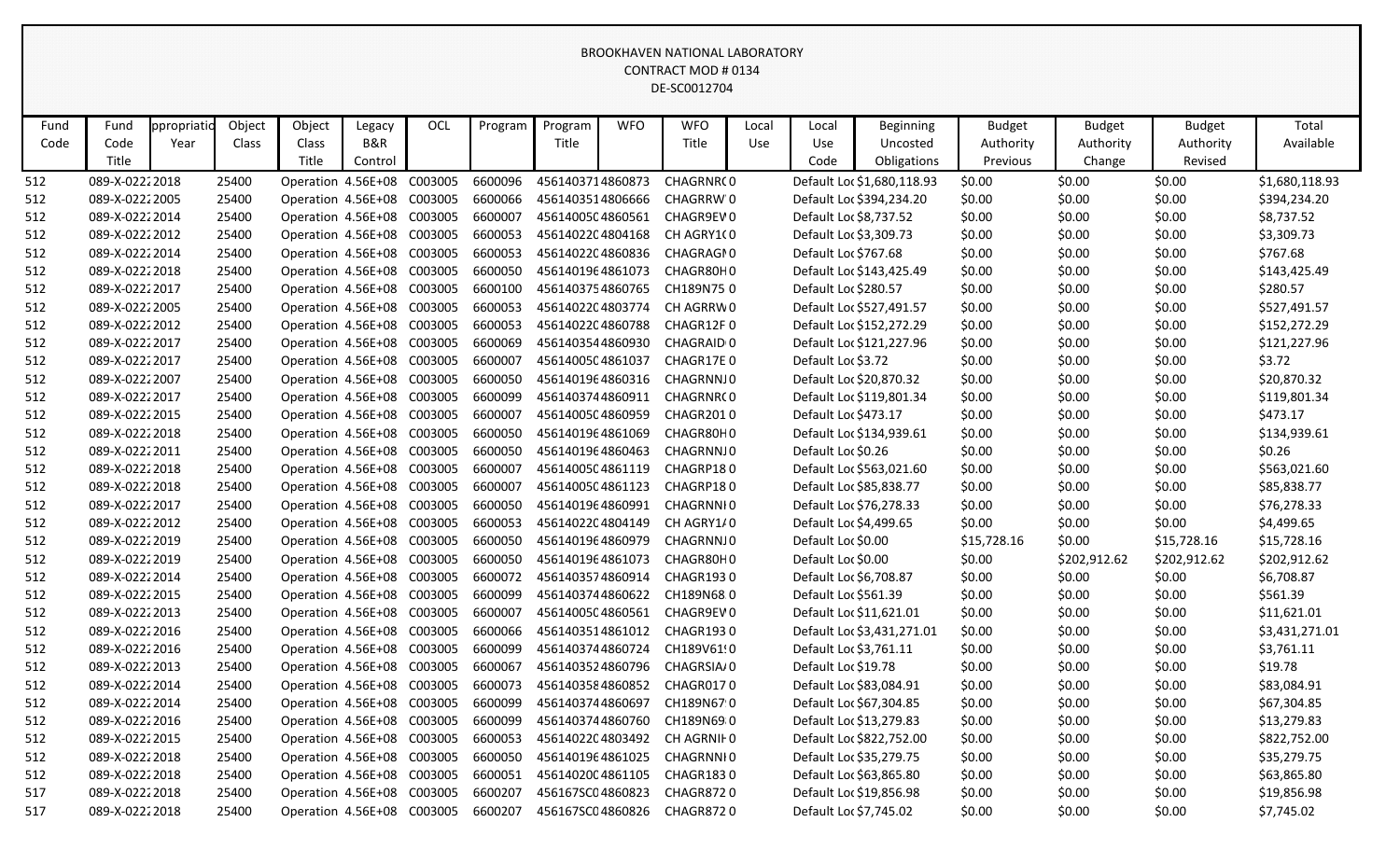| Fund | Fund           | ppropriatio | Object | Object             | Legacy                      | OCL     | Program | Program          | <b>WFO</b> | <b>WFO</b>                 | Local | Local              | <b>Beginning</b>           | <b>Budget</b>  | <b>Budget</b>  | <b>Budget</b>  | Total          |
|------|----------------|-------------|--------|--------------------|-----------------------------|---------|---------|------------------|------------|----------------------------|-------|--------------------|----------------------------|----------------|----------------|----------------|----------------|
| Code | Code           | Year        | Class  | Class              | <b>B&amp;R</b>              |         |         | Title            |            | Title                      | Use   | Use                | Uncosted                   | Authority      | Authority      | Authority      | Available      |
|      | Title          |             |        | Title              | Control                     |         |         |                  |            |                            |       | Code               | Obligations                | Previous       | Change         | Revised        |                |
| 517  | 089-X-02222018 |             | 25400  | Operation 4.56E+08 |                             | C003005 | 6600207 | 456167SC04861108 |            | <b>CHAGR8430</b>           |       |                    | Default Loc \$7,178,397.68 | \$0.00         | \$0.00         | \$0.00         | \$7,178,397.68 |
| 517  | 089-X-02222018 |             | 25400  |                    | Operation 4.56E+08 C003005  |         | 6600207 | 456167SC04860834 |            | <b>CHAGR8720</b>           |       |                    | Default Loc \$13,298.02    | \$0.00         | \$0.00         | \$0.00         | \$13,298.02    |
| 517  | 089-X-02222019 |             | 25400  |                    | Operation 4.56E+08 C003005  |         | 6600207 | 456167SC04861010 |            | <b>CHAGR8730</b>           |       | Default Loc \$0.00 |                            | \$3,883,495.15 | \$3,640,776.70 | \$7,524,271.85 | \$7,524,271.85 |
| 517  | 089-X-02222018 |             | 25400  |                    | Operation 4.56E+08 C003005  |         | 6600207 | 456167SC04861010 |            | <b>CHAGR8730</b>           |       |                    | Default Loc \$51,826.30    | \$0.00         | \$0.00         | \$0.00         | \$51,826.30    |
| 674  | 089-18/19-2018 |             | 25400  |                    | Operation TT0000000 C003093 |         | 4500001 | TT10200000       |            | Default WF0                |       | Default Loc \$0.00 |                            | \$0.00         | \$55,000.00    | \$55,000.00    | \$55,000.00    |
| 679  | 089-15/16-2015 |             | 25400  |                    | Operation WA220000 C001104  |         | 2822390 | WA2230100        |            | Default WF 302064          |       |                    | Climate RE \$40,000.00     | \$0.00         | \$0.00         | \$0.00         | \$40,000.00    |
| 681  | 089-14/15-2014 |             | 25400  |                    | Operation WA220000 C001104  |         | 2822390 | WA2230100        |            | Default WI0                |       |                    | Default Loc \$39,548.18    | \$0.00         | \$0.00         | \$0.00         | \$39,548.18    |
| 692  | 089-14/15-2014 |             | 25400  |                    | Operation WN00000CC001118   |         | 1721222 | WN0219064860825  |            | <b>CHAGR8720</b>           |       |                    | Default Loc \$17,728.79    | \$0.00         | \$0.00         | \$0.00         | \$17,728.79    |
| 900  | 089-X-024(2015 |             | 25400  |                    | Operation DP800000(C002982  |         | 2222989 | DP800000(0       |            | Default WF0                |       |                    | Default Loc \$3,252.52     | \$0.00         | \$0.00         | \$0.00         | \$3,252.52     |
| 900  | 089-X-024(2014 |             | 25400  |                    | Operation DP120400(C000912  |         | 2220743 | DP120401(0       |            | Default WF0                |       |                    | Default Loc \$836.82       | \$0.00         | \$0.00         | \$0.00         | \$836.82       |
| 900  | 089-X-024(2019 |             | 25400  |                    | Operation DP090900(C002955  |         | 2223112 | DP090901(0       |            | Default WF0                |       | Default Loc \$0.00 |                            | \$275,000.00   | \$0.00         | \$275,000.00   | \$275,000.00   |
| 900  | 089-X-024(2015 |             | 25400  |                    | Operation DP400000(C000925  |         | 2221775 | DP40150110       |            | Default WI0                |       | Default Loc \$0.01 |                            | \$0.00         | \$0.00         | \$0.00         | \$0.01         |
| 900  | 089-X-024(2014 |             | 25400  |                    | Operation DP400000(C000925  |         | 2222480 | DP401109:0       |            | Default WF0                |       |                    | Default Loc \$2,057.91     | \$0.00         | \$0.00         | \$0.00         | \$2,057.91     |
| 900  | 089-X-024(2018 |             | 25400  |                    | Operation DP090900(C002955  |         | 2223112 | DP090901(0       |            | Default WF0                |       |                    | Default Loc \$24,444.15    | \$0.00         | \$0.00         | \$0.00         | \$24,444.15    |
| 910  | 089-X-024(2014 |             | 25400  |                    | Operation 4.56E+08 C003005  |         | 6600014 | 4561400754860884 |            | CHAGRW7 <sub>0</sub>       |       |                    | Default Loc \$70,657.76    | \$0.00         | \$0.00         | \$0.00         | \$70,657.76    |
| 910  | 089-X-024(2014 |             | 25400  |                    | Operation 4.56E+08 C003005  |         | 6600072 | 4561403574860787 |            | CHAGRSIA/0                 |       |                    | Default Loc \$849.00       | \$0.00         | \$0.00         | \$0.00         | \$849.00       |
| 910  | 089-X-024(2015 |             | 25400  |                    | Operation 4.56E+08 C003005  |         | 6600084 | 45614036E4860847 |            | CHAGRHSI 0                 |       |                    | Default Loc \$34,200.86    | \$0.00         | \$0.00         | \$0.00         | \$34,200.86    |
| 910  | 089-X-024(2015 |             | 25400  |                    | Operation 4.56E+08 C003005  |         | 6600014 | 4561400754860884 |            | CHAGRW7 <sub>0</sub>       |       |                    | Default Loc \$97,087.38    | \$0.00         | \$0.00         | \$0.00         | \$97,087.38    |
| 910  | 089-X-024(2014 |             | 25400  |                    | Operation 4.56E+08 C003005  |         | 6600084 | 45614036E4841247 |            | <b>CHAGRHSF0</b>           |       |                    | Default Loc \$4,212.25     | \$0.00         | \$0.00         | \$0.00         | \$4,212.25     |
| 910  | 089-X-024(2017 |             | 25400  |                    | Operation 4.56E+08 C003005  |         | 6600072 | 4561403574860787 |            | CHAGRSIA/0                 |       | Default Loc \$0.01 |                            | \$0.00         | \$0.00         | \$0.00         | \$0.01         |
| 910  | 089-X-024(2014 |             | 25400  |                    | Operation 4.56E+08 C003005  |         | 6600084 | 45614036E4860789 |            | CHAGRHSI 0                 |       |                    | Default Loc \$4,403.81     | \$0.00         | \$0.00         | \$0.00         | \$4,403.81     |
| 910  | 089-X-024(2014 |             | 25400  |                    | Operation 4.56E+08 C003005  |         | 6600084 | 45614036E4860915 |            | <b>CHAGRHSF0</b>           |       |                    | Default Loc \$11,352.52    | \$0.00         | \$0.00         | \$0.00         | \$11,352.52    |
| 1050 | 089-X-02432018 |             | 25400  |                    | Operation HU000000 C002426  |         | 3184709 | HU200610(0       |            | Default WI0                |       |                    | Default Loc \$2,500.00     | \$0.00         | \$0.00         | \$0.00         | \$2,500.00     |
| 1050 | 089-X-02432018 |             | 25400  |                    | Operation HQ000000 C002425  |         | 3184701 | HQ100100 0       |            | Default WF0                |       |                    | Default Loc \$9,523.04     | \$0.00         | \$0.00         | \$0.00         | \$9,523.04     |
| 1050 | 089-X-02432019 |             | 25400  |                    | Operation HQ000000 C002425  |         | 3184701 | HQ100100 0       |            | Default WF0                |       | Default Loc \$0.00 |                            | \$15,000.00    | \$0.00         | \$15,000.00    | \$15,000.00    |
| 1055 | 089-X-02432018 |             | 25400  |                    | Operation 4.56E+08 C003005  |         | 6600040 | 4561401424861085 |            | CHAGRNR70                  |       |                    | Default Loc \$418,837.42   | \$0.00         | \$0.00         | \$0.00         | \$418,837.42   |
| 1055 | 089-X-02432016 |             | 25400  |                    | Operation 4.56E+08          | C003005 | 6600040 | 4561401424861013 |            | <b>CHAGRNID 0</b>          |       |                    | Default Loc \$100,000.00   | \$0.00         | \$0.00         | \$0.00         | \$100,000.00   |
| 1055 | 089-X-02432018 |             | 25400  |                    | Operation 4.56E+08          | C003005 | 6600084 | 45614036E4861051 |            | CHAGRHS <sub>F0</sub>      |       |                    | Default Loc \$221,200.00   | \$0.00         | \$0.00         | \$0.00         | \$221,200.00   |
| 1055 | 089-X-02432018 |             | 25400  |                    | Operation 4.56E+08 C003005  |         | 6600084 | 45614036E4861024 |            | CHAGRHSI 0                 |       |                    | Default Loc \$15,000.00    | \$0.00         | \$0.00         | \$0.00         | \$15,000.00    |
| 1055 | 089-X-02432017 |             | 25400  |                    | Operation 4.56E+08 C003005  |         | 6600040 | 4561401424861055 |            | <b>CHAGRNCS 0</b>          |       |                    | Default Loc \$175,668.34   | \$0.00         | \$0.00         | \$0.00         | \$175,668.34   |
| 1055 | 089-X-02432017 |             | 25400  |                    | Operation 4.56E+08 C003005  |         | 6600084 | 45614036E4861038 |            | AGRHSHQI0                  |       |                    | Default Loc \$535.90       | \$0.00         | $-5535.90$     | -\$535.90      | \$0.00         |
| 1055 | 089-X-02432016 |             | 25400  |                    | Operation 4.56E+08 C003005  |         | 6600084 | 45614036E4860994 |            | CHAGRHSF0                  |       |                    | Default Loc \$2,561.17     | \$0.00         | \$0.00         | \$0.00         | \$2,561.17     |
| 1055 | 089-X-02432017 |             | 25400  |                    | Operation 4.56E+08 C003005  |         | 6600084 | 45614036E4861048 |            | CHAGRHSF0                  |       |                    | Default Loc \$286,219.17   | \$0.00         | \$0.00         | \$0.00         | \$286,219.17   |
| 1055 | 089-X-02432015 |             | 25400  |                    | Operation 4.56E+08 C003005  |         | 6600084 |                  |            | 45614036E4860960 CHAGRHSF0 |       |                    | Default Loc \$120,280.40   | \$0.00         | \$0.00         | \$0.00         | \$120,280.40   |
| 1055 | 089-X-02432018 |             | 25400  |                    | Operation 4.56E+08 C003005  |         | 6600040 | 4561401424861117 |            | CHAGRNR(0                  |       |                    | Default Loc \$600,000.00   | \$0.00         | \$0.00         | \$0.00         | \$600,000.00   |
| 1055 | 089-X-02432011 |             | 25400  |                    | Operation 4.56E+08 C003005  |         | 6600020 | 4561400864860694 |            | CHAGRN0CO                  |       |                    | Default Loc \$2,572.20     | \$0.00         | \$0.00         | \$0.00         | \$2,572.20     |
|      |                |             |        |                    |                             |         |         |                  |            |                            |       |                    |                            |                |                |                |                |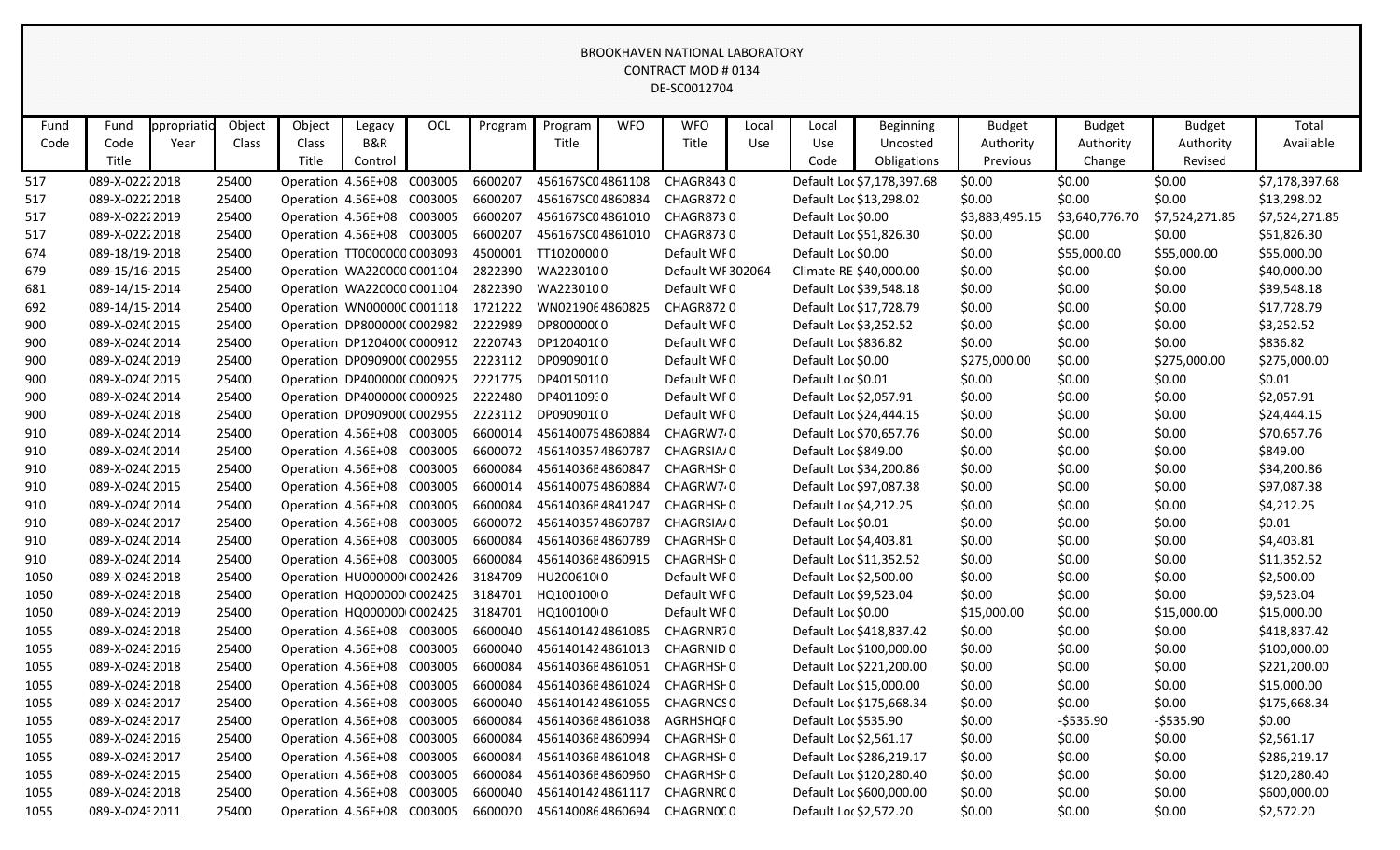| Fund         | Fund                             | ppropriatio | Object         | Object                                           |                          | OCL     | Program            | Program                              | <b>WFO</b> | <b>WFO</b>                      | Local | Local                | <b>Beginning</b>           | <b>Budget</b>    | <b>Budget</b>    | <b>Budget</b>    | Total                        |
|--------------|----------------------------------|-------------|----------------|--------------------------------------------------|--------------------------|---------|--------------------|--------------------------------------|------------|---------------------------------|-------|----------------------|----------------------------|------------------|------------------|------------------|------------------------------|
| Code         | Code                             | Year        | Class          | Class                                            | Legacy<br><b>B&amp;R</b> |         |                    | Title                                |            | Title                           | Use   | Use                  | Uncosted                   | Authority        | Authority        | Authority        | Available                    |
|              | Title                            |             |                | Title                                            | Control                  |         |                    |                                      |            |                                 |       | Code                 | Obligations                | Previous         | Change           | Revised          |                              |
| 1055         | 089-X-024: 2018                  |             | 25400          | Operation 4.56E+08                               |                          | C003005 | 6600040            | 4561401424861097                     |            | CHAGREAC 0                      |       |                      | Default Loc \$61,792.34    | \$0.00           | \$0.00           | \$0.00           | \$61,792.34                  |
| 1055         | 089-X-0243 2015                  |             | 25400          | Operation 4.56E+08                               |                          | C003005 | 6600084            | 45614036E4860933                     |            | CHAGRHSH0                       |       |                      | Default Loc \$2,147.71     | \$0.00           | \$0.00           | \$0.00           | \$2,147.71                   |
| 1055         | 089-X-02432018                   |             | 25400          | Operation 4.56E+08                               |                          | C003005 | 6600040            | 4561401424861112                     |            | CHAGREAC 0                      |       |                      | Default Loc \$147,799.55   | \$0.00           | \$0.00           | \$0.00           | \$147,799.55                 |
|              | 089-X-02432018                   |             | 25400          | Operation 4.56E+08                               |                          | C003005 | 6600040            | 4561401424861083                     |            | CHAGREAC 0                      |       |                      | Default Loc \$317,094.71   |                  | \$0.00           | \$0.00           | \$317,094.71                 |
| 1055         | 089-X-02432016                   |             | 25400          |                                                  |                          | C003005 | 6600084            | 45614036E4860960                     |            | CHAGRHSH0                       |       |                      | Default Loc \$90,000.00    | \$0.00           |                  | \$0.00           |                              |
| 1055         | 089-X-02432018                   |             | 25400          | Operation 4.56E+08                               |                          | C003005 | 6600109            | 4561400634861078                     |            | CHAGRF4FI0                      |       |                      |                            | \$0.00           | \$0.00           |                  | \$90,000.00                  |
| 1055         |                                  |             |                | Operation 4.56E+08                               |                          |         |                    |                                      |            |                                 |       |                      | Default Loc \$38,994.52    | \$0.00           | \$0.00           | \$0.00           | \$38,994.52                  |
| 1055         | 089-X-02432015                   |             | 25400          | Operation 4.56E+08                               |                          | C003005 | 6600084            | 45614036E4860923                     |            | CHARGHSH0                       |       | Default Loc \$696.09 |                            | \$0.00           | \$0.00           | \$0.00           | \$696.09                     |
| 1055         | 089-X-02432016                   |             | 25400          | Operation 4.56E+08 C003005                       |                          |         | 6600084<br>6600040 | 45614036E4842534                     |            | CHAGRHSH0                       |       |                      | Default Loc \$21,555.93    | \$0.00           | \$0.00           | \$0.00           | \$21,555.93                  |
| 1055         | 089-X-02432018<br>089-X-02432018 |             | 25400<br>25400 | Operation 4.56E+08<br>Operation 4.56E+08 C003005 |                          | C003005 | 6600040            | 4561401424861055<br>4561401424861094 |            | <b>CHAGRNCS 0</b><br>CHAGREAC 0 |       |                      | Default Loc \$450,000.00   | \$0.00           | \$0.00<br>\$0.00 | \$0.00           | \$450,000.00                 |
| 1055         | 089-X-02432018                   |             | 25400          | Operation 4.56E+08                               |                          | C003005 |                    | 4561401354861106                     |            | CHAGRHRC 0                      |       |                      | Default Loc \$150,000.00   | \$0.00           |                  | \$0.00           | \$150,000.00<br>\$320,703.38 |
| 1055         |                                  |             | 25400          |                                                  |                          | C003005 | 6600038            |                                      |            | CHAGRHSH0                       |       | Default Loc \$437.15 | Default Loc \$320,703.38   | \$0.00           | \$0.00           | \$0.00           |                              |
| 1055         | 089-X-02432017<br>089-X-02432017 |             | 25400          | Operation 4.56E+08<br>Operation 4.56E+08         |                          | C003005 | 6600084<br>6600084 | 45614036E4861024<br>45614036E4861051 |            | CHAGRHSH0                       |       |                      | Default Loc \$41,676.76    | \$0.00           | \$0.00<br>\$0.00 | \$0.00<br>\$0.00 | \$437.15<br>\$41,676.76      |
| 1055<br>1055 | 089-X-02432018                   |             | 25400          | Operation 4.56E+08                               |                          | C003005 | 6600040            | 4561401424861082                     |            | <b>CHAGREAC 0</b>               |       | Default Loc \$403.92 |                            | \$0.00<br>\$0.00 | \$0.00           | \$0.00           | \$403.92                     |
| 1055         | 089-X-02432018                   |             | 25400          | Operation 4.56E+08                               |                          | C003005 | 6600084            | 45614036E4861129                     |            | CHAGR70R0                       |       |                      | Default Loc \$200,000.00   | \$0.00           | \$0.00           | \$0.00           | \$200,000.00                 |
| 1055         | 089-X-02432015                   |             | 25400          | Operation 4.56E+08 C003005                       |                          |         | 6600084            | 45614036E4842545                     |            | CHAGRHSH0                       |       | Default Loc \$156.92 |                            | \$0.00           | \$0.00           | \$0.00           | \$156.92                     |
| 1055         | 089-X-02432018                   |             | 25400          | Operation 4.56E+08                               |                          | C003005 | 6600040            | 4561401424861095                     |            | CHAGREAC 0                      |       |                      | Default Loc \$55,000.00    | \$0.00           | \$0.00           | \$0.00           | \$55,000.00                  |
| 1055         | 089-X-02432018                   |             | 25400          | Operation 4.56E+08                               |                          | C003005 | 6600084            | 45614036E4861124                     |            | CHAGR70F.0                      |       |                      | Default Loc \$20,000.00    | \$0.00           | \$0.00           | \$0.00           | \$20,000.00                  |
| 1055         | 089-X-02432018                   |             | 25400          | Operation 4.56E+08                               |                          | C003005 | 6600040            | 4561401424861110                     |            | CH16003D.0                      |       |                      | Default Loc \$172,913.16   | \$0.00           | \$0.00           | \$0.00           | \$172,913.16                 |
| 1055         | 089-X-02432016                   |             | 25400          | Operation 4.56E+08                               |                          | C003005 | 6600084            | 45614036E4860997                     |            | CHAGRHSF0                       |       |                      | Default Loc \$17,697.10    | \$0.00           | \$0.00           | \$0.00           | \$17,697.10                  |
| 1055         | 089-X-02432017                   |             | 25400          | Operation 4.56E+08                               |                          | C003005 | 6600084            | 45614036E4861005                     |            | CHAGRHSH0                       |       |                      | Default Loc \$1,681,056.67 | \$0.00           | \$0.00           | \$0.00           | \$1,681,056.67               |
| 1055         | 089-X-02432017                   |             | 25400          | Operation 4.56E+08                               |                          | C003005 | 6600084            | 45614036E4861049                     |            | CHAGRHSH0                       |       |                      | Default Loc \$1,108.00     | \$0.00           | \$0.00           | \$0.00           | \$1,108.00                   |
| 1055         | 089-X-02432012                   |             | 25400          | Operation 4.56E+08                               |                          | C003005 | 6600084            | 45614036E4860789                     |            | CHAGRHSH0                       |       |                      | Default Loc \$1,561.80     | \$0.00           | \$0.00           | \$0.00           | \$1,561.80                   |
| 1055         | 089-X-02432012                   |             | 25400          | Operation 4.56E+08                               |                          | C003005 | 6600084            | 45614036E4860604                     |            | CHAGRHSH0                       |       |                      | Default Loc \$20,000.00    | \$0.00           | \$0.00           | \$0.00           | \$20,000.00                  |
| 1055         | 089-X-02432011                   |             | 25400          | Operation 4.56E+08                               |                          | C003005 | 6600084            | 45614036E4860604                     |            | CHAGRHSH0                       |       |                      | Default Loc \$25,454.80    | \$0.00           | \$0.00           | \$0.00           | \$25,454.80                  |
| 1055         | 089-X-02432016                   |             | 25400          | Operation 4.56E+08                               |                          | C003005 | 6600084            | 45614036E4861008                     |            | CHAGRHSH0                       |       |                      | Default Loc \$25,000.00    | \$0.00           | \$0.00           | \$0.00           | \$25,000.00                  |
| 1055         | 089-X-02432016                   |             | 25400          | Operation 4.56E+08                               |                          | C003005 | 6600033            | 4561401244861006                     |            | CHAGR1000                       |       |                      | Default Loc \$2,259.69     | \$0.00           | \$0.00           | \$0.00           | \$2,259.69                   |
| 1055         | 089-X-024: 2018                  |             | 25400          | Operation 4.56E+08 C003005                       |                          |         | 6600040            | 4561401424861113                     |            | CHAGREAC 0                      |       |                      | Default Loc \$96,227.18    | \$0.00           | \$0.00           | \$0.00           | \$96,227.18                  |
| 1060         | 089-X-02432018                   |             | 25400          | Operation GD600000 C002970                       |                          |         | 3203761            | GD602010(0                           |            | Default WF0                     |       |                      | Default Loc \$188,358.94   | \$0.00           | \$0.00           | \$0.00           | \$188,358.94                 |
| 1060         | 089-X-02432019                   |             | 25400          | Operation GD600000 C002970                       |                          |         | 3203769            | GD602090(0                           |            | Default WF0                     |       | Default Loc \$0.00   |                            | \$62,550.00      | \$62,550.00      | \$125,100.00     | \$125,100.00                 |
| 1060         | 089-X-02432017                   |             | 25400          | Operation GD600000 C002970                       |                          |         | 3203779            | GD605010(0                           |            | Default WI0                     |       | Default Loc \$864.41 |                            | \$0.00           | \$0.00           | \$0.00           | \$864.41                     |
| 1060         | 089-X-02432018                   |             | 25400          | Operation GD600000 C002970                       |                          |         | 3203780            | GD605020(0                           |            | Default WF0                     |       |                      | Default Loc \$123,011.73   | \$0.00           | \$0.00           | \$0.00           | \$123,011.73                 |
| 1060         | 089-X-02432017                   |             | 25400          | Operation GD600000 C002970                       |                          |         | 3203764            | GD602040(0                           |            | Default WF0                     |       |                      | Default Loc \$5,100.26     | \$0.00           | \$0.00           | \$0.00           | \$5,100.26                   |
| 1060         | 089-X-02432018                   |             | 25400          | Operation GD600000 C002970                       |                          |         | 3203769            | GD602090(0                           |            | Default WF0                     |       |                      | Default Loc \$293,339.45   | \$0.00           | \$0.00           | \$0.00           | \$293,339.45                 |
| 1060         | 089-X-02432018                   |             | 25400          | Operation GD600000(C002970                       |                          |         | 3203764            | GD602040(0                           |            | Default WF0                     |       |                      | Default Loc \$60,260.00    | \$0.00           | \$0.00           | \$0.00           | \$60,260.00                  |
| 1060         | 089-X-02432018                   |             | 25400          | Operation GD600000(C002970                       |                          |         | 3203763            | GD602030(0                           |            | Default WF0                     |       |                      | Default Loc \$273,869.22   | \$0.00           | \$0.00           | \$0.00           | \$273,869.22                 |
|              |                                  |             |                |                                                  |                          |         |                    |                                      |            |                                 |       |                      |                            |                  |                  |                  |                              |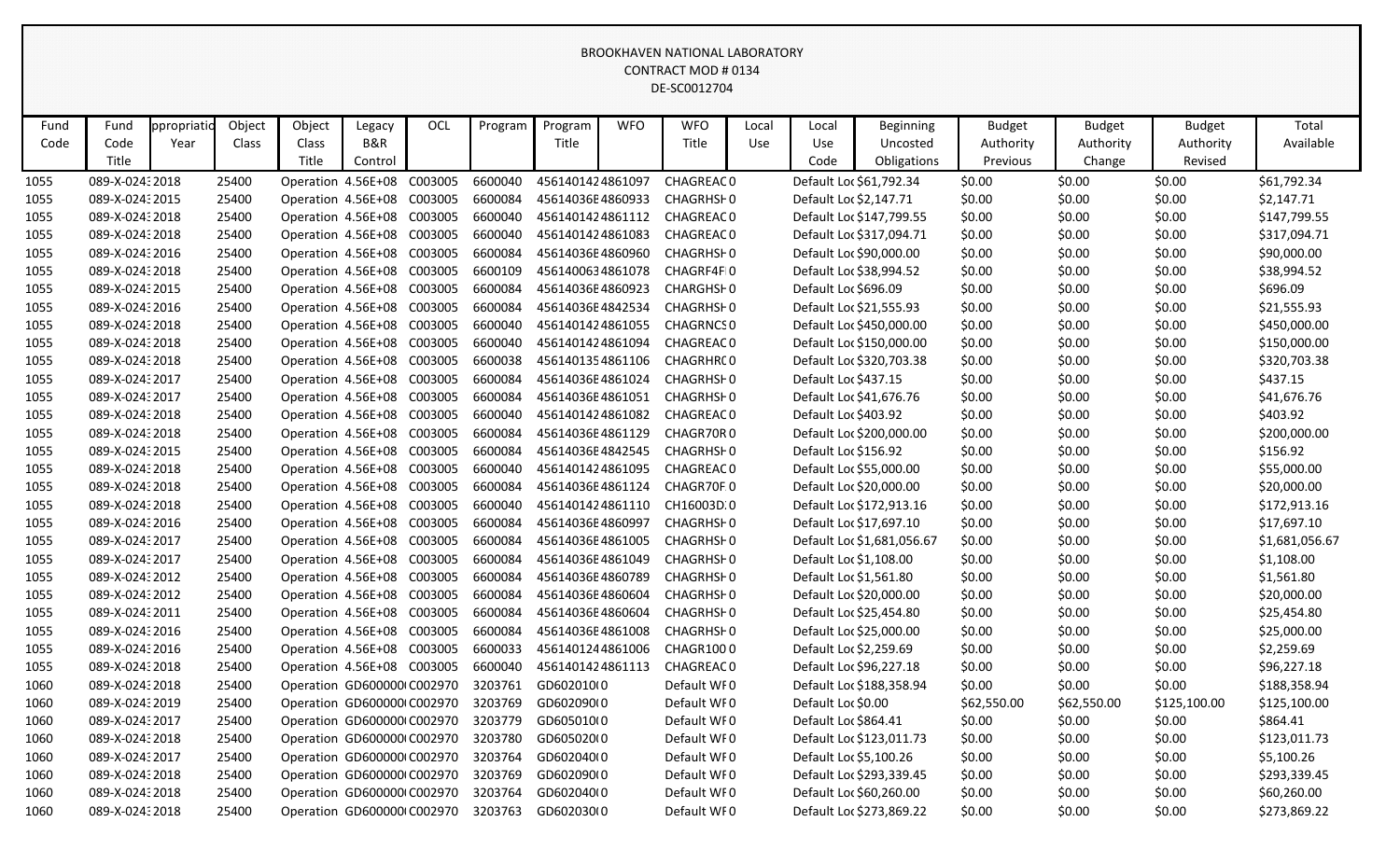| Fund | Fund            | ppropriatio | Object | Object | Legacy                      | OCL | Program | Program    | <b>WFO</b> | <b>WFO</b>  | Local | Local               | <b>Beginning</b>           | <b>Budget</b>  | <b>Budget</b> | <b>Budget</b>  | Total          |
|------|-----------------|-------------|--------|--------|-----------------------------|-----|---------|------------|------------|-------------|-------|---------------------|----------------------------|----------------|---------------|----------------|----------------|
| Code | Code            | Year        | Class  | Class  | <b>B&amp;R</b>              |     |         | Title      |            | Title       | Use   | Use                 | Uncosted                   | Authority      | Authority     | Authority      | Available      |
|      | Title           |             |        | Title  | Control                     |     |         |            |            |             |       | Code                | Obligations                | Previous       | Change        | Revised        |                |
| 1060 | 089-X-02432019  |             | 25400  |        | Operation GD600000(C002970  |     | 3203761 | GD602010(0 |            | Default WF0 |       | Default Loc \$0.00  |                            | \$26,870.00    | \$26,870.00   | \$53,740.00    | \$53,740.00    |
| 1060 | 089-X-02432019  |             | 25400  |        | Operation GD600000(C002970  |     | 3203763 | GD602030(0 |            | Default WI0 |       | Default Loc \$0.00  |                            | \$216,310.00   | \$216,310.00  | \$432,620.00   | \$432,620.00   |
| 1079 | 089-16/17-2016  |             | 25400  |        | Operation CS0000000 C000892 |     | 1713352 | CS70000000 |            | Default WF0 |       |                     | Default Loc \$5,561.57     | \$0.00         | \$0.00        | \$0.00         | \$5,561.57     |
| 1551 | 089-X-0309 2014 |             | 25400  |        | Operation NN500000 C001058  |     | 2222881 | NN5070040  |            | Default WF0 |       |                     | Default Loc \$21,819.56    | \$0.00         | $-521,819.56$ | $-521,819.56$  | \$0.00         |
| 1551 | 089-X-0309 2017 |             | 25400  |        | Operation DN100100 C003034  |     | 2223049 | DN1001010  |            | Default WF0 |       |                     | Default Loc \$140,000.00   | \$0.00         | \$0.00        | \$0.00         | \$140,000.00   |
| 1551 | 089-X-0309 2015 |             | 25400  |        | Operation NN500000 C001058  |     | 2221234 | NN5002010  |            | Default WF0 |       |                     | Default Loc \$58,896.49    | \$30,000.00    | \$0.00        | \$30,000.00    | \$88,896.49    |
| 1551 | 089-X-03092018  |             | 25400  |        | Operation DN400000 C003042  |     | 2223103 | DN400401(0 |            | Default WF0 |       |                     | Default Loc \$35,435.78    | \$0.00         | \$0.00        | \$0.00         | \$35,435.78    |
| 1551 | 089-X-0309 2019 |             | 25400  |        | Operation DN400000 C003042  |     | 2223103 | DN400401(0 |            | Default WF0 |       | Default Loc \$0.00  |                            | \$304,170.00   | \$0.00        | \$304,170.00   | \$304,170.00   |
| 1551 | 089-X-0309 2019 |             | 25400  |        | Operation DN201200 C003120  |     | 2223182 | DN201201(0 |            | Default WF0 |       | Default Loc \$0.00  |                            | \$429,133.00   | \$0.00        | \$429,133.00   | \$429,133.00   |
| 1551 | 089-X-0309 2019 |             | 25400  |        | Operation CT000000CC003007  |     | 2223023 | CT84040100 |            | Default WF0 |       | Default Loc \$0.00  |                            | \$80,000.00    | \$25,000.00   | \$105,000.00   | \$105,000.00   |
| 1551 | 089-X-0309 2019 |             | 25400  |        | Operation CT000000CC003007  |     | 2223020 | CT84010000 |            | Default WF0 |       | Default Loc \$0.00  |                            | \$2,414,018.00 | \$0.00        | \$2,414,018.00 | \$2,414,018.00 |
| 1551 | 089-X-0309 2013 |             | 25400  |        | Operation NN500000 C001058  |     | 2222811 | NN5003040  |            | Default WF0 |       |                     | Default Loc \$2,868.79     | \$0.00         | \$0.00        | \$0.00         | \$2,868.79     |
| 1551 | 089-X-0309 2017 |             | 25400  |        | Operation DN400000 C003042  |     | 2223106 | DN400404(0 |            | Default WF0 |       | Default Loc \$26.66 |                            | \$0.00         | \$0.00        | \$0.00         | \$26.66        |
| 1551 | 089-X-0309 2015 |             | 25400  |        | Operation NN400000 C001056  |     | 2222733 | NN4012040  |            | Default WF0 |       |                     | Default Loc \$28,413.25    | \$0.00         | \$0.00        | \$0.00         | \$28,413.25    |
| 1551 | 089-X-0309 2018 |             | 25400  |        | Operation CT000000CC003007  |     | 2223014 | CT81010000 |            | Default WF0 |       |                     | Default Loc \$40,583.15    | \$0.00         | \$0.00        | \$0.00         | \$40,583.15    |
| 1551 | 089-X-0309 2018 |             | 25400  |        | Operation CT000000CC003007  |     | 2223025 | CT84050100 |            | Default WF0 |       |                     | Default Loc \$677.25       | \$0.00         | \$0.00        | \$0.00         | \$677.25       |
| 1551 | 089-X-0309 2016 |             | 25400  |        | Operation DN100100 C003034  |     | 2223053 | DN100102.0 |            | Default WF0 |       |                     | Default Loc \$544,016.73   | \$0.00         | \$0.00        | \$0.00         | \$544,016.73   |
| 1551 | 089-X-0309 2019 |             | 25400  |        | Operation DN400000 C003042  |     | 2223096 | DN400103(0 |            | Default WI0 |       | Default Loc \$0.00  |                            | \$628,000.00   | \$0.00        | \$628,000.00   | \$628,000.00   |
| 1551 | 089-X-0309 2016 |             | 25400  |        | Operation DN100100 C003034  |     | 2223049 | DN1001010  |            | Default WF0 |       |                     | Default Loc \$2,911.08     | \$0.00         | \$0.00        | \$0.00         | \$2,911.08     |
| 1551 | 089-X-0309 2018 |             | 25400  |        | Operation CT000000CC003007  |     | 2223023 | CT84040100 |            | Default WF0 |       |                     | Default Loc \$2,513.78     | \$0.00         | \$0.00        | \$0.00         | \$2,513.78     |
| 1551 | 089-X-0309 2018 |             | 25400  |        | Operation DN100600 C003089  |     | 2223153 | DN100601(0 |            | Default WF0 |       |                     | Default Loc \$34,738.39    | \$0.00         | \$0.00        | \$0.00         | \$34,738.39    |
| 1551 | 089-X-0309 2015 |             | 25400  |        | Operation NN500000 C001058  |     | 2221240 | NN5004010  |            | Default WF0 |       |                     | Default Loc \$10,121.59    | \$0.00         | \$0.00        | \$0.00         | \$10,121.59    |
| 1551 | 089-X-0309 2013 |             | 25400  |        | Operation NN400000 C001056  |     | 2222721 | NN4010010  |            | Default WF0 |       |                     | Default Loc \$29.02        | \$0.00         | \$0.00        | \$0.00         | \$29.02        |
| 1551 | 089-X-0309 2018 |             | 25400  |        | Operation CT000000C C003007 |     | 2223144 | CT800000C0 |            | Default WF0 |       |                     | Default Loc \$67,478.61    | \$0.00         | \$0.00        | \$0.00         | \$67,478.61    |
| 1551 | 089-X-0309 2015 |             | 25400  |        | Operation NN400000 C001056  |     | 2222719 | NN4009030  |            | Default WI0 |       | Default Loc \$98.26 |                            | \$0.00         | \$0.00        | \$0.00         | \$98.26        |
| 1551 | 089-X-0309 2019 |             | 25400  |        | Operation DN400000 C003042  |     | 2223102 | DN400302I0 |            | Default WF0 |       | Default Loc \$0.00  |                            | \$631,000.00   | \$0.00        | \$631,000.00   | \$631,000.00   |
| 1551 | 089-X-0309 2019 |             | 25400  |        | Operation DN400000 C003042  |     | 2223095 | DN400102(0 |            | Default WF0 |       | Default Loc \$0.00  |                            | \$1,096,000.00 | \$0.00        | \$1,096,000.00 | \$1,096,000.00 |
| 1551 | 089-X-0309 2018 |             | 25400  |        | Operation CT000000CC003007  |     | 2223020 | CT84010000 |            | Default WF0 |       |                     | Default Loc \$1,415,004.85 | \$0.00         | \$0.00        | \$0.00         | \$1,415,004.85 |
| 1551 | 089-X-0309 2015 |             | 25400  |        | Operation NN500000 C001058  |     | 2221235 | NN5002020  |            | Default WF0 |       |                     | Default Loc \$1,139,072.07 | $-$30,000.00$  | \$0.00        | $-530,000.00$  | \$1,109,072.07 |
| 1551 | 089-X-0309 2018 |             | 25400  |        | Operation DN400000 C003042  |     | 2223095 | DN400102I0 |            | Default WF0 |       |                     | Default Loc \$293,029.56   | \$0.00         | \$0.00        | \$0.00         | \$293,029.56   |
| 1551 | 089-X-0309 2018 |             | 25400  |        | Operation DN201200 C003120  |     | 2223182 | DN2012010  |            | Default WF0 |       |                     | Default Loc \$7,477.00     | \$0.00         | \$0.00        | \$0.00         | \$7,477.00     |
| 1551 | 089-X-0309 2018 |             | 25400  |        | Operation DN400000 C003042  |     | 2223094 | DN400101(0 |            | Default WF0 |       |                     | Default Loc \$241,179.71   | \$0.00         | \$0.00        | \$0.00         | \$241,179.71   |
| 1551 | 089-X-0309 2015 |             | 25400  |        | Operation NN910000 C002938  |     | 2222883 | NN91000000 |            | Default WF0 |       |                     | Default Loc \$625.62       | \$0.00         | \$0.00        | \$0.00         | \$625.62       |
| 1551 | 089-X-0309 2015 |             | 25400  |        | Operation NN400000 C001056  |     | 2222718 | NN4009020  |            | Default WF0 |       |                     | Default Loc \$29.70        | \$0.00         | \$0.00        | \$0.00         | \$29.70        |
| 1551 | 089-X-0309 2015 |             | 25400  |        | Operation NN500000 C001058  |     | 2221243 | NN5005010  |            | Default WF0 |       |                     | Default Loc \$48,416.10    | \$0.00         | \$0.00        | \$0.00         | \$48,416.10    |
| 1551 | 089-X-0309 2015 |             | 25400  |        | Operation NN400000 C001056  |     | 2222717 | NN4009010  |            | Default WF0 |       |                     | Default Loc \$235.76       | \$0.00         | \$0.00        | \$0.00         | \$235.76       |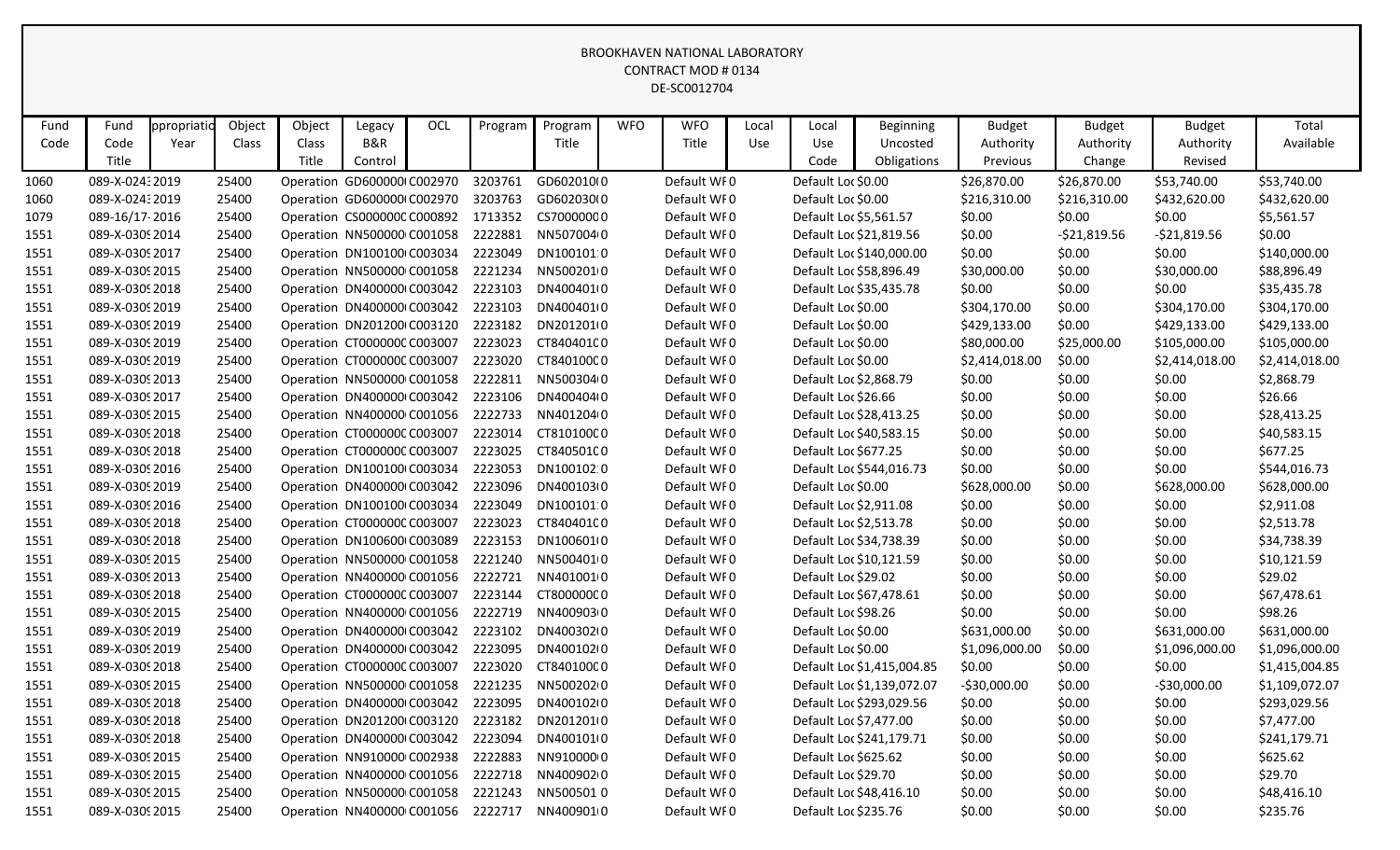|              | Fund                               |                     |                 |                 |                                                          | OCL |                    |                         | <b>WFO</b> | <b>WFO</b>                 |              |                    |                              |                       |                            |                            | Total                    |
|--------------|------------------------------------|---------------------|-----------------|-----------------|----------------------------------------------------------|-----|--------------------|-------------------------|------------|----------------------------|--------------|--------------------|------------------------------|-----------------------|----------------------------|----------------------------|--------------------------|
| Fund<br>Code | Code                               | ppropriatio<br>Year | Object<br>Class | Object<br>Class | Legacy<br><b>B&amp;R</b>                                 |     | Program            | Program<br>Title        |            | Title                      | Local<br>Use | Local<br>Use       | <b>Beginning</b><br>Uncosted | <b>Budget</b>         | <b>Budget</b><br>Authority | <b>Budget</b><br>Authority | Available                |
|              | Title                              |                     |                 | Title           | Control                                                  |     |                    |                         |            |                            |              | Code               | Obligations                  | Authority<br>Previous | Change                     | Revised                    |                          |
|              | 089-X-0309 2019                    |                     |                 |                 |                                                          |     |                    |                         |            |                            |              |                    |                              |                       |                            |                            |                          |
| 1551         |                                    |                     | 25400           |                 | Operation DN400000 C003042                               |     | 2223094            | DN400101(0              |            | Default WF0                |              | Default Loc \$0.00 |                              | \$752,000.00          | \$12,000.00                | \$764,000.00               | \$764,000.00             |
| 1551         | 089-X-0309 2019                    |                     | 25400           |                 | Operation CT000000C C003007                              |     | 2223144            | CT800000C0              |            | Default WI0                |              | Default Loc \$0.00 |                              | \$0.00                | \$150,000.00               | \$150,000.00               | \$150,000.00             |
| 1551         | 089-X-0309 2018                    |                     | 25400           |                 | Operation DN400000 C003042                               |     | 2223096            | DN400103(0              |            | Default WF0                |              |                    | Default Loc \$222,697.36     | \$0.00                | \$0.00                     | \$0.00                     | \$222,697.36             |
| 1551         | 089-X-0309 2018                    |                     | 25400           |                 | Operation DN201000 C003118                               |     | 2223180            | DN201000 0              |            | Default WF0                |              |                    | Default Loc \$114,433.87     | \$0.00                | \$0.00                     | \$0.00                     | \$114,433.87             |
| 1551         | 089-X-0309 2015                    |                     | 25400           |                 | Operation NN200000 C001052                               |     | 2221132            | NN200100 0              |            | Default WF0                |              |                    | Default Loc \$338.56         | \$0.00                | \$0.00                     | \$0.00                     | \$338.56                 |
| 1551         | 089-X-0309 2016                    |                     | 25400           |                 | Operation DN400000 C003042                               |     | 2223105            | DN400403(0              |            | Default WF0                |              |                    | Default Loc \$81,275.44      | \$0.00                | \$0.00                     | \$0.00                     | \$81,275.44              |
| 1551         | 089-X-0309 2015                    |                     | 25400           |                 | Operation NN500000 C001058                               |     | 2222810            | NN5002040               |            | Default WF0                |              |                    | Default Loc \$3,347.69       | \$0.00                | \$0.00                     | \$0.00                     | \$3,347.69               |
| 1551         | 089-X-0309 2015                    |                     | 25400           |                 | Operation NN500000 C001058                               |     | 2222881            | NN5070040               |            | Default WF0                |              |                    | Default Loc \$15,000.00      | \$0.00                | $-59,011.41$               | $-59,011.41$               | \$5,988.59               |
| 1551         | 089-X-0309 2017                    |                     | 25400           |                 | Operation DN300100 C003039                               |     | 2223079            | DN300101(0              |            | Default WF0                |              |                    | Default Loc \$10,000.00      | \$0.00                | \$0.00                     | \$0.00                     | \$10,000.00              |
| 1551         | 089-X-0309 2014                    |                     | 25400           |                 | Operation NN500000 C001058                               |     | 2221231            | NN5001010               |            | Default WF0                |              | Default Loc \$2.69 |                              | \$0.00                | \$0.00                     | \$0.00                     | \$2.69                   |
| 1551         | 089-X-0309 2019                    |                     | 25400           |                 | Operation DN400000 C003042                               |     | 2223101            | DN400301(0              |            | Default WF0                |              | Default Loc \$0.00 |                              | \$148,000.00          | \$0.00                     | \$148,000.00               | \$148,000.00             |
| 1551         | 089-X-0309 2014                    |                     | 25400           |                 | Operation NN400000 C001056                               |     | 2222722            | NN4010020               |            | Default WF0                |              |                    | Default Loc \$11.07          | \$0.00                | \$0.00                     | \$0.00                     | \$11.07                  |
| 1551         | 089-X-0309 2018                    |                     | 25400           |                 | Operation DN100300 C003036                               |     | 2223063            | DN100301.0              |            | Default WF0                |              |                    | Default Loc \$931,325.42     | \$0.00                | \$0.00                     | \$0.00                     | \$931,325.42             |
| 1551         | 089-X-0309 2015                    |                     | 25400           |                 | Operation NN930000 C002936                               |     | 2222890            | NN9301000<br>DN300102(0 |            | Default WF0                |              | Default Loc \$4.21 |                              | \$0.00                | $-54.21$                   | $-54.21$                   | \$0.00                   |
| 1551         | 089-X-0309 2017                    |                     | 25400           |                 | Operation DN300100 C003039                               |     | 2223080            |                         |            | Default WF0                |              |                    | Default Loc \$7,011.34       | \$0.00                | \$0.00                     | \$0.00                     | \$7,011.34               |
| 1551         | 089-X-0309 2019                    |                     | 25400           |                 | Operation DN100300 C003036                               |     | 2223063            | DN100301.0              |            | Default WF0                |              | Default Loc \$0.00 |                              | \$750,000.00          | \$0.00                     | \$750,000.00               | \$750,000.00             |
| 1551         | 089-X-0309 2019                    |                     | 25400           |                 | Operation DN201000 C003118                               |     | 2223180            | DN201000 0              |            | Default WF0                |              | Default Loc \$0.00 |                              | \$690,000.00          | \$0.00                     | \$690,000.00               | \$690,000.00             |
| 1551         | 089-X-0309 2019<br>089-X-0309 2015 |                     | 25400           |                 | Operation DN400000 C003042                               |     | 2223106            | DN400404(0<br>NN4012010 |            | Default WI0<br>Default WF0 |              | Default Loc \$0.00 |                              | \$0.00                | \$100,000.00               | \$100,000.00               | \$100,000.00<br>\$160.47 |
| 1551         | 089-X-0309 2017                    |                     | 25400<br>25400  |                 | Operation NN400000 C001056                               |     | 2222730<br>2223076 | DN200100(0              |            |                            |              |                    | Default Loc \$160.47         | \$0.00                | \$0.00                     | \$0.00                     |                          |
| 1551         | 089-X-0309 2017                    |                     |                 |                 | Operation DN200000 C003038                               |     | 2223154            | DN20060000              |            | Default WF0<br>Default WF0 |              |                    | Default Loc \$67,947.41      | \$0.00                | \$0.00<br>\$0.00           | \$0.00                     | \$67,947.41              |
| 1551<br>1551 | 089-X-0309 2018                    |                     | 25400<br>25400  |                 | Operation DN200000 C003038<br>Operation DN400000 C003042 |     | 2223102            | DN400302I0              |            | Default WF0                |              |                    | Default Loc \$225.25         | \$0.00                | \$0.00                     | \$0.00                     | \$225.25<br>\$121,801.18 |
|              | 089-X-0309 2015                    |                     | 25400           |                 | Operation NN400000 C001056                               |     | 2222732            | NN4012030               |            | Default WF0                |              | Default Loc \$7.25 | Default Loc \$121,801.18     | \$0.00<br>\$0.00      | \$0.00                     | \$0.00<br>\$0.00           | \$7.25                   |
| 1551         | 089-X-03092018                     |                     | 25400           |                 | Operation DN100500 C003088                               |     | 2223152            | DN100501(0              |            | Default WF0                |              |                    | Default Loc \$111,905.15     |                       | \$0.00                     |                            | \$111,905.15             |
| 1551<br>1557 | 089-X-0309 2012                    |                     | 25400           |                 | Operation NN500000 C001058                               |     | 2222290            | NN501000 0              |            | Default WI0                |              |                    | Default Loc \$42,854.56      | \$0.00<br>\$0.00      | \$0.00                     | \$0.00<br>\$0.00           | \$42,854.56              |
| 1650         | 089-X-03132010                     |                     | 25400           |                 | Operation PS0000000 C001075                              |     | 2221514            | PS02021320              |            | Default WF0                |              |                    | Default Loc \$31,245.57      | \$0.00                | \$0.00                     | \$0.00                     | \$31,245.57              |
| 1689         | 089-14/15-2014                     |                     | 25400           |                 | Operation PS0000000 C001075                              |     | 2222565            | PS02022000              |            | Default WF0                |              |                    | Default Loc \$2,021.13       | \$0.00                | \$0.00                     | \$0.00                     | \$2,021.13               |
| 1751         | 089-X-0315 2013                    |                     | 25400           |                 | Operation EZ5000000 C002226                              |     | 1110981            | EZ50123000              |            | Default WF0                |              |                    | Default Loc \$368,597.47     | \$0.00                | \$0.00                     | \$0.00                     | \$368,597.47             |
| 1751         | 089-X-0315 2015                    |                     | 25400           |                 | Operation EZ5000000 C002226                              |     | 1110981            | EZ50123000              |            | Default WF0                |              |                    | Default Loc \$47.62          | \$0.00                | \$0.00                     | \$0.00                     | \$47.62                  |
| 2300         | 089-X-418(2018                     |                     | 25400           |                 | Operation ST0000000 C001087                              |     | 2924280            | ST60010320              |            | Default WF0                |              |                    | Default Loc \$1,029,775.87   | \$0.00                | \$800,000.00               | \$800,000.00               | \$1,829,775.87           |
| 2300         | 089-X-418(2016                     |                     | 25400           |                 | Operation ST0000000 C001087                              |     | 2924282            | ST60010360              |            | Default WF0                |              |                    | Default Loc \$18,396.78      | \$0.00                | \$0.00                     | \$0.00                     | \$18,396.78              |
| 2300         | 089-X-418(2017                     |                     | 25400           |                 | Operation ST0000000 C001087                              |     | 2924424            | ST50010400              |            | Default WF0                |              |                    | Default Loc \$244,681.97     | \$0.00                | \$0.00                     | \$0.00                     | \$244,681.97             |
| 2300         | 089-X-418(2018                     |                     | 25400           |                 | Operation ST0000000 C001087                              |     | 2720715            | ST50010300              |            | Default WF0                |              |                    | Default Loc \$547,559.87     | \$0.00                | \$0.00                     | \$0.00                     | \$547,559.87             |
| 2300         | 089-X-418(2018                     |                     | 25400           |                 | Operation ST0000000 C001087                              |     | 2924306            | ST60010310              |            | Default WF0                |              |                    | Default Loc \$2,070,079.86   | \$0.00                | \$0.00                     | \$0.00                     | \$2,070,079.86           |
| 2300         | 089-X-418(2018                     |                     | 25400           |                 | Operation ST0000000 C001087                              |     | 2924424            | ST50010400              |            | Default WF0                |              |                    | Default Loc \$921,000.00     | \$0.00                | \$0.00                     | \$0.00                     | \$921,000.00             |
| 2300         | 089-X-418(2014                     |                     | 25400           |                 | Operation ST0000000 C001087                              |     | 2720714            | ST50010200              |            | Default WF0                |              |                    | Default Loc \$70,772.18      | \$0.00                | \$0.00                     | \$0.00                     | \$70,772.18              |
|              |                                    |                     |                 |                 |                                                          |     |                    |                         |            |                            |              |                    |                              |                       |                            |                            |                          |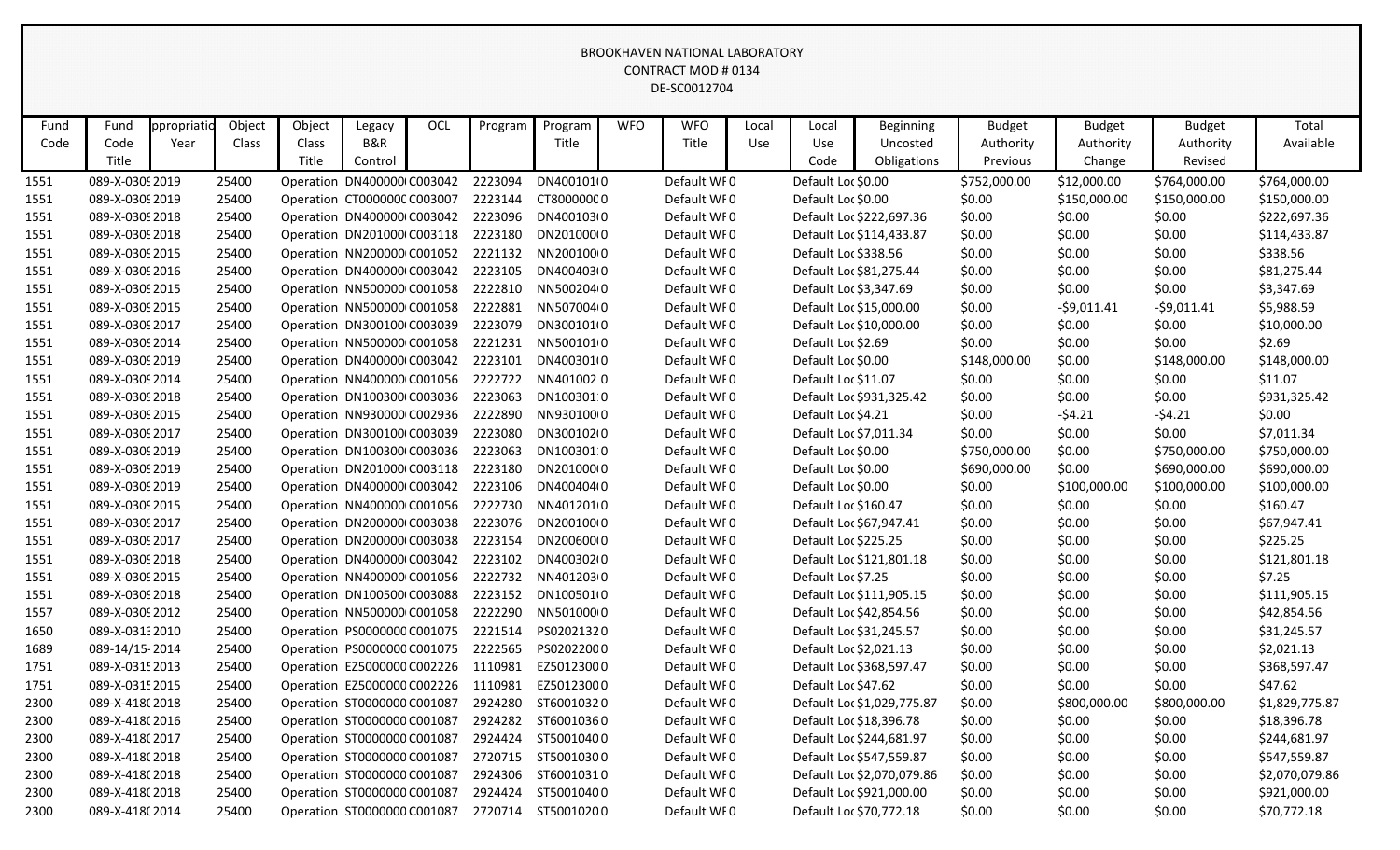| Fund | Fund            | ppropriatic | Object | Object | Legacy                              | OCL | Program | Program    | <b>WFO</b> | <b>WFO</b>       | Local | Local               | <b>Beginning</b>         | <b>Budget</b> | <b>Budget</b> | <b>Budget</b> | Total          |
|------|-----------------|-------------|--------|--------|-------------------------------------|-----|---------|------------|------------|------------------|-------|---------------------|--------------------------|---------------|---------------|---------------|----------------|
| Code | Code            | Year        | Class  | Class  | <b>B&amp;R</b>                      |     |         | Title      |            | Title            | Use   | Use                 | Uncosted                 | Authority     | Authority     | Authority     | Available      |
|      | Title           |             |        | Title  | Control                             |     |         |            |            |                  |       | Code                | Obligations              | Previous      | Change        | Revised       |                |
| 2300 | 089-X-418(2018  |             | 25400  |        | Operation ST0000000 C001087         |     | 2720718 | ST60010200 |            | Default WF0      |       |                     | Default Loc \$460,780.05 | \$0.00        | \$300,000.00  | \$300,000.00  | \$760,780.05   |
| 2300 | 089-X-418(2018  |             | 25400  |        | Operation ST0000000 C001087         |     | 2924281 | ST60010340 |            | Default WI0      |       |                     | Default Loc \$794,983.94 | \$0.00        | \$0.00        | \$0.00        | \$794,983.94   |
| 2300 | 089-X-418(2018  |             | 25400  |        | Operation ST0000000 C001087         |     | 2720714 | ST50010200 |            | Default WF0      |       |                     | Default Loc \$289,000.00 | \$0.00        | \$0.00        | \$0.00        | \$289,000.00   |
| 2300 | 089-X-418(2015  |             | 32003  |        | Accelerato ST0000000 C001087        |     | 2924281 | ST60010340 |            | Default WF485395 |       | <b>CHAIP</b>        | \$70,203.23              | \$0.00        | \$0.00        | \$0.00        | \$70,203.23    |
| 2300 | 089-X-418(2018  |             | 25400  |        | Operation ST0000000 C001087         |     | 2720716 | ST50020000 |            | Default WF0      |       |                     | Default Loc \$33,063.17  | \$0.00        | \$0.00        | \$0.00        | \$33,063.17    |
| 2300 | 089-X-418(2018  |             | 32003  |        | Accelerato ST0000000 C001087        |     | 2924281 | ST60010340 |            | Default WF485395 |       | <b>CHAIP</b>        | \$1,970,000.00           | \$0.00        | \$0.00        | \$0.00        | \$1,970,000.00 |
| 5300 | 089-X-0318 2016 |             | 25400  |        | Operation TE1100000 C002798         |     | 3123802 | TE11040000 |            | Default WF0      |       |                     | Default Loc \$136,065.59 | \$0.00        | \$0.00        | \$0.00        | \$136,065.59   |
| 5300 | 089-X-0318 2016 |             | 25400  |        | Operation TE1200000 C002799         |     | 3123810 | TE12040000 |            | Default WI0      |       |                     | Default Loc \$205.91     | \$0.00        | \$0.00        | \$0.00        | \$205.91       |
| 5300 | 089-X-0318 2016 |             | 25400  |        | Operation TE1300000 C002800         |     | 3123815 | TE13050000 |            | Default WF0      |       |                     | Default Loc \$117.37     | \$0.00        | \$0.00        | \$0.00        | \$117.37       |
| 5300 | 089-X-0318 2016 |             | 25400  |        | Operation TF0000000 C002802         |     | 3123796 | TF00000000 |            | Default WF0      |       |                     | Default Loc \$121.66     | \$0.00        | \$0.00        | \$0.00        | \$121.66       |
| 5300 | 089-X-03182018  |             | 25400  |        | Operation TE1100000 C002798         |     | 3123785 | TE11030000 |            | Default WF0      |       |                     | Default Loc \$700,000.00 | \$0.00        | \$0.00        | \$0.00        | \$700,000.00   |
| 5300 | 089-X-0318 2017 |             | 25400  |        | Operation TE1300000 C002800         |     | 3123803 | TE13010000 |            | Default WF0      |       |                     | Default Loc \$15,077.50  | \$0.00        | \$0.00        | \$0.00        | \$15,077.50    |
| 5300 | 089-X-0318 2017 |             | 25400  |        | Operation TE1100000 C002798         |     | 3123785 | TE11030000 |            | Default WF0      |       |                     | Default Loc \$216,741.77 | \$0.00        | \$0.00        | \$0.00        | \$216,741.77   |
| 5300 | 089-X-0318 2016 |             | 25400  |        | Operation TE1200000 C002799         |     | 3123792 | TE12010000 |            | Default WF0      |       |                     | Default Loc \$2,262.82   | \$0.00        | \$0.00        | \$0.00        | \$2,262.82     |
| 5300 | 089-X-0318 2016 |             | 25400  |        | Operation TE1100000 C002798         |     | 3123789 | TE11010000 |            | Default WF0      |       |                     | Default Loc \$136.88     | \$0.00        | \$0.00        | \$0.00        | \$136.88       |
| 5300 | 089-X-0318 2017 |             | 25400  |        | Operation TE1200000 C002799         |     | 3123811 | TE12050000 |            | Default WF0      |       |                     | Default Loc \$24,915.99  | \$0.00        | \$0.00        | \$0.00        | \$24,915.99    |
| 5300 | 089-X-0318 2017 |             | 25400  |        | Operation TE1200000 C002799         |     | 3123809 | TE12030000 |            | Default WF0      |       |                     | Default Loc \$621.94     | \$0.00        | \$0.00        | \$0.00        | \$621.94       |
| 5300 | 089-X-0318 2017 |             | 25400  |        | Operation TE1400000 C002801         |     | 3123795 | TE14000000 |            | Default WI0      |       |                     | Default Loc \$260.97     | \$0.00        | \$0.00        | \$0.00        | \$260.97       |
| 5300 | 089-X-0318 2017 |             | 25400  |        | Operation TE1100000 C002798         |     | 3123816 | TE11040100 |            | Default WF0      |       |                     | Default Loc \$14,277.03  | \$0.00        | \$0.00        | \$0.00        | \$14,277.03    |
| 5300 | 089-X-03182018  |             | 25400  |        | Operation TE1200000 C002799         |     | 3123811 | TE12050000 |            | Default WF0      |       |                     | Default Loc \$85,000.00  | \$0.00        | \$0.00        | \$0.00        | \$85,000.00    |
| 5300 | 089-X-0318 2016 |             | 25400  |        | Operation TE1200000 C002799         |     | 3123812 | TE12060000 |            | Default WF0      |       | Default Loc \$22.70 |                          | \$0.00        | \$0.00        | \$0.00        | \$22.70        |
| 5300 | 089-X-0318 2016 |             | 25400  |        | Operation TE1300000 C002800         |     | 3123804 | TE13020000 |            | Default WF0      |       |                     | Default Loc \$200.26     | \$0.00        | \$0.00        | \$0.00        | \$200.26       |
| 5350 | 089-X-0319 2014 |             | 25400  |        | Operation AF580000C C000822         |     | 2720875 | AF583203C0 |            | Default WF0      |       |                     | Default Loc \$225,721.21 | \$0.00        | \$0.00        | \$0.00        | \$225,721.21   |
| 5350 | 089-X-0319 2018 |             | 25400  |        | Operation NT000000(C003240          |     | 2720882 | NT040200(0 |            | Default WF0      |       |                     | Default Loc \$82,982.75  | \$0.00        | \$0.00        | \$0.00        | \$82,982.75    |
| 5350 | 089-X-0319 2017 |             | 25400  |        | Operation AF580000C C000822         |     | 2720625 | AF585500C0 |            | Default WF0      |       |                     | Default Loc \$349.62     | \$0.00        | \$0.00        | \$0.00        | \$349.62       |
| 5350 | 089-X-0319 2019 |             | 25400  |        | Operation RC000000CC003241          |     | 2720992 | RC06030000 |            | Default WF0      |       | Default Loc \$0.00  |                          | \$0.00        | \$100,000.00  | \$100,000.00  | \$100,000.00   |
| 5350 | 089-X-0319 2018 |             | 25400  |        | Operation AF580000C C000822         |     | 2720667 | AF581000C0 |            | Default WF0      |       |                     | Default Loc \$66,204.83  | \$0.00        | \$0.00        | \$0.00        | \$66,204.83    |
| 5350 | 089-X-0319 2018 |             | 25400  |        | Operation AF580000CC000822          |     | 2720955 | AF583204C0 |            | Default WF0      |       |                     | Default Loc \$600,000.00 | \$0.00        | \$0.00        | \$0.00        | \$600,000.00   |
| 5350 | 089-X-0319 2013 |             | 25400  |        | Operation NT000000(C003240 2720775  |     |         | NT010400(0 |            | Default WF0      |       |                     | Default Loc \$15,625.67  | \$0.00        | \$0.00        | \$0.00        | \$15,625.67    |
| 5350 | 089-X-0319 2018 |             | 25400  |        | Operation NT000000(C003240          |     | 2720928 | NT050300(0 |            | Default WF0      |       |                     | Default Loc \$274,950.00 | \$0.00        | \$0.00        | \$0.00        | \$274,950.00   |
| 5350 | 089-X-03192017  |             | 25400  |        | Operation AF580000CC000822          |     | 2720965 | AF586101C0 |            | Default WFO      |       |                     | Default Loc \$880.51     | \$0.00        | \$0.00        | \$0.00        | \$880.51       |
| 5350 | 089-X-0319 2018 |             | 25400  |        | Operation AF580000C C000822 2720703 |     |         | AF583500C0 |            | Default WF0      |       |                     | Default Loc \$9,411.85   | \$0.00        | \$0.00        | \$0.00        | \$9,411.85     |
| 5350 | 089-X-0319 2017 |             | 25400  |        | Operation RC000000CC003241 2720918  |     |         | RC04240000 |            | Default WF0      |       |                     | Default Loc \$368.52     | \$0.00        | \$0.00        | \$0.00        | \$368.52       |
| 5350 | 089-X-0319 2019 |             | 25400  |        | Operation AF580000C C000822 2720874 |     |         | AF583202C0 |            | Default WF0      |       | Default Loc \$0.00  |                          | \$0.00        | \$85,000.00   | \$85,000.00   | \$85,000.00    |
| 5350 | 089-X-0319 2019 |             | 25400  |        | Operation AF580000C C000822         |     | 2720667 | AF581000C0 |            | Default WF0      |       | Default Loc \$0.00  |                          | \$0.00        | \$130,000.00  | \$130,000.00  | \$130,000.00   |
| 5350 | 089-X-0319 2018 |             | 25400  |        | Operation AF580000C C000822 2720874 |     |         | AF583202C0 |            | Default WF0      |       |                     | Default Loc \$44,460.21  | \$0.00        | \$0.00        | \$0.00        | \$44,460.21    |
|      |                 |             |        |        |                                     |     |         |            |            |                  |       |                     |                          |               |               |               |                |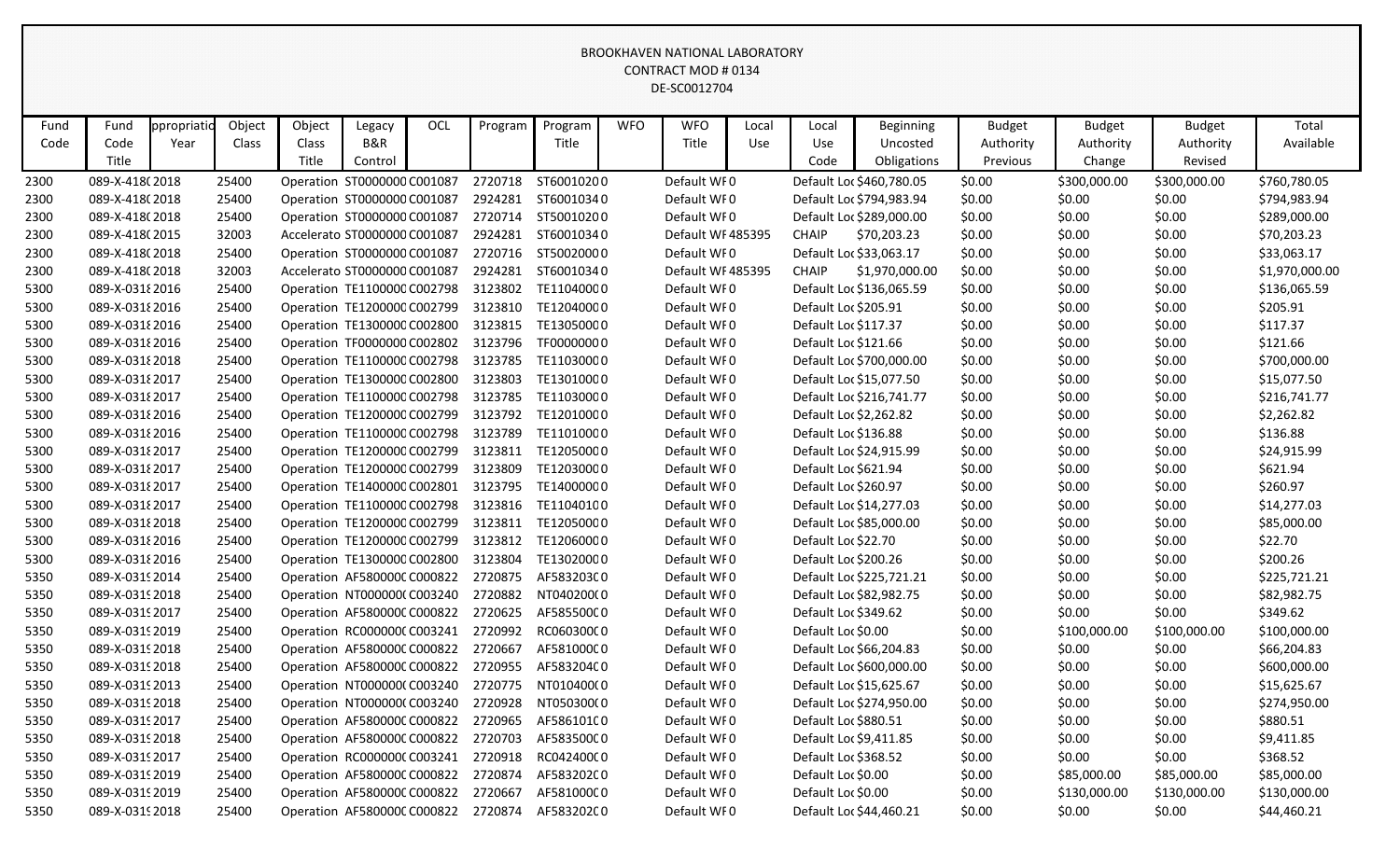| Fund | Fund            | ppropriatio | Object | Object             | Legacy                      | OCL     | Program | Program          | <b>WFO</b> | <b>WFO</b>        | Local | Local                  | Beginning                  | <b>Budget</b> | <b>Budget</b>  | <b>Budget</b> | Total                                                                              |
|------|-----------------|-------------|--------|--------------------|-----------------------------|---------|---------|------------------|------------|-------------------|-------|------------------------|----------------------------|---------------|----------------|---------------|------------------------------------------------------------------------------------|
| Code | Code            | Year        | Class  | Class              | B&R                         |         |         | Title            |            | Title             | Use   | Use                    | Uncosted                   | Authority     | Authority      | Authority     | Available                                                                          |
|      | Title           |             |        | Title              | Control                     |         |         |                  |            |                   |       | Code                   | Obligations                | Previous      | Change         | Revised       |                                                                                    |
| 5350 | 089-X-0319 2018 |             | 25400  |                    | Operation RC000000CC003241  |         | 2720978 | RC05040000       |            | Default WF0       |       | Default Loc \$1,959.17 |                            | \$0.00        | \$0.00         | \$0.00        | \$1,959.17                                                                         |
| 5350 | 089-X-03192016  |             | 25400  |                    | Operation AF040000C C002768 |         | 2720880 | AF044000C0       |            | Default WF0       |       | Default Loc \$69.67    |                            | \$0.00        | \$0.00         | \$0.00        | \$69.67                                                                            |
| 5350 | 089-X-0319 2017 |             | 25400  |                    | Operation AF580000C C000822 |         | 2720875 | AF583203C0       |            | Default WF0       |       |                        | Default Loc \$95,817.94    | \$0.00        | \$0.00         | \$0.00        | \$95,817.94                                                                        |
| 5350 | 089-X-0319 2018 |             | 25400  |                    | Operation AF580000C C000822 |         | 2720875 | AF583203C0       |            | Default WF0       |       |                        | Default Loc \$536,000.00   | \$0.00        | \$0.00         | \$0.00        | \$536,000.00                                                                       |
| 5450 | 089-X-03212018  |             | 25400  |                    | Operation BT000000C C000848 |         | 1004219 | BT030403C0       |            | Default WF0       |       |                        | Default Loc \$668,131.93   | \$0.00        | \$0.00         | \$0.00        | \$668,131.93                                                                       |
| 5450 | 089-X-03212014  |             | 25400  |                    | Operation BM010000 C000846  |         | 1009218 | BM0107000        |            | Default WF0       |       | Default Loc \$1,252.09 |                            | \$0.00        | \$0.00         | \$0.00        | \$1,252.09                                                                         |
| 5450 | 089-X-03212019  |             | 25400  |                    | Operation HT000000(C002796  |         | 2223156 | HT11000000       |            | Default WF0       |       | Default Loc \$0.00     |                            | \$142,126.00  | $-$142,126.00$ | \$0.00        | \$0.00                                                                             |
| 5450 | 089-X-03212016  |             | 25400  |                    | Operation HT0000000 C002796 |         | 1009198 | HT08000000       |            | Default WF0       |       | Default Loc \$714.20   |                            | \$0.00        | \$0.00         | \$0.00        | \$714.20                                                                           |
| 5450 | 089-X-03212018  |             | 25400  |                    | Operation GT0000000 C002910 |         | 1005623 | GT02000000       |            | Default WF0       |       |                        | Default Loc \$142,141.00   | \$0.00        | \$0.00         | \$0.00        | \$142,141.00                                                                       |
| 5450 | 089-X-03212018  |             | 25400  |                    | Operation HT0000000 C002796 |         | 1009190 | HT010000(0       |            | Default WF0       |       |                        | Default Loc \$500,000.00   | \$0.00        | \$0.00         | \$0.00        | \$500,000.00                                                                       |
| 5450 | 089-X-03212016  |             | 25400  |                    | Operation VT000000CC001096  |         | 1005556 | VT13010000       |            | Default WF0       |       | Default Loc \$5,774.29 |                            | \$0.00        | \$0.00         | \$0.00        | \$5,774.29                                                                         |
| 5450 | 089-X-03212017  |             | 25400  |                    | Operation VT000000C C001096 |         | 1005556 | VT13010000       |            | Default WF0       |       | Default Loc \$7,401.00 |                            | \$0.00        | \$0.00         | \$0.00        | \$7,401.00                                                                         |
| 5450 | 089-X-03212016  |             | 25400  |                    | Operation PG000000(C002840  |         | 1005604 | PG040000(0       |            | Default WF0       |       |                        | Default Loc \$40,972.14    | \$0.00        | \$0.00         | \$0.00        | \$40,972.14                                                                        |
| 5450 | 089-X-03212017  |             | 25400  |                    | Operation HT0000000 C002796 |         | 2223156 | HT11000000       |            | Default WI0       |       | Default Loc \$2,577.39 |                            | \$0.00        | \$0.00         | \$0.00        | \$2,577.39                                                                         |
| 5450 | 089-X-03212018  |             | 25400  |                    | Operation BT000000C C000848 |         | 1004210 | BT010100C0       |            | Default WF0       |       |                        | Default Loc \$31,868.07    | \$0.00        | \$0.00         | \$0.00        | \$31,868.07                                                                        |
| 5450 | 089-X-03212016  |             | 25400  |                    | Operation HT0000000 C002796 |         | 1009190 | HT010000(0       |            | Default WF 302017 |       | TCF Fundin \$294.34    |                            | \$0.00        | \$0.00         | \$0.00        | \$294.34                                                                           |
| 5450 | 089-X-03212017  |             | 25400  |                    | Operation SL0000000 C002911 |         | 1005616 | SL03000000       |            | Default WF0       |       |                        | Default Loc \$1,144,050.20 | \$0.00        | \$0.00         | \$0.00        | \$1,144,050.20                                                                     |
| 5450 | 089-X-03212018  |             | 25400  |                    | Operation SL0000000 C002911 |         | 1005622 | SL02000000       |            | Default WF0       |       |                        | Default Loc \$20,000.00    | \$0.00        | \$0.00         | \$0.00        | \$20,000.00                                                                        |
| 5450 | 089-X-03212016  |             | 25400  |                    | Operation ED0000000 C000949 |         | 1009209 | ED27010000       |            | Default WF0       |       |                        | Default Loc \$491,168.00   | \$0.00        | \$0.00         | \$0.00        | \$491,168.00                                                                       |
| 5450 | 089-X-03212017  |             | 25400  |                    | Operation HT0000000 C002796 |         | 1009190 | HT010000(0       |            | Default WF0       |       | Default Loc \$8,408.74 |                            | \$0.00        | \$0.00         | \$0.00        | \$8,408.74                                                                         |
| 5450 | 089-X-03212018  |             | 25400  |                    | Operation GT0000000 C002910 |         | 1005613 | GT03000000       |            | Default WF0       |       |                        | Default Loc \$247,868.06   | \$0.00        | \$0.00         | \$0.00        | \$247,868.06                                                                       |
| 5450 | 089-X-03212015  |             | 25400  |                    | Operation ED0000000 C000949 |         | 1009209 | ED270100(0       |            | Default WF0       |       |                        | Default Loc \$38,883.50    | \$0.00        | \$0.00         | \$0.00        | \$38,883.50                                                                        |
| 5450 | 089-X-03212014  |             | 25400  |                    | Operation GT0000000 C002910 |         | 1005612 | GT01000000       |            | Default WF0       |       | Default Loc \$6,283.33 |                            | \$0.00        | \$0.00         | \$0.00        | \$6,283.33                                                                         |
| 5450 | 089-X-03212018  |             | 25400  |                    | Operation VT000000C C001096 |         | 1005554 | VT12010000       |            | Default WF0       |       |                        | Default Loc \$2,563,089.11 | \$0.00        | \$0.00         | \$0.00        | \$2,563,089.11                                                                     |
| 5489 | 089-16/17-2016  |             | 25400  |                    | Operation 4.56E+08 C003005  |         | 6600073 | 4561403584861011 |            | CHAGRGXC 302027   |       |                        | OTT 16-17 \$139,579.00     | \$0.00        | \$0.00         | \$0.00        | \$139,579.00                                                                       |
| 5498 | 089-X-03212017  |             | 25400  |                    | Operation 4.56E+08          | C003005 | 6600146 | 4561600314860966 |            | <b>CHAGR8730</b>  |       |                        | Default Loc \$21,653.25    | \$0.00        | \$0.00         | \$0.00        | \$21,653.25                                                                        |
| 5499 | 089-X-03212014  |             | 25400  | Operation 4.56E+08 |                             | C003005 | 6600072 | 4561403573011110 |            | CRAGRS-OI0        |       | Default Loc \$45.77    |                            | \$0.00        | \$0.00         | \$0.00        | \$45.77                                                                            |
| 5499 | 089-X-03212016  |             | 25400  |                    | Operation 4.56E+08          | C003005 | 6600072 | 4561403573012199 |            | CRAGR-S-OO        |       |                        | Default Loc \$25,808.25    | \$0.00        | \$0.00         | \$0.00        | \$25,808.25                                                                        |
| 5499 | 089-X-03212014  |             | 25400  |                    | Operation 4.56E+08 C003005  |         | 6600072 | 4561403573012882 |            | <b>CRAGR 1930</b> |       | Default Loc \$638.50   |                            | \$0.00        | \$0.00         | \$0.00        | \$638.50                                                                           |
| 6600 | 089X0337 2016   |             | 25400  |                    | Operation CJ0100000 C002599 |         | 3166012 | CJ01000000       |            | Default WI 1314   |       |                        | ARPA-E Lat \$261,155.08    | \$0.00        | \$0.00         | \$0.00        | \$261,155.08                                                                       |
| 6600 | 089X0337 2014   |             | 25400  |                    | Operation CJ0100000 C002599 |         | 3166012 | CJ01000000       |            | Default WI 1250   |       | CHARPA-0(\$207.88      |                            | \$0.00        | \$0.00         | \$0.00        | \$207.88                                                                           |
| 6600 | 089X0337 2014   |             | 25400  |                    | Operation CJ0100000 C002599 |         | 3166012 | CJ01000000       |            | Default WF0       |       | Default Loc \$1,823.77 |                            | \$0.00        | \$0.00         | \$0.00        | \$1,823.77                                                                         |
| 6600 | 089X0337 2017   |             | 25400  |                    | Operation CJ0100000 C002599 |         | 3166012 | CJ01000000       |            | Default WI 1352   |       |                        | ARPA-E Lat \$180,000.00    | \$0.00        | \$0.00         | \$0.00        | \$180,000.00                                                                       |
| 6600 | 089X0337 2014   |             | 25400  |                    | Operation CJ0100000 C002599 |         | 3166012 | CJ01000000       |            | Default WI 1249   |       |                        | CHARPA-0(\$34,392.47       | \$0.00        | \$0.00         | \$0.00        | \$34,392.47                                                                        |
|      |                 |             |        |                    |                             |         |         |                  |            |                   |       |                        |                            |               |                |               | \$313,211,739.96 \$63,230,092.76 \$55,208,070.78 \$118,438,163.54 \$431,649,903.50 |